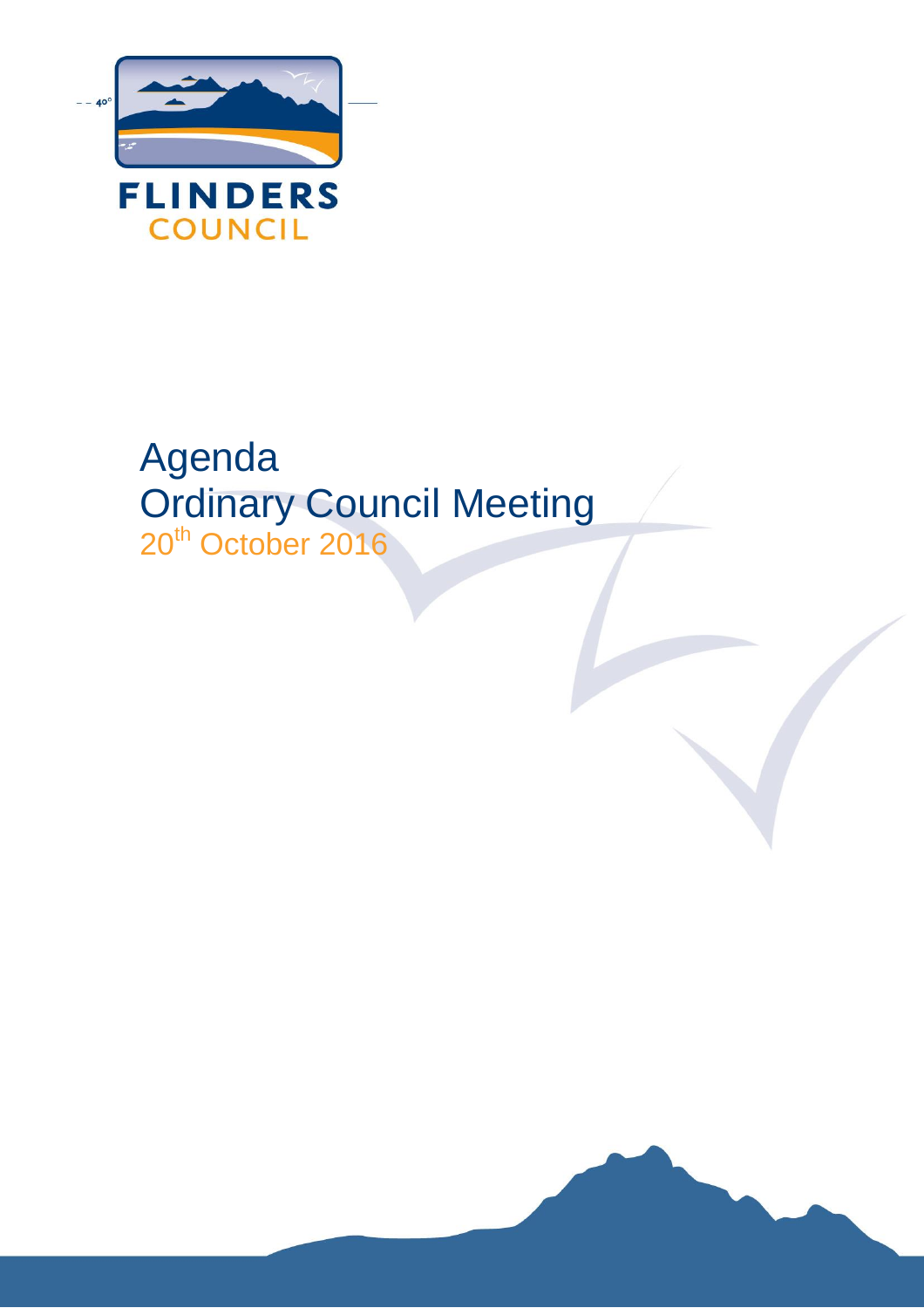#### **CERTIFICATION**

"I certify that with respect to all advice, information or recommendation provided

to Council with this agenda:

- 1. The advice, information or recommendation is given by a person who has the qualifications or experience necessary to give such advice, information or recommendation, and;
- 2. Where any advice is given directly to Council by a person who does not have the required qualifications or experience that person has obtained and taken into account in that person's general advice the advice from an appropriately qualified or experienced person.

Note: S65(1) of the *Local Government Act 1993* requires the General Manager to ensure that any advice, information or recommendation given to the Council (or a Council Committee) is given by a person who has the qualifications or experience necessary to give such advice, information or recommendation. S65(2) forbids Council from deciding any matter which requires the advice of a qualified person without considering that advice."

Dated this 13<sup>th</sup> day of October 2016.

Sophie Pitchford ACTING GENERAL MANAGER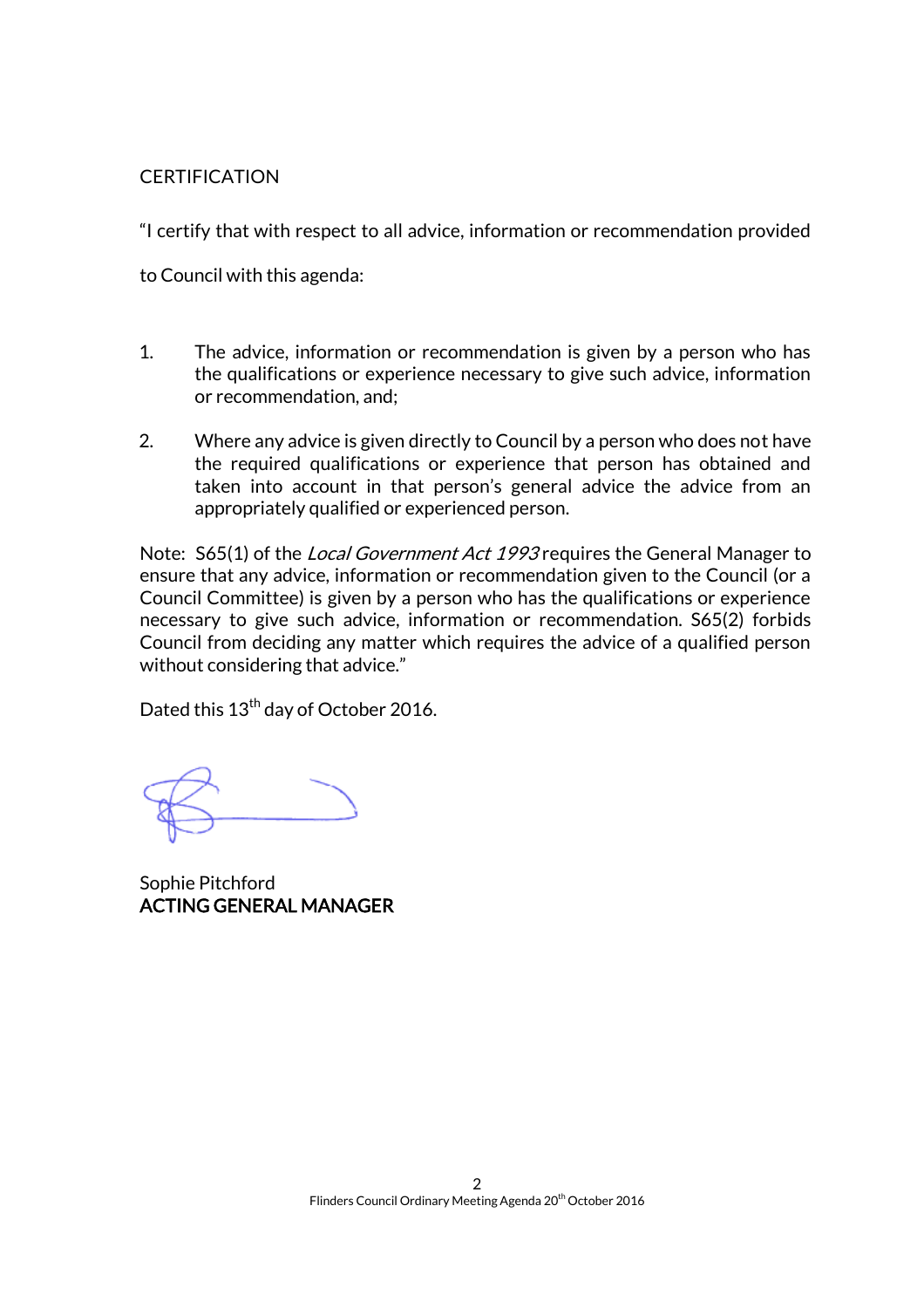## FLINDERS COUNCIL ORDINARY MEETING

## AGENDA

| DATE:              | Thursday 20 <sup>th</sup> October 2016                   |
|--------------------|----------------------------------------------------------|
| <b>VENUE:</b>      | <b>Furneaux Arts and Entertainment Centre, Whitemark</b> |
| <b>COMMENCING:</b> | 1.00 pm                                                  |

#### PRESENT

| Mayor Carol Cox          |
|--------------------------|
| Deputy Mayor Marc Cobham |
| <b>Cr Chris Rhodes</b>   |
| <b>Cr Peter Rhodes</b>   |
| Cr Ken Stockton          |
| <b>Cr David Williams</b> |
| <b>Cr Gerald Willis</b>  |

### APOLOGIES

Nil

#### STAFF IN ATTENDANCE

Sophie Pitchford - Acting General Manager Brian Barnewall - Works and Services Manager Robyn Cox - Strategic Planner Jacci Viney - Development Services Coordinator Vicki Warden - Executive Officer

#### CONFIRMATION OF MINUTES

That the Minutes from the Ordinary Council Meeting and the Closed Council Meeting held on the 22<sup>nd</sup> September 2016 and the Minutes from the Special Council Meeting and the Closed Council Meeting held on the 6<sup>th</sup> October 2016 be confirmed.

#### PUBLIC QUESTION TIME

In accordance with Section 31 (1) of the Local Government (Meeting Procedures) Regulations 2015 and the Flinders Council Policy the following procedures be adhered to at public question time:

It is the policy of the Flinders Council to allow a 'Question Time' at Ordinary Council Meetings, during which members of the public may ask questions of the Council relating to Flinders Council matters.

The basis on which questions may be asked is: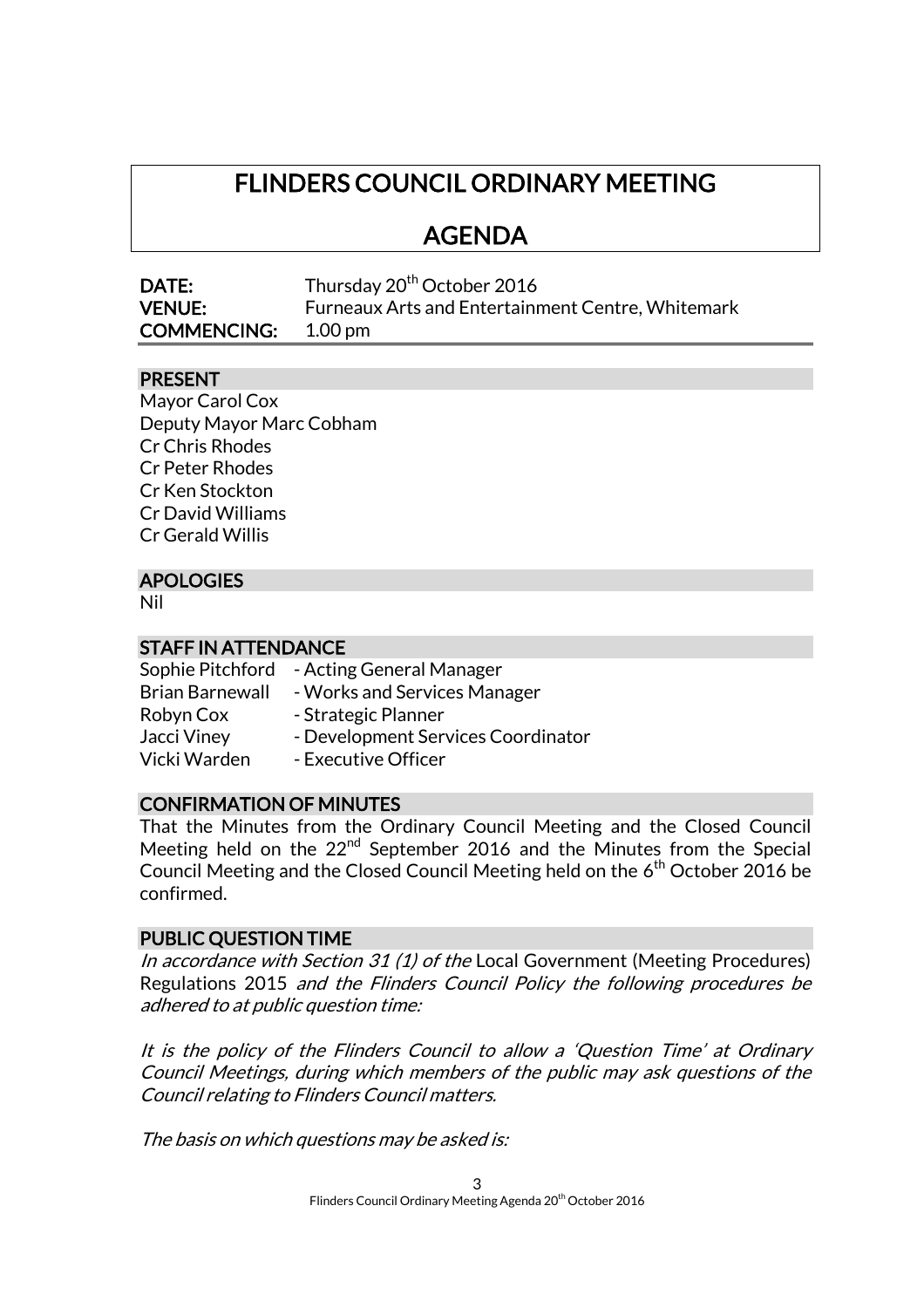- 1. All questions will be addressed through the Chair (being the Mayor in normal circumstances) who will answer them as she/he sees fit. Under no circumstances will members of the gallery be permitted to address or question either elected members or officers of the Council. The Chair may delegate answers to the appropriate Councillor or staff member if appropriate.
- 2. Persons addressing the Chair must pay the respect due to that office. Failure to do so may mean their address is terminated without notice.
- 3. Where the answer cannot be provided immediately, it will be provided in writing within 14 days and tabled at the following Ordinary Council Meeting.
- 4. All questioners are encouraged to register their intent to question with the General Manager before the meeting. Preference will be given to those who have so registered.
- 5. Question time shall not extend longer than 30 minutes and may be divided into two 15 minute sessions.
- 6. The actual timing of the session(s) is to be immediately after the opening of the meeting and advertised with the notice of meeting.

#### RESPONSE TO PUBLIC QUESTIONS 22<sup>nd</sup> September 2016 Council Meeting

### Question 1: David Grutzner

#### The following is an abridged version of the question:

Will the Council now formally and publicly acknowledge the considerable work that Raoul (Harper, former General Manager) has put in on this important breakthrough (of reducing increased costs associated with regulatory changes) for the future growth and financial development of this community?

#### Mayor's Response:

I thank you for the question and for the consolidating letter and brochures provided.

Whilst only Raoul can confirm how much lobbying was undertaken, Council is both welcoming and wary of the new legislation. Like all changes the devil is in the detail.

Enabling sheds and minor structures to be constructed without a building permit is a positive step forward as often these are the projects on which the permit cost has the most impact.

Moving more permit authorisation and responsibility onto building surveyors, whilst keeping councils as the oversight watchdog, will be an interesting development to watch.

I will continue to give credit where credit is due and Raoul will be recognised in my reports for his work and achievements for Flinders Council.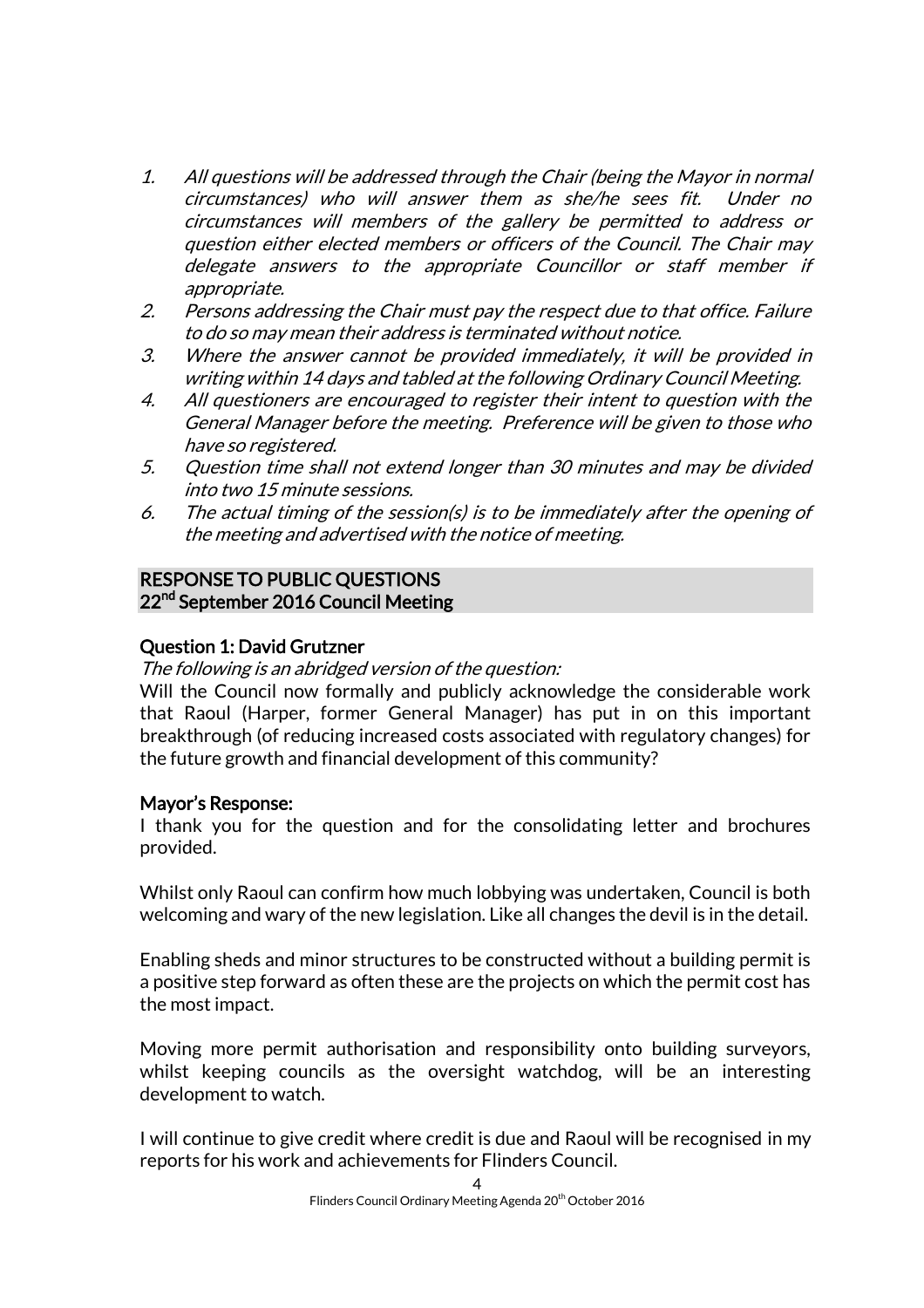#### COUNCILLOR'S QUESTIONS ON NOTICE

#### Question 1: Cr Gerald Willis – Roadside Vegetation

I ask the Acting General Manager if there is a date by which it is intended to mow the verges of Main Road, in particular in the Ranga region, to remove woody regrowth and if so what is that date?

#### Acting General Manager's Response:

The mowing of the Main Road verges will commence in October. Due to problematic weather conditions, the mowing has been slightly delayed.

#### Question 2: Cr Gerald Willis – Road to Patriarch Wildlife Sanctuary

I ask the Acting General Manager given the high visitation to the Patriarch Wildlife Sanctuary and its importance as a destination for visitors and residents, would the Council be able to attend to maintenance matters on the access road?

#### Acting General Manager's Response:

This has been identified in the work schedule, which is completed on a priority basis. Due to other critical maintenance issues, the works have been delayed until this month.

#### COUNCILLOR'S QUESTIONS WITHOUT NOTICE

Regulation 29 of the Local Government (Meeting Procedures) Regulations 2015 specifies that in putting a Question Without Notice a Councillor must not offer an argument or opinion, draw any inference or make any imputations except so far as may be necessary to explain the question. The Chairperson must not permit any debate of a Question without Notice or its answer.

#### RESPONSE TO COUNCILLOR'S QUESTIONS WITHOUT NOTICE 22<sup>nd</sup> September 2016 Council Meeting

#### Question 1: Cr G Willis

Will the Mayor provide details of transactions related to property described as Volume 86322, Folio 1 situated at Main Road, Lady Barron from 18 December 2014 until its disposal by Flinders Council?

#### Mayor's Response:

The Mayor has no information on the land transactions other than that which has been made available to all Councillors in Closed Council in December of 2014 and June of 2015. The Mayor has made a formal request for the relevant information to be provided to Councillors in Closed Council at the October Meeting and the Acting General Manager has agreed.

#### LATE AGENDA ITEMS

Nil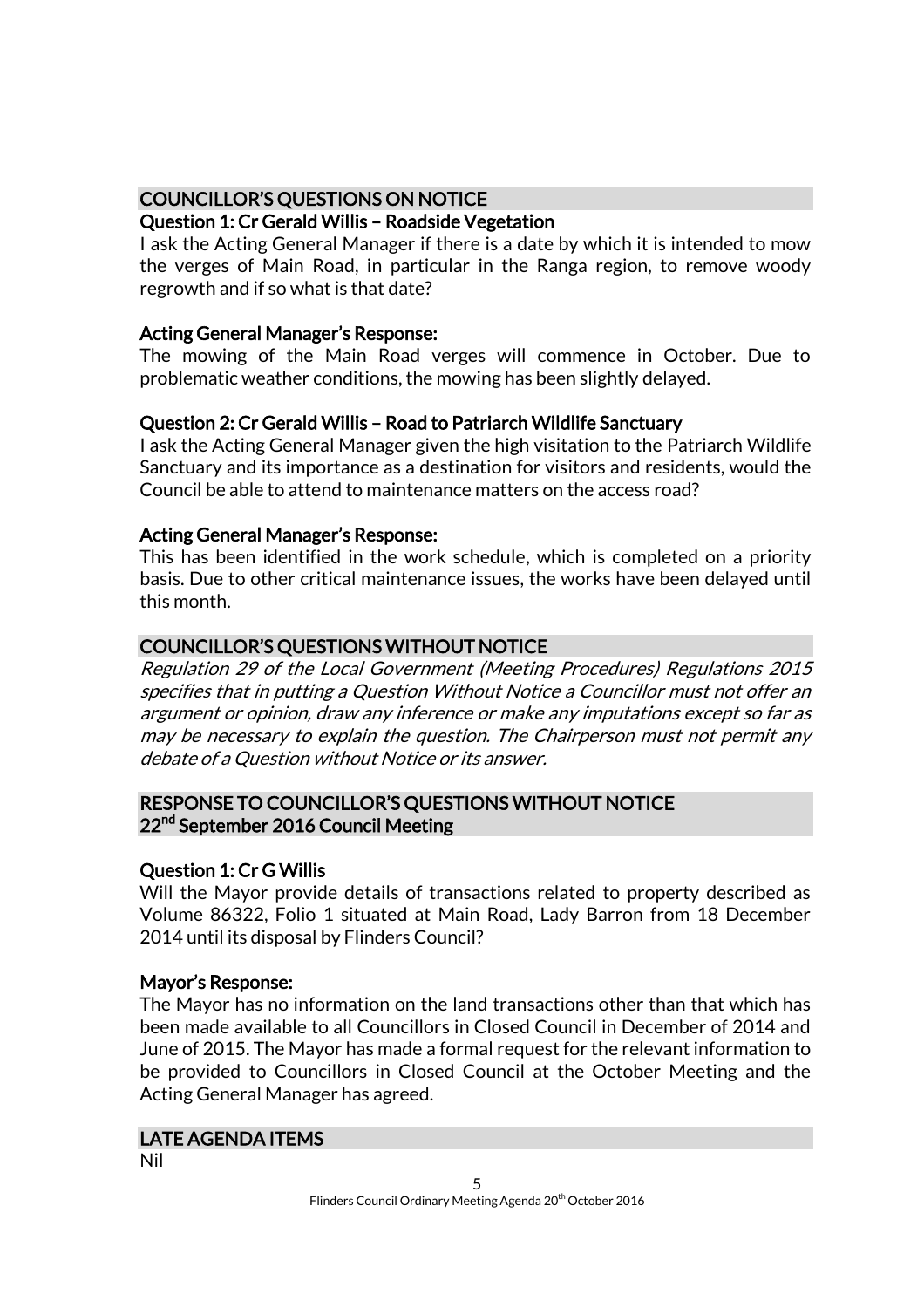#### DECLARATION OF PECUNIARY INTEREST

In accordance with Part 2 Regulation  $8$  (7) of the Local Government (Meeting Procedures) Regulations 2015, the Chairman of a meeting is to request Councillors to indicate whether they have, or are likely to have, a pecuniary interest in any item on the agenda.

Accordingly, Councillors are requested to advise of a pecuniary interest they may have in respect to any matter appearing on the agenda, or any supplementary item to the agenda, which the Council has resolved to deal with, in accordance with Part 2 Regulation  $8$  (6) of the Local Government (Meeting Procedures) Regulations 2015.

#### LEAVE OF ABSENCE

Nil

## **PETITIONS**

Nil

#### **POLICIES**

Council policies adopted during the period where no submissions were received throughout the 28 day public consultation period, as per the Flinders Council Policy Manual Policy:

• Dog Management Policy adopted  $18^{th}$  August 2016<br>• Code of Responsible Dog Ownership adopted  $18^{th}$  August 2016

 $\bullet$  Code of Responsible Dog Ownership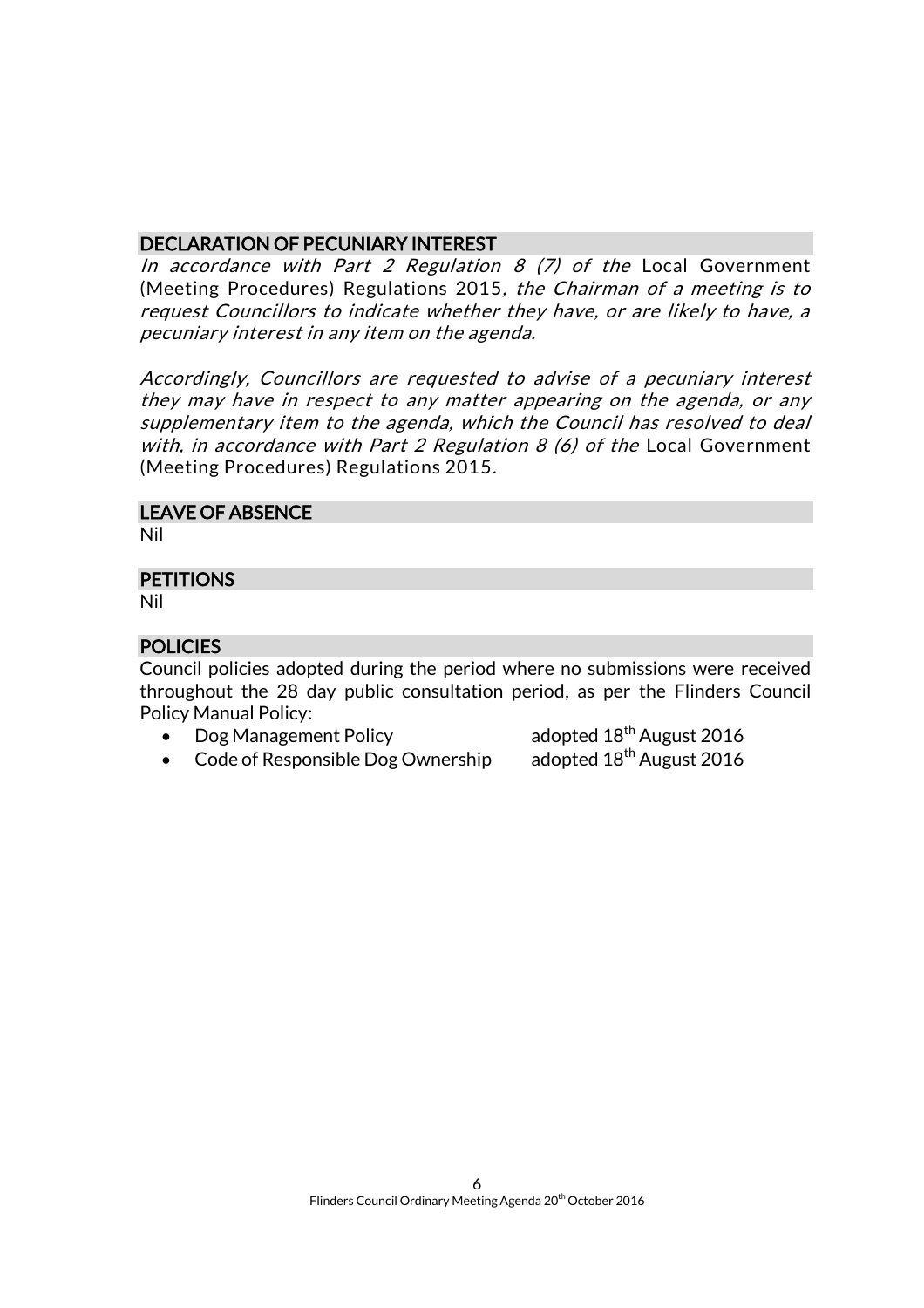## WORKSHOPS & INFORMATION FORUMS File No: COU/0205

### Council Workshop held on 4<sup>th</sup> October 2016

Council held a Workshop on the following subjects:

- Item 1: Consideration of applicants to determine first round of interviews for GM position
- Item 2: Interview content and process

#### Councillors Present:

Mayor Carol Cox, Deputy Mayor Marc Cobham, Cr Chris Rhodes, Cr Peter Rhodes, Cr Ken Stockton, Cr Gerald Willis, and Cr David Williams.

#### Apologies:

Nil

#### Staff and Consultants Present:

Jason Vuddamalay- Searchlight Group

#### Council Workshop held on 6<sup>th</sup> October 2016

Council held a Workshop on the following subjects:

- $\bullet$  Item 1: Tourism Northern Tasmania (TNT)
- Item 2: Solid Waste Disposal Update
- Item 3: Long Term Asset Management Plan
- Item 4: TNT Memorandum of Understanding with Council
- Item 5: State Budget Submission
- Item 6: Cr Peter Rhodes' Notices of Motions
- Item 7: Policies for Review

#### Councillors Present:

Mayor Carol Cox, Deputy Mayor Marc Cobham, Cr Chris Rhodes, Cr Peter Rhodes, Cr Ken Stockton, Cr Gerald Willis, and Cr David Williams.

#### Apologies:

Nil

#### Staff and Consultants Present:

| Chris Griffin  | - Tourism Northern Tasmania (Item 1 only)                                         |
|----------------|-----------------------------------------------------------------------------------|
|                | Michael Grimshaw - Flinders Island Tourism and Business Association (Item 1 only) |
| Rowena Nicolls | - Flinders Island Tourism and Business Association (Item 1 only)                  |
| Jo Youl        | - Flinders Island Tourism and Business Association (Item 1 only)                  |

7 Flinders Council Ordinary Meeting Agenda 20<sup>th</sup> October 2016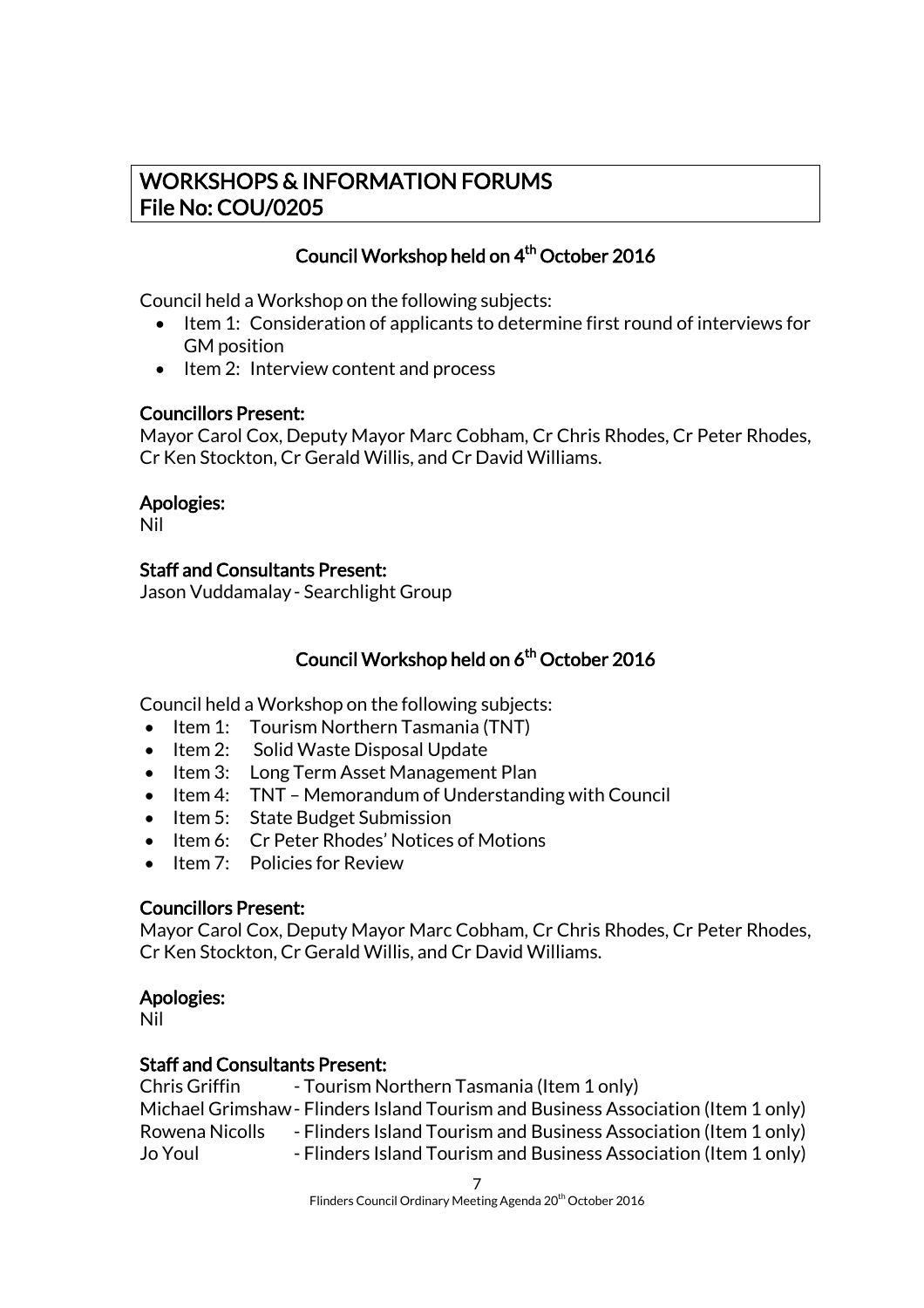Brian Barnewall - Works and Services Manager (Item 2 only) Sophie Pitchford - Acting General Manager Vicki Warden - Executive Officer (Items 5 - 7 only)

#### Interviews held on 12<sup>th</sup> October 2016

Council interviewed three candidates for the General Manager's position.

#### Councillors Present:

Mayor Carol Cox, Deputy Mayor Marc Cobham, Cr Chris Rhodes, Cr Peter Rhodes, Cr Ken Stockton, Cr Gerald Willis, and Cr David Williams.

Apologies:

Nil

#### Staff and Consultants Present:

Jason Vuddamalay- Searchlight Group

As workshops and information sessions are for information and discussion purposes only, no decisions are made or foreshadowed at these proceedings.

#### VOTING REQUIREMENTS:

Simple Majority

#### RECOMMENDATION:

That the Council Workshops held on  $4^{\text{th}}$  and  $6^{\text{th}}$  October 2016 and the interviews held on  $12^{th}$  October be noted.

#### DECISION:

#### PUBLIC MEETINGS

Nil

#### PUBLICATIONS/REPORTS TABLED FOR COUNCIL INFORMATION Nil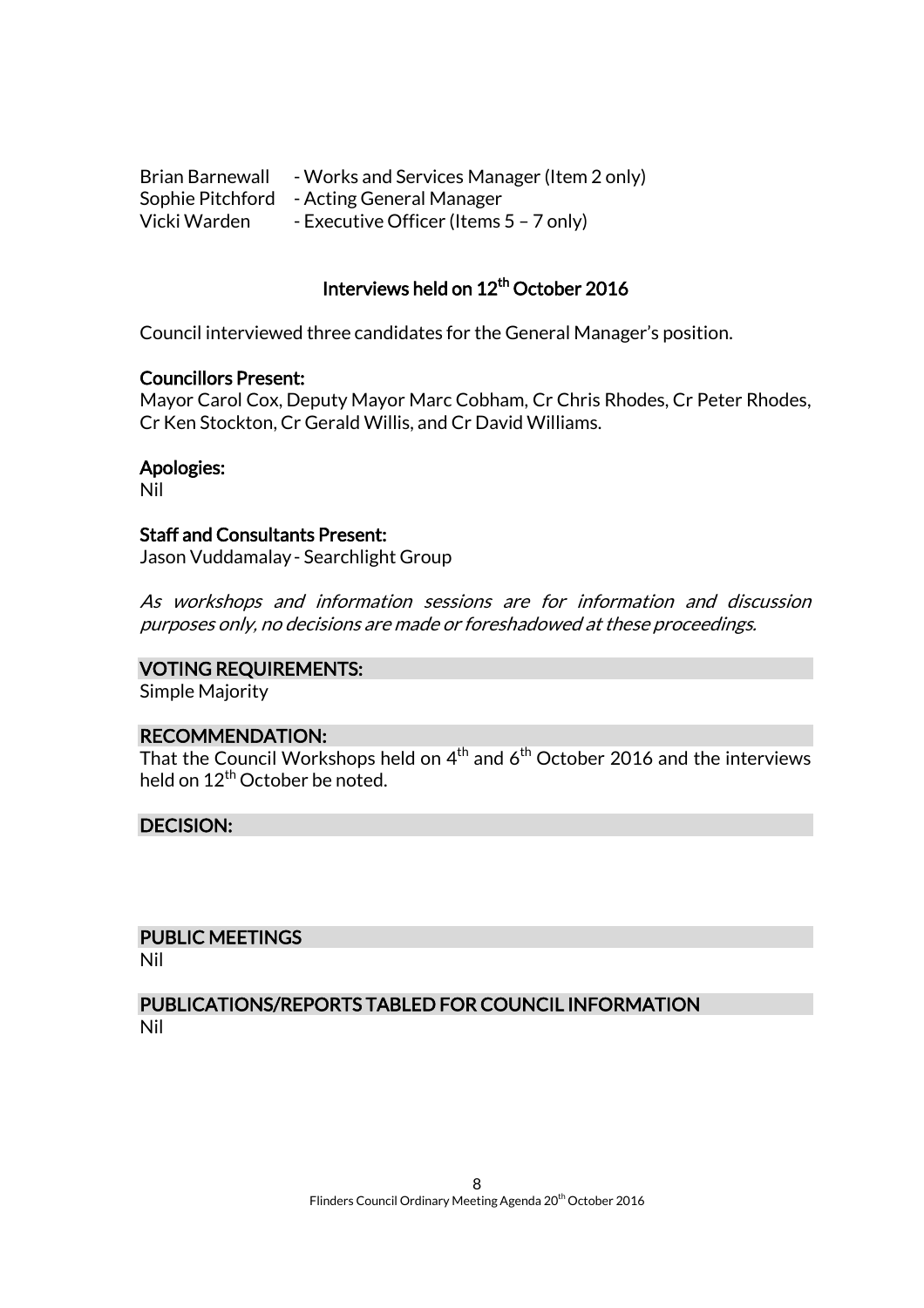## REPORTS TO BE RECEIVED

#### Furneaux Group Aviation Special Committee File No: COM/0104

Annexure 1: Furneaux Group Aviation Special Committee 27th September 2016 Unconfirmed Minutes

#### OFFICER'S REPORT (Sophie Pitchford, Acting General Manager):

The unconfirmed minutes of the Furneaux Group Aviation Special Committee meeting held on Tuesday  $27<sup>th</sup>$  September 2016 have been provided for consideration. The minutes outline what the Committee has been working on to date and can now be noted by Council.

#### OFFICER'S RECOMMENDATION

That the unconfirmed minutes of the Furneaux Group Aviation Special Committee meeting held on Tuesday 27<sup>th</sup> September 2016 be noted.

#### DECISION:

#### Furneaux Group Shipping Special Committee

File No: COM/0403

Annexure 2: Furneaux Group Shipping Special Committee 27<sup>th</sup> September 2016 Unconfirmed Minutes

#### OFFICER'S REPORT (Sophie Pitchford, Acting General Manager):

The unconfirmed minutes of the Furneaux Group Shipping Special Committee meeting held on Tuesday 27<sup>th</sup> September 2016 have been provided for consideration. The minutes outline what the Committee has been working on to date and can now be noted by Council.

#### OFFICER'S RECOMMENDATION

That the unconfirmed minutes of the Furneaux Group Shipping Special Committee meeting held on Tuesday 27<sup>th</sup> September 2016 be noted.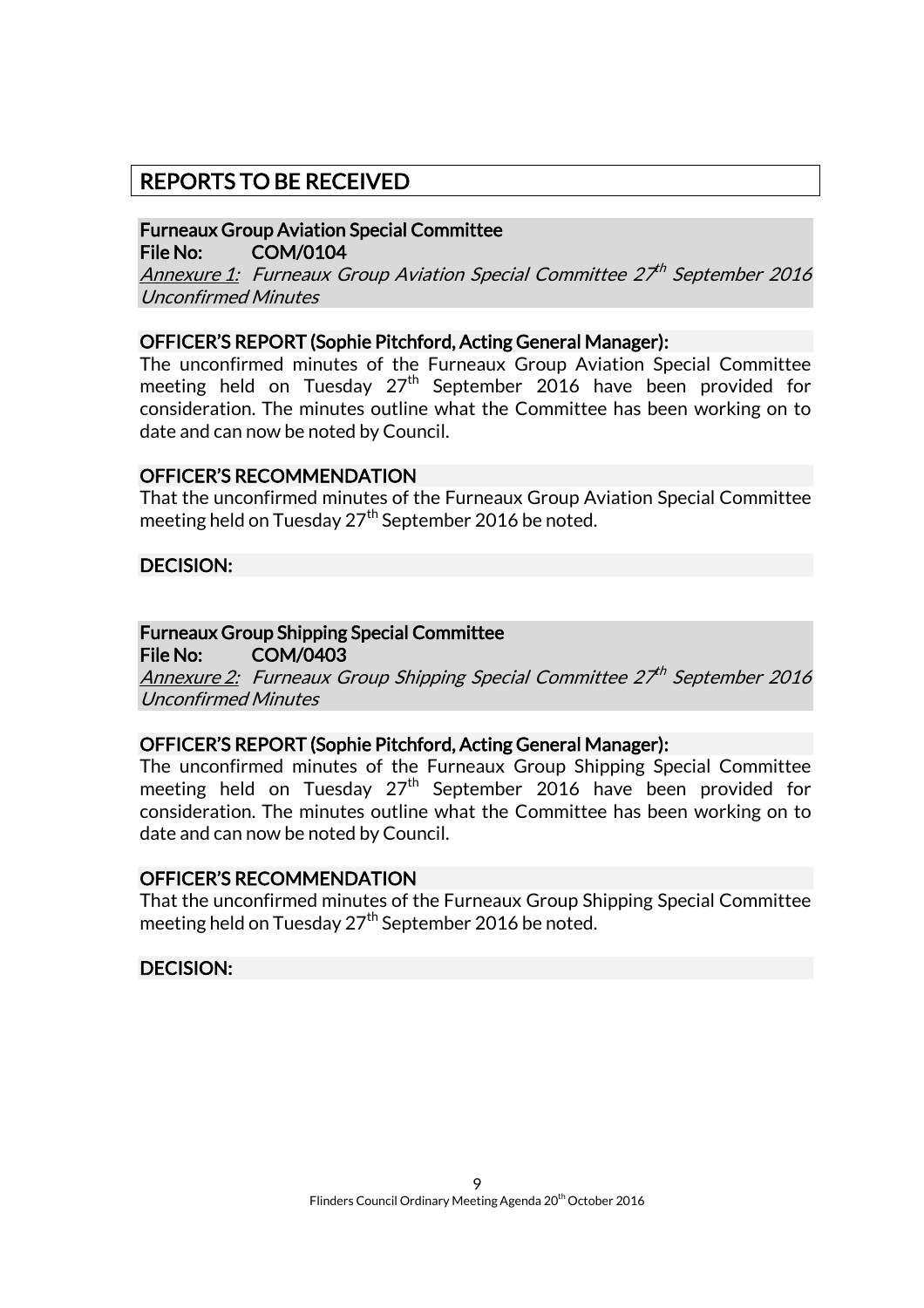## Municipal Emergency Management Committee

File No: CSV/0400

Annexure 3: Municipal Emergency Management Committee 3<sup>rd</sup> October 2016 Unconfirmed Minutes

#### OFFICER'S REPORT (Sophie Pitchford, Acting General Manager):

The unconfirmed minutes of the Municipal Emergency Management Committee meeting held on Monday 3<sup>rd</sup> October 2016 have been provided for consideration. The minutes outline what the Committee has been working on to date and can now be noted by Council.

#### OFFICER'S RECOMMENDATION

That the unconfirmed minutes of the Municipal Emergency Management Committee meeting held on Monday 3<sup>rd</sup> October 2016 be noted.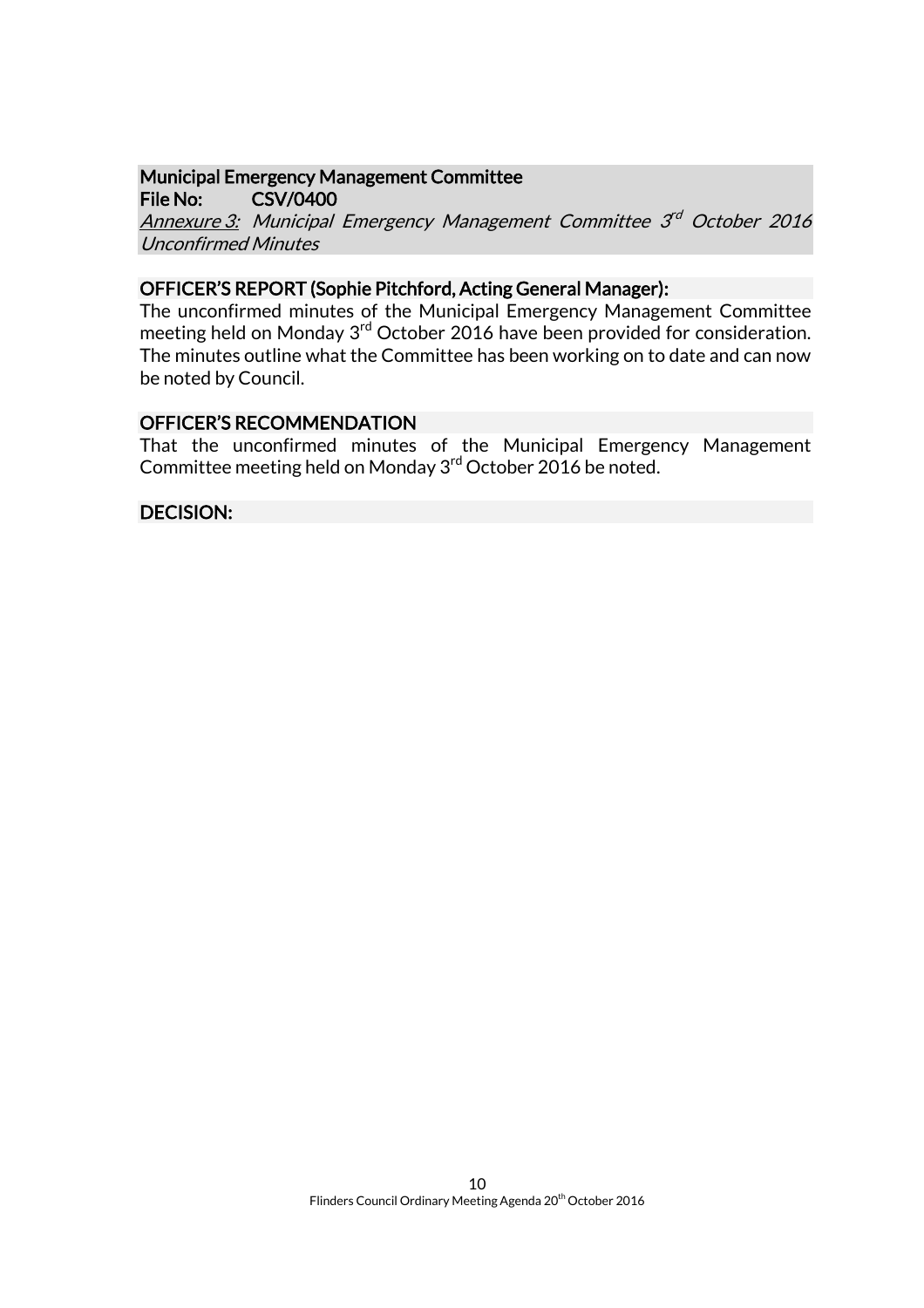## COUNCILLORS' REPORTS

#### Report from Councillor Gerald Willis as the Flinders Council Representative on the TasWater Owners' Committee File No: COU/0312

| <b>DATE</b> | <b>WHO</b>                                                                                       | <b>SUBJECT</b>                                                                                                                                                                                                                                                                       |
|-------------|--------------------------------------------------------------------------------------------------|--------------------------------------------------------------------------------------------------------------------------------------------------------------------------------------------------------------------------------------------------------------------------------------|
| 24.09.16    | Email from Ailsa Sypkes,<br>General Manager Legal<br>Governance<br>for<br>and<br><b>TasWater</b> | A proxy form advising that despite<br>Thursday 6 October 2016 being a<br>statutory holiday to commemorate Show<br>Day in the Launceston region, the<br>previously scheduled General Meeting<br>for that day will still be held at the<br><b>Windsor Community Centre, Riverside.</b> |
| 15.09.16    | Email from Ailsa Sypkes,<br>General Manager Legal<br>Governance for<br>and<br>Taswater           | Agenda and proxy form for a General<br>Meeting to be held at 10:00 am Thursday<br>6 October 2016 at the Windsor<br>Community Centre, Riverside.                                                                                                                                      |
| 28.09.16    | <b>Miles</b><br>from<br>Letter<br>Chairman,<br>Hampton,<br><b>TasWater</b>                       | Copy of Annual Report for 2015-2016<br>included.                                                                                                                                                                                                                                     |
| 04.10.16    | Email from Ailsa Sypkes,<br>General Manager Legal<br>Governance for<br>and<br><b>TasWater</b>    | Email with two attachments relating to a<br>meeting to be held 10:00 am Thursday 6<br>2016 at the Windsor<br>October<br>Community Centre, Riverside. I had<br>previously issued an apology for the<br>meeting.                                                                       |

### CORRESPONDENCE IN:

#### RECOMMENDATION:

That Councillor Gerald Willis's report as the Flinders Council Representative on the TasWater Owners' Committee be received.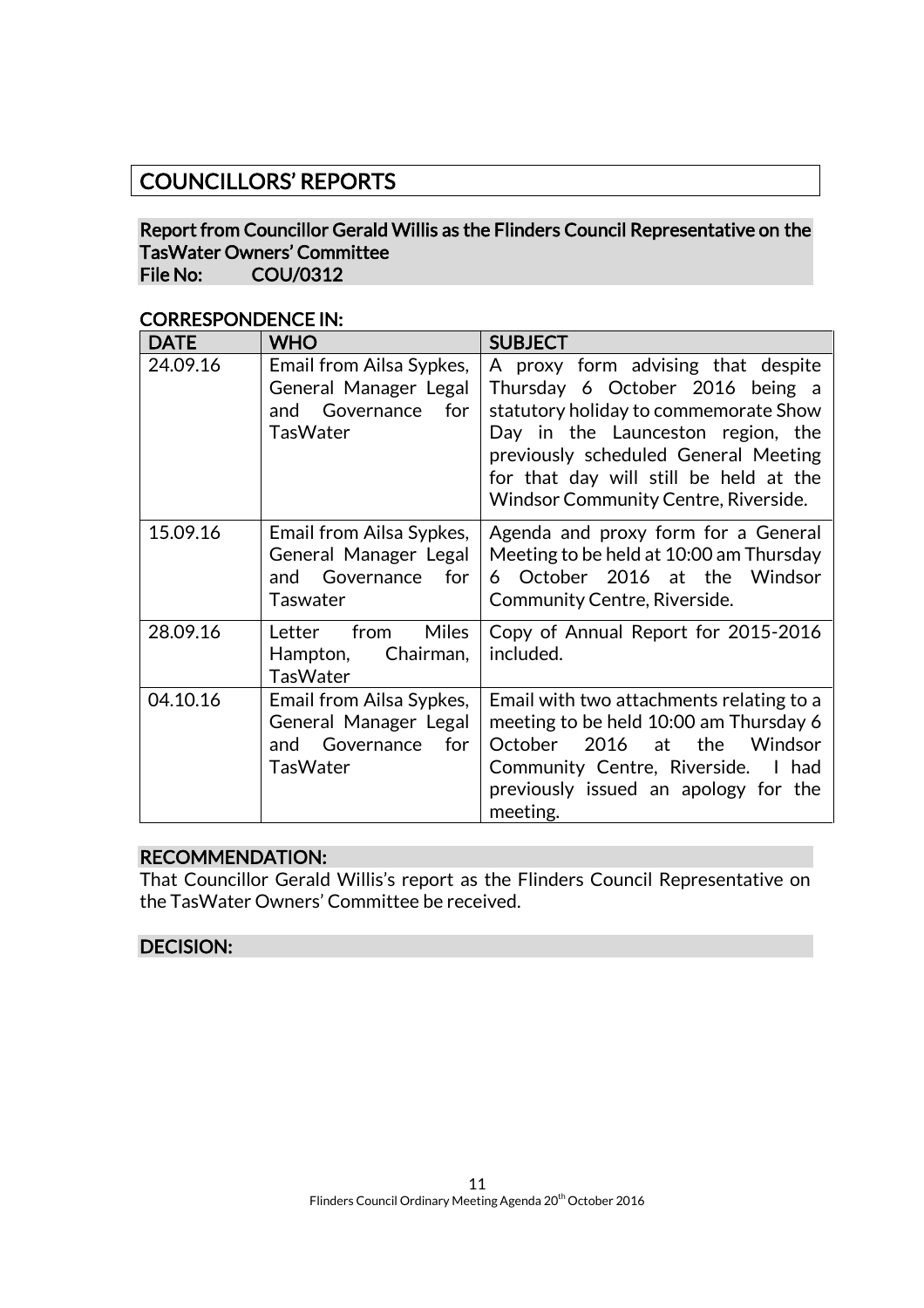## MAYOR'S REPORT:

| <b>ACTION</b>            | <b>Information</b> |
|--------------------------|--------------------|
| <b>PROPONENT</b>         | Mayor C Cox        |
| <b>FILE REFERENCE</b>    | COU/0600           |
| <b>ASSOCIATED PAPERS</b> | Nil                |

## REPORT:

#### APPOINTMENTS:

| 16.09.2016 | RAAF Roulettes at the Flinders Island Airport                        |
|------------|----------------------------------------------------------------------|
| 17.09.2016 | Netball matches with visiting teams from Bridport and King Island    |
|            | and Football match between Flinders and visiting team from           |
|            | <b>Bridport</b>                                                      |
| 20.09.2016 | With the Executive Officer, met with Simon Gamble and Janine         |
|            | Thomas of Hydro Tasmania to discuss the upcoming forum on            |
|            | <b>Flinders Island</b>                                               |
| 22.09.2016 | <b>Council Meeting</b>                                               |
| 22.09.2016 | Flinders Island District High School Discover Agriculture and        |
|            | Hospitality week celebration dinner                                  |
| 27.09.2016 | Chaired meeting of the Furneaux Group Shipping Special Committee     |
| 27.09.2016 | Chaired meeting of the Furneaux Group Aviation Special Committee     |
| 30.09.2016 | Attended the AGM of Northern Tasmania Development                    |
| 30.09.2016 | Attended the Special Meeting of the Local Government Committee       |
|            | of Northern Tasmania Development                                     |
| 03.10.2016 | Chaired meeting of the Municipal Emergency Management                |
|            | Committee                                                            |
| 03.10.2016 | With the Acting General Manager and Cr Willis, met with executive    |
|            | committee members of the Flinders Island Tourism and Business        |
|            | Association to discuss supporting each other's strategic goals going |
|            | forward                                                              |
| 04.10.2016 | Council Workshop on general manager recruitment                      |
| 06.10.2016 | <b>Council Workshop</b>                                              |
| 06.10.2016 | Special Meeting of Council (general manager recruitment)             |
| 11.10.2016 | Councillors' meeting with representatives from NBN                   |
| 12.10.2016 | Candidate interviews for general manager's position                  |
| 12.10.2016 | Councillors' meeting with Telstra sales team leader, Michael         |
|            | Sammut                                                               |
| 13.10.2016 | Accompany Her Excellency Professor the Honourable Kate Warner,       |
|            | AM, Governor of Tasmania and Mr Warner on Island visit               |
| 13.10.2016 | Civic Reception for Her Excellency Professor the Honourable Kate     |
|            | Warner, AM, Governor of Tasmania and Mr Warner                       |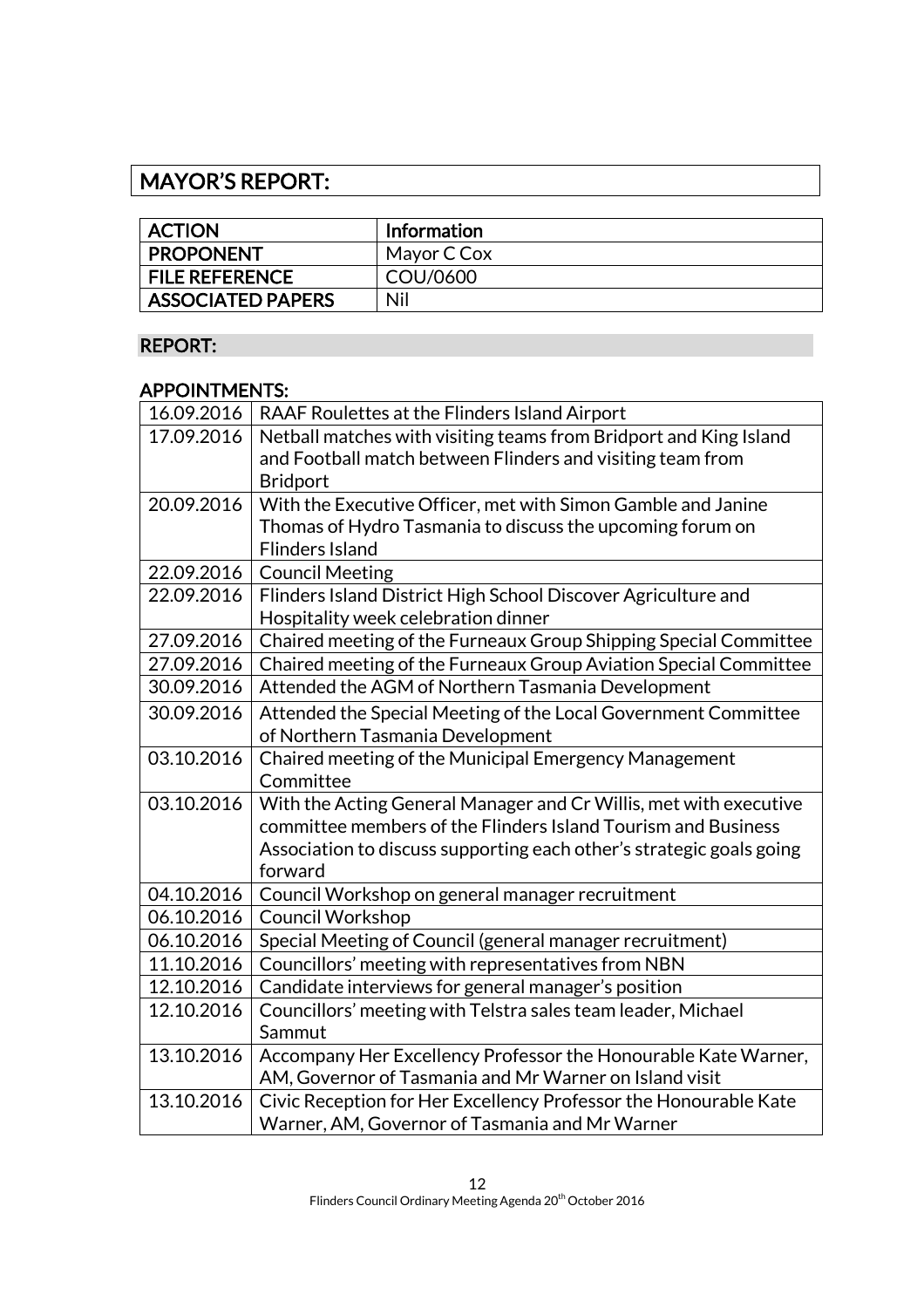#### RAAF Roulettes at the Flinders Island Airport:

I had the pleasure of speaking with a couple of the pilots and even greater pleasure in observing the pupils from the Flinders Island District High School being shown the aircraft up close by the pilots. Pupils from all grades visited the airport for this opportunity to learn about the experience of being a Roulette Pilot and about the planes they fly.

#### Netball and Football:

Whilst Flinders has no regular football or netball competitions happening, players grasped the opportunity to play competition games on this one day. Netball teams from both Bridport and King Island flew in to make up a three team round robin competition, of which unfortunately Flinders was the weaker, but not uncompetitive team.

A football team from Bridport travelled across the water again this year, second year running, to play the Flinders team. It was Bridport's year to shine with the match tally being one each over the two years of the event.

On speaking to each of the teams, it was evident they were enjoying the island hospitality as much as we were enjoying having them on the Island.

#### Flinders Island District High School Discover Agriculture and Hospitality week:

I participated in a delicious meal prepared and served by the students undertaking the Discover Hospitality week running alongside the Discover Agriculture week. This was the first event of this kind run on Flinders, with participants being local students and around 14 students from off-island. Initiated just twelve months ago, the agricultural activities varied from regular on-farm experiences to a geology lesson and digging for shell fossils in a farm dam bank. Students undertaking the Discover Hospitality served three beautiful themed lunches to the public through the week. This is a project well deserving of support and I congratulate the principal, staff and community members involved for having the vision to make this happen.

#### Flinders Island Tourism and Business Association (FITBA) and Council:

A meeting of members of the new executive of FITBA and Council was held to discuss the ability and options for each to support the other in attaining their aligned strategic goals, such as increased visitation and population to support and grow the Island's economy.

#### General Manager Recruitment:

The recruitment process is at the stage of interviewing the selection of applicants approved at the Special Meeting of Council on the  $6<sup>th</sup>$  of October.

#### Governor's Visit:

Her Excellency Professor the Honourable Kate Warner, AM, Governor of Tasmania is visiting the Island by invitation from the Flinders Island Show Society, supported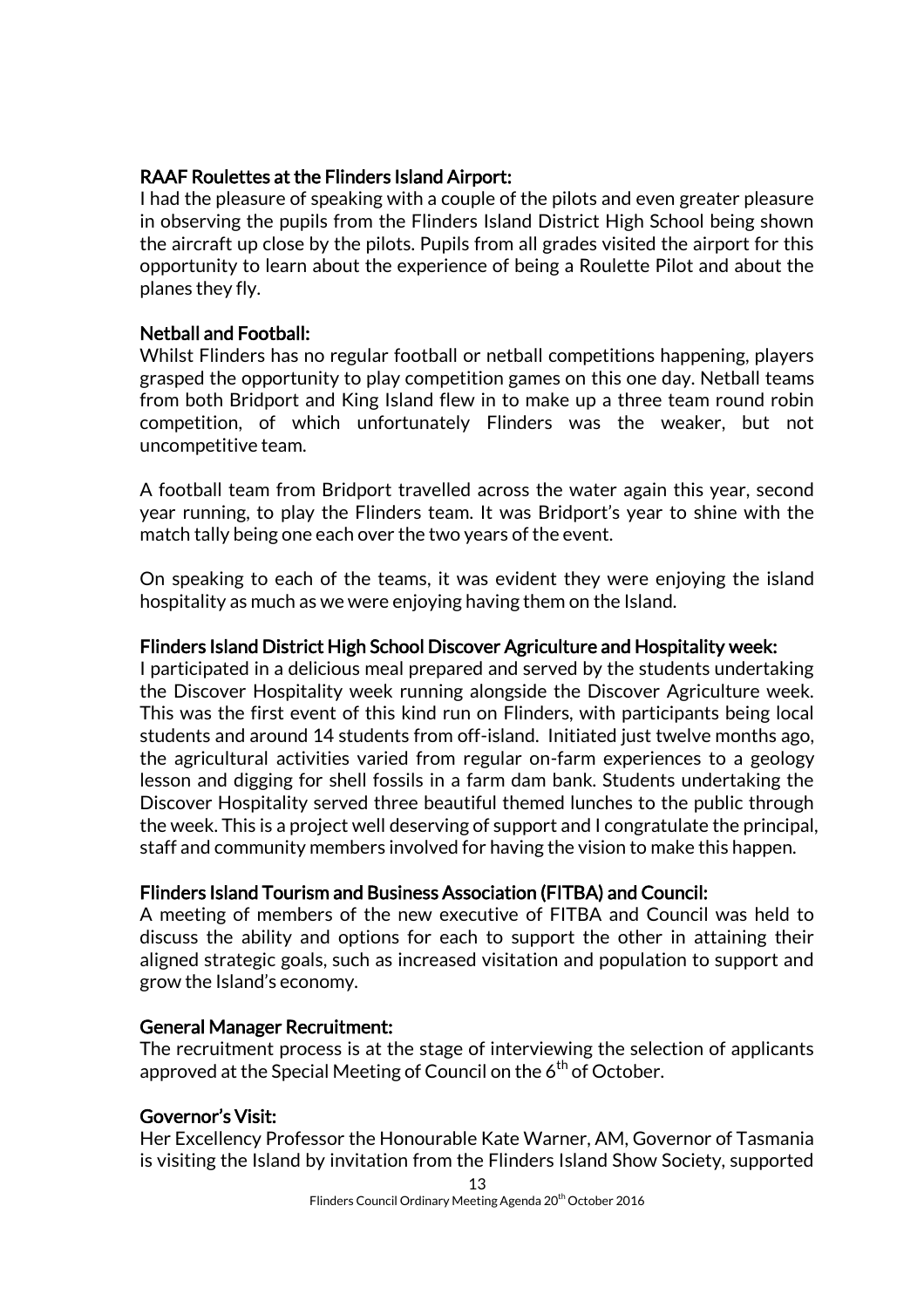by Council. The day prior to the show I escorted Her Excellency Professor the Honourable Kate Warner, AM, Governor of Tasmania and Mr Warner on a visit to several island places of interest - the Flinders Island District High School, the Multipurpose Centre, the Furneaux Museum and the farming property of Pip and Peter Frost - with tours of Lady Barron and Whitemark included. The day culminated in a Civic Reception where Her Excellency and Mr Warner mingled with community members.

#### Council Staff:

The Acting General Manager has confirmed that the recently advertised staff vacancies have been filled. Claire Nichol and David Heap will be time sharing the Community and Economic Development Officer position and Shayne Smith has been appointed to the Cleaner/Works Officer position. Welcome to the new staff members.

I would like to congratulate and thank all the staff members who have picked up work that would not normally be a part of their duties. Their actions have assisted Council to continue business as usual whilst these important positions were vacant.

This week has been especially busy with the organisation for Her Excellency the Governor of Tasmania's visit to the Island, General Manager candidate interviews on-island, the Annual Show and publication of the Agenda, along with all the usual activity undertaken, and all this to be completed prior to the Public Holiday for the Annual Flinders Island Show on Friday. Congratulations to all in achieving what sometimes seems to be the impossible.

| CONNEJE ONDERCE IN. |                    |                                            |
|---------------------|--------------------|--------------------------------------------|
| <b>DATE</b>         | <b>WHO</b>         | <b>SUBJECT</b>                             |
| 14.09.16            | S Dwyer            | Invitation to Ag Week dinner at the school |
| 14.09.16            | Northern Tasmania  | Decision by Meander Valley Council         |
|                     | Development (NTD)  |                                            |
| 15.09.16            | J Vuddamalay       | General manager recruitment                |
| 15.09.16            | J Glover           | Womensport & Recreation Tasmania           |
|                     |                    | offering training opportunity              |
| 15.09.16            | A Sypkes, TasWater | Papers for General Meeting - 6 Oct 2016    |
| 16.09.16            | M Telfer           | Disappointment in quality of Searchlight   |
|                     |                    | General Manager briefing document          |
| 19.09.16            | J Rockliff MP      | Ted Melhuish Transcript - Lowering School  |
|                     |                    | <b>Starting Age</b>                        |
| 19.09.16            | J Vuddamalay       | Suggested interview structure              |
| 20.09.16            | M Patterson        | Telstra's position on mobile roaming       |
| 21.09.16            | M Abey             | Local Government Forum - 29 November       |
|                     |                    | 2016                                       |
| 21.09.16            | M Hampton          | TasWater Annual Report 2015-16             |

#### CORRESPONDENCE IN: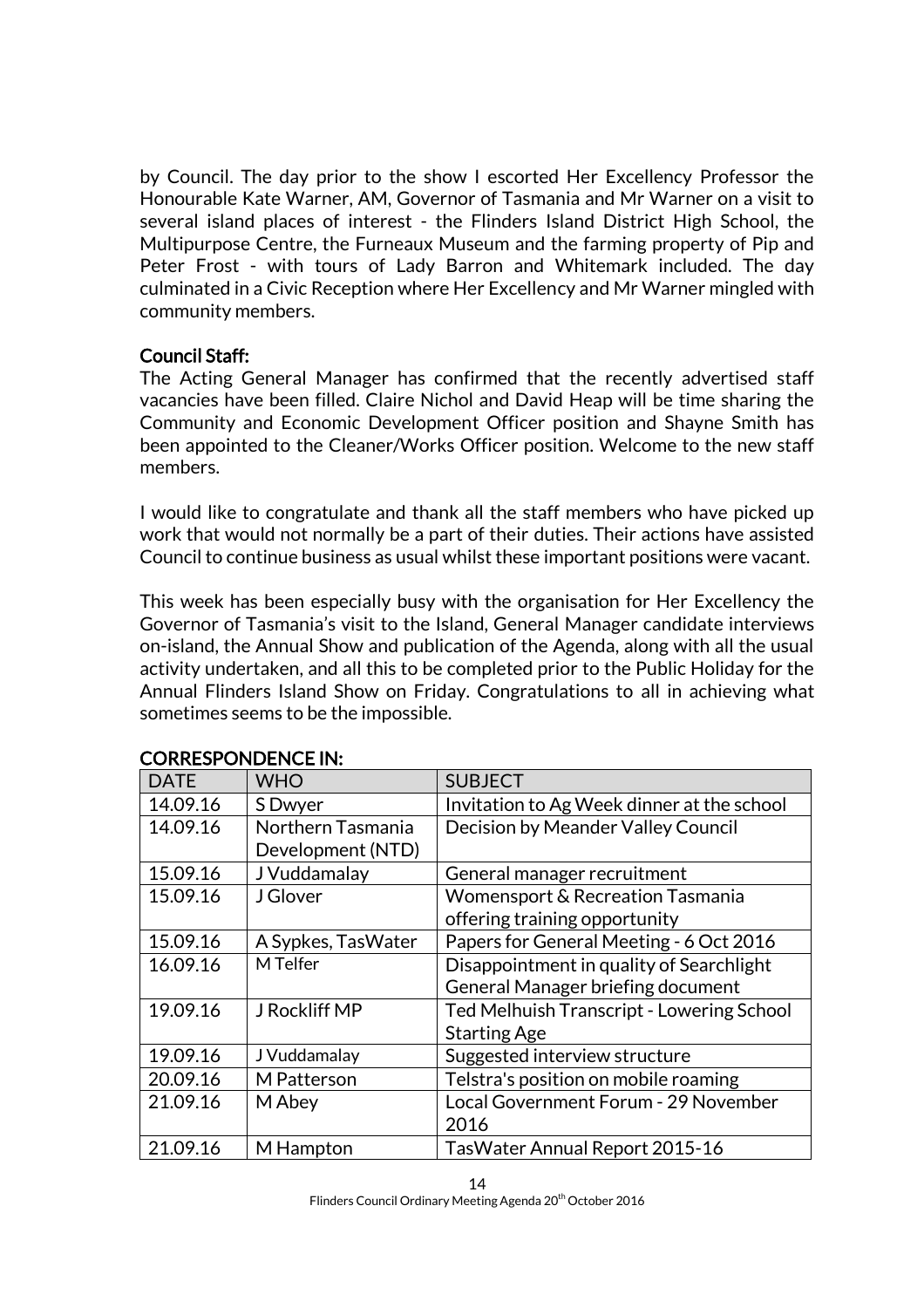| 23.09.16 | Stephanie Commons        | Tasmanian Young Achiever Awards -           |
|----------|--------------------------|---------------------------------------------|
|          |                          | Nominations are now open                    |
| 26.09.16 | K Stephenson             | State budget submission                     |
| 26.09.16 | Senator J Duniam         | Introduction                                |
| 26.09.16 | M Grimshaw               | Copy of email sent to Flinders Island       |
|          |                          | <b>Tourism Business Association (FITBA)</b> |
|          |                          | executive re comments on Structure Plan     |
| 29.09.16 | P Gutwein MP             | Accelerated Local Government Capital        |
|          |                          | Program                                     |
| 30.09.16 | <b>NTD</b>               | NTD AGM and Special General Meeting         |
| 30.09.16 | Commander P              | Flood Recovery Workshop for local           |
|          | Edwards                  | government                                  |
| 30.09.16 | <b>G</b> Lewis           | Tasmanian Bus Association publication       |
| 31.09.16 | R Dilger                 | Show society lunch and Governor's           |
|          |                          | arrangements                                |
| 03.10.16 | <b>Tasmanian Audit</b>   | Final management letter                     |
|          | Office                   |                                             |
| 03.10.16 | <b>Tasmanian Audit</b>   | Independent Auditor's Report                |
|          | Office                   |                                             |
| 03.10.16 | Jo Youl                  | FITBA and Council cooperation               |
| 04.10.16 | R Wise                   | Errors in the general manager position      |
|          |                          | advertisement                               |
| 04.10.16 | A Sypkes, TasWater       | Owner Council correspondence prior to       |
|          |                          | <b>General Meeting</b>                      |
| 05.10.16 | <b>R</b> Nicholls        | Comments on Tourism Northern Tasmania       |
|          |                          | - Memorandum of Understanding               |
| 05.10.16 | P Gutwein MP             | <b>Accelerated Local Government Capital</b> |
|          |                          | Program                                     |
| 07.10.16 | R Hidding MP             | <b>State Roads Audit</b>                    |
| 09.09.16 | <b>Local Government</b>  | <b>LGAT Regional Breakfasts</b>             |
|          | Association of           |                                             |
|          | Tasmania (LGAT)          |                                             |
| 11.10.16 | <b>Tracey Clark, NTD</b> | NTD Media Release - New Board Chair         |
|          |                          | Being Sought for Northern Tasmania          |
|          |                          | Development Corporation                     |
| 11.10.16 | Patricia Nugent          | Internet & mobile phone services            |
| 17.09.16 | J Vuddamalay             | Comments on Mel Telfer's correspondence     |
|          |                          | re general manager briefing document        |

## CORRESPONDENCE OUT:

| <b>DATE</b> | <b>WHO</b> | <b>SUBJECT</b>            |
|-------------|------------|---------------------------|
| 15.09.16    | S Dwyer    | Ag Week dinner acceptance |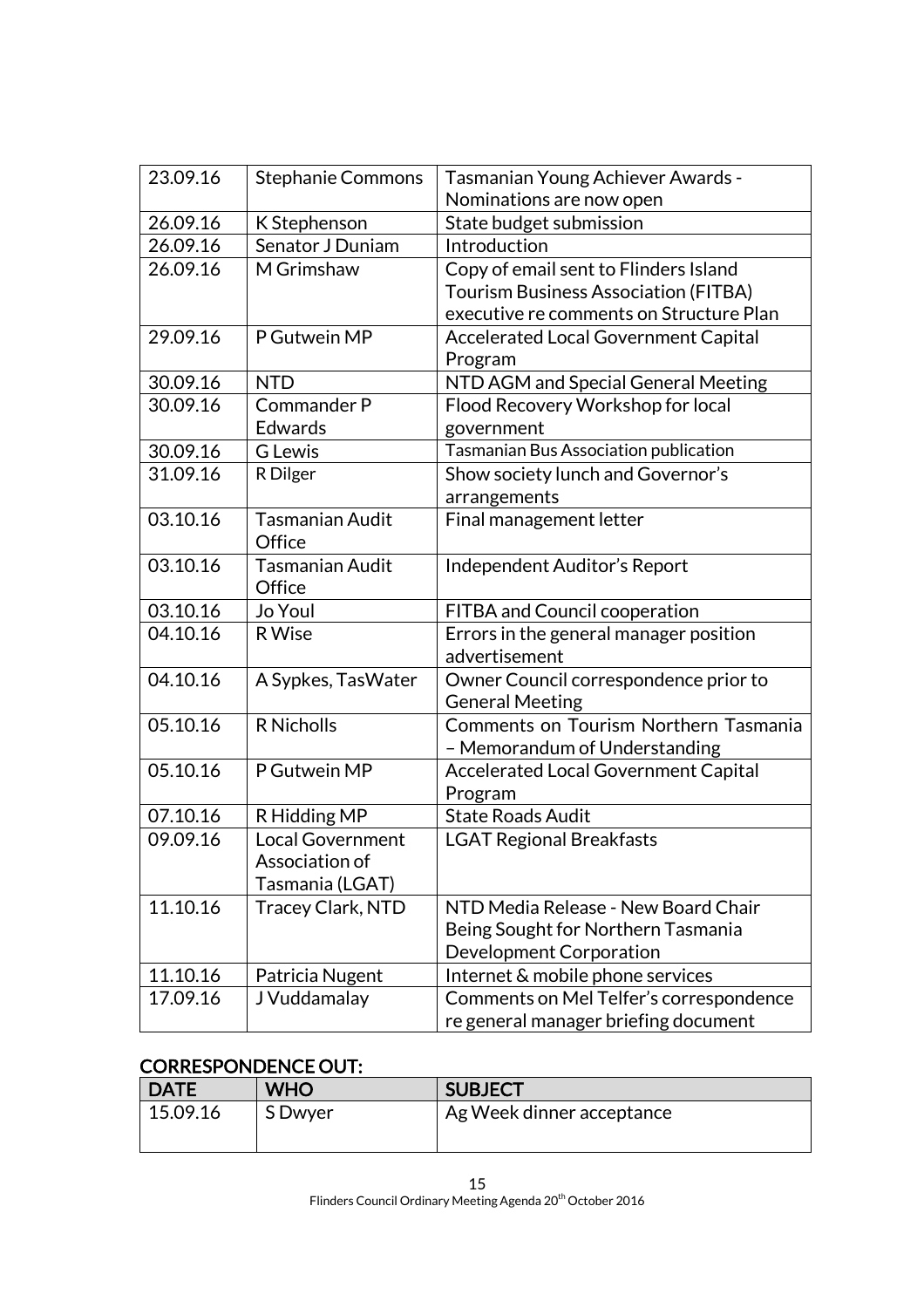| 15.09.16 | J Vuddamalay                                    | Recruitment of general manager                                                       |
|----------|-------------------------------------------------|--------------------------------------------------------------------------------------|
| 15.09.16 | J Vuddamalay                                    | Recruitment of general manager                                                       |
| 15.09.16 | A Sypkes, Tas Water                             | Inability to attend meeting                                                          |
| 17.09.16 | M Telfer                                        | Thank you for feedback on Searchlight<br>document                                    |
| 07.10.16 | J Vuddamalay                                    | Confirmation of nine candidates to<br>interview                                      |
| 07.10.16 | Councillors                                     | L Wooldrage's comments on lowering the<br>school age                                 |
| 10.10.16 | R Pree, Department<br>of Premier and<br>Cabinet | Advice that the National Stronger Regions<br>Fund grant application was unsuccessful |
| 10.10.16 | M Patterson,<br>Telstra                         | Advice that the National Stronger Regions<br>Fund grant application was unsuccessful |
| 11.10.16 | P Gutwein MP                                    | Independent person on interview panel and<br>community petition                      |
| 11.10.16 | D Grutzner                                      | Response to public question                                                          |
| 11.10.16 | Cr G Willis                                     | Response to submission to Furneaux Group<br><b>Shipping Special Committee</b>        |

## VOTING REQUIREMENTS:

Simple Majority

## RECOMMENDATION:

That the Mayor's report be received.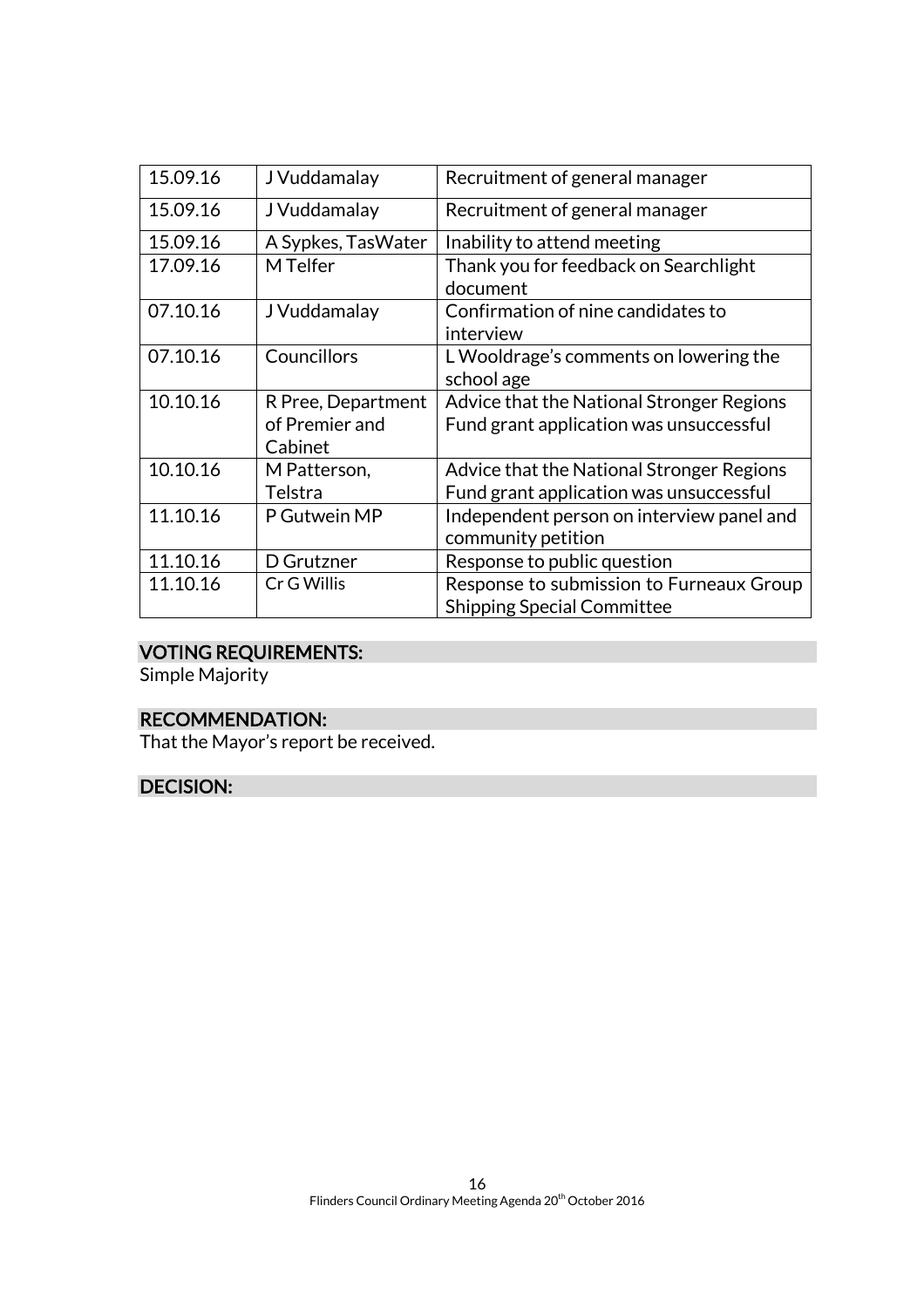## OPERATIONAL BUSINESS OF COUNCIL

#### A. STRATEGIC PLANNING

| Item A1:        | <b>Emita Walking Path</b> |
|-----------------|---------------------------|
| <b>File No:</b> | <b>REA/0300</b>           |
| Annexure 4:     | Title Plan                |
| Annexure 5:     | Plan of Emita             |

#### B. DEVELOPMENT SERVICES AND PLANNING APPLICATIONS

| Item B1:           | <b>Development Application Report</b>         |
|--------------------|-----------------------------------------------|
| File No:           | <b>DSV/0300</b>                               |
| <i>Annexure 6:</i> | Planner's Information Report - September 2016 |

#### C. ENVIRONMENTAL HEALTH

| Item C1:           | <b>Waste Management Update</b>                               |
|--------------------|--------------------------------------------------------------|
| File No:           | <b>WAS/0400</b>                                              |
| <i>Annexure 7:</i> | Waste Management Feasibility Report                          |
| <i>Annexure 8:</i> | Waste Management Model Scope and Cost Schedules              |
| Annexure 9:        | <b>Waste Management Preferred Supplier Selection Process</b> |
| Annexure 10:       | Waste Management Risk Assessment                             |

#### D. NOTICE OF MOTIONS

Item D1: Notice of Motion from Mayor Carol Cox – Recommendations from the Furneaux Group Aviation Special Committee File No: COM/0104 Annexure 11: Aerodrome Hangar Report

Annexure 12: Aviation Fuel Storage Facility Report

Item D2: Notice of Motion from Mayor Carol Cox – Furneaux Group Shipping Special Committee Terms of Reference File No: COM/0403

Item D3: Notice of Motion from Mayor Carol Cox - Accelerated Local Government Capital Program File No: FIN/0502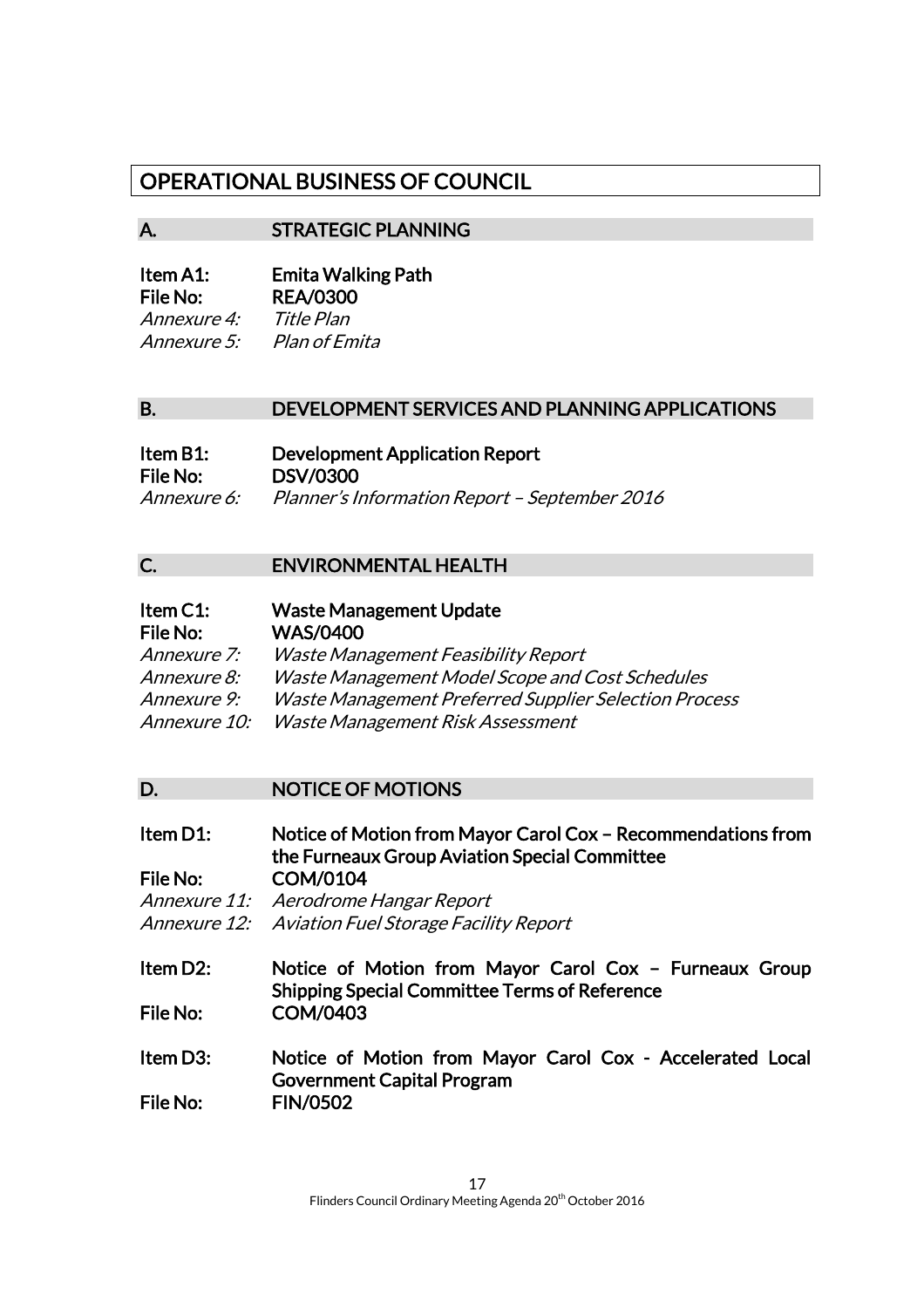| Item D4:<br>File No: | Notice of Motion from Cr Gerald Willis - Expense Claims<br><b>FIN/0502</b> |
|----------------------|----------------------------------------------------------------------------|
| <i>Annexure 13:</i>  | Corporate Credit Card Policy                                               |
| Annexure 14:         | Letter from Tasmanian Audit Office                                         |
| Item D5:             | Notice of Motion from Cr Peter Rhodes – Policy Defining 'Day-to-<br>Day'   |
| File No:             | LEG/0600                                                                   |
| <i>Annexure 15:</i>  | Some common English definitions of 'day-to-day'                            |
| Annexure 16:         | List of functions                                                          |
| ltam Ná∙             | Notice of Motion from Cr Peter Rhodes – Legal Advice Policy                |

Item D6: Notice of Motion from Cr Peter Rhodes – Legal Advice Policy File No: ADM/0900

#### E. CORPORATE SERVICES

|          | Item E1: Quarterly Financial Report for July – September 2016 |
|----------|---------------------------------------------------------------|
| File No: | FIN/0100, ADM/0600                                            |
|          | Annexure 17: Quarterly Financial Report July-September 2016   |
|          |                                                               |

| Item E2:        | Long Term Asset Management Plan              |
|-----------------|----------------------------------------------|
| <b>File No:</b> | <b>WAS/0400</b>                              |
|                 | Annexure 18: Long Term Asset Management Plan |

| Item E3: | Opening a Bendigo Bank Account |
|----------|--------------------------------|
| File No: | <b>FIN/0203</b>                |

#### F. GOVERNANCE

Item F1: Waiver of Private Water Supply Fees File No: WAT/0103 Annexure 19: Letter from J Cazaly and M-A Roberts

Item F2: Waiver of Patriarchs Wildlife Sanctuary Rates File No: FIN/1202 Annexure 20: Letter from Andrew Jackson

Item F3: Council's 1<sup>st</sup> Quarterly Report File No: COU/0600 Annexure 21: Council's 1<sup>st</sup> Quarterly Report (July - September 2016)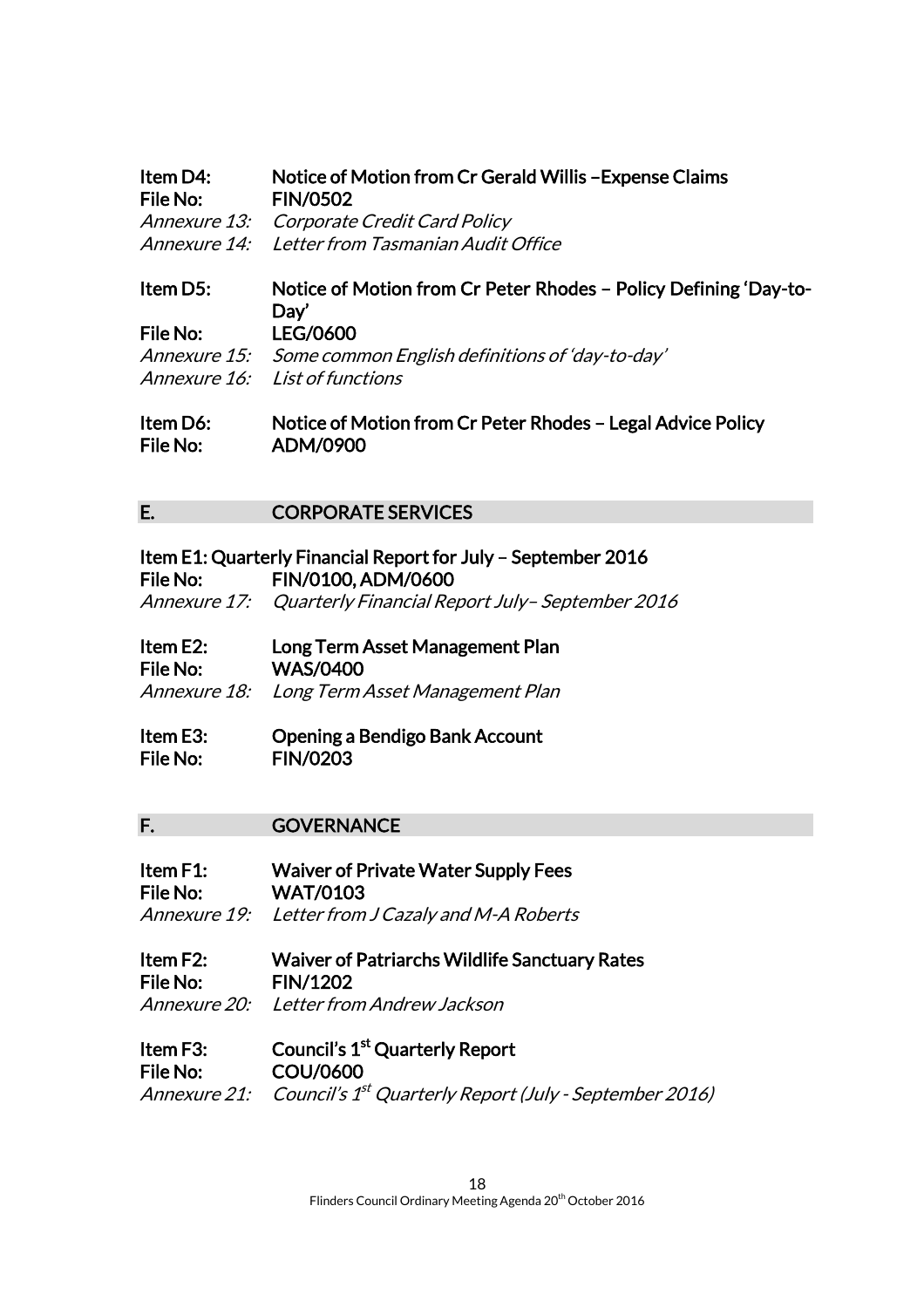Item F4: Councillor Resolution Report<br>File No: COU/0600 COU/0600 Annexure 22: Councillor Resolution Report October 2016

## G. CLOSED COUNCIL

| Item G1: | <b>Closed Council Item</b> |
|----------|----------------------------|
| File No: | <b>REA/0300, REA/0202</b>  |

Meeting Closed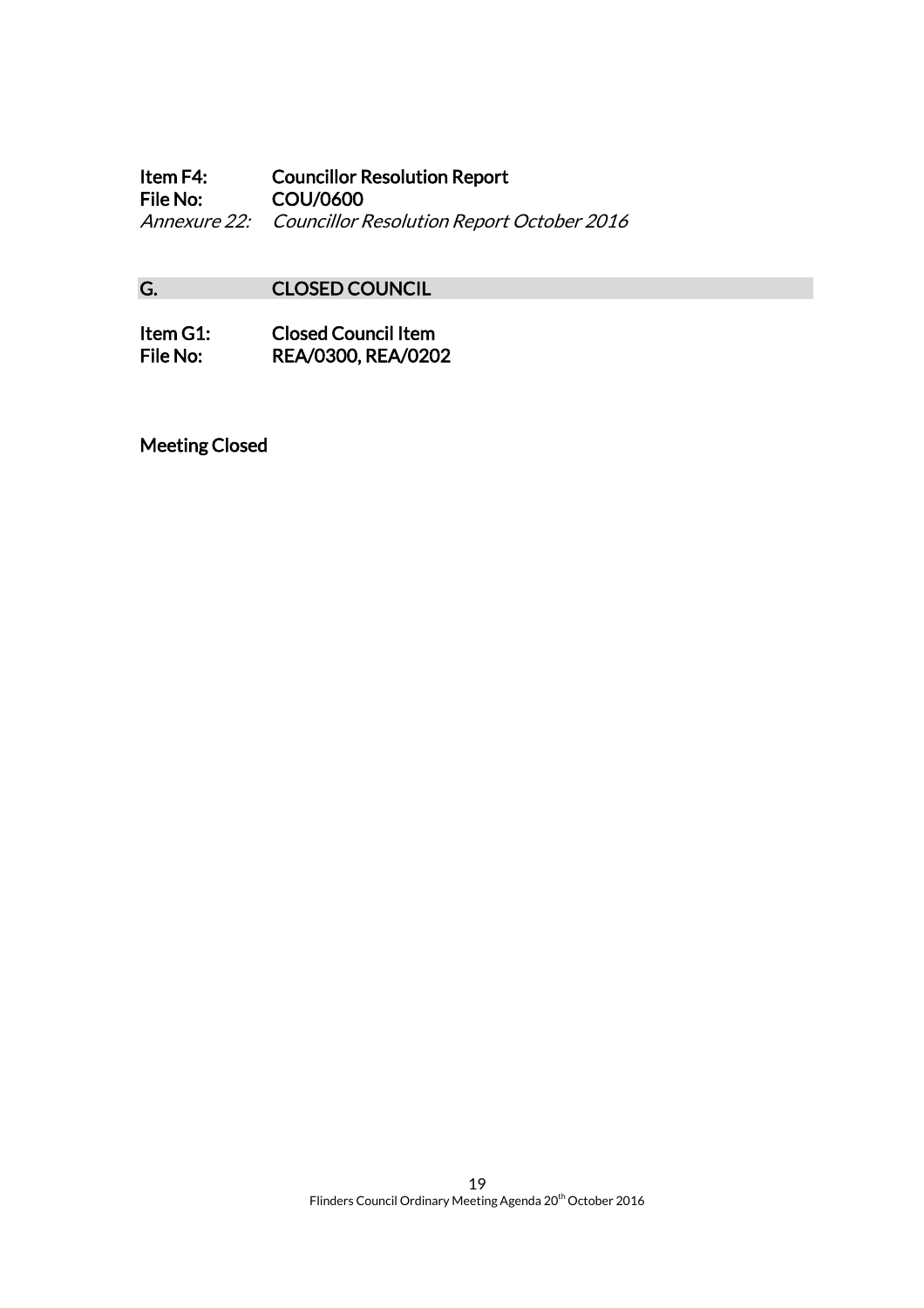## A. STRATEGIC PLANNING

#### Item A1: Emita Walking Path

| <b>ACTION</b>            | <b>Decision</b>              |
|--------------------------|------------------------------|
| <b>PROPONENT</b>         | <b>Council Officer</b>       |
| <b>OFFICER</b>           | Robyn Cox, Strategic Planner |
| <b>FILE REFERENCE</b>    | <b>REA/0300</b>              |
| <b>ASSOCIATED PAPERS</b> | Annexure 4: Title Plan       |
|                          | Annexure 5: Plan of Emita    |

#### INTRODUCTION:

The first principle of the land use strategy for Flinders Island (Structure Plan) is to retain and create open space networks. The Structure Plan identifies multiple opportunities to improve connections between open spaces. Such connections enhance health and well-being by providing links between walking tracks and other destinations.

At Emita the option to create a walking link from Port Davies Road to Allports Beach Road and hence the foreshore has been presented by the developer who has agreed to gift a small amount of land for the purpose. The benefits of the proposal and the alignment with strategic intent for settlements indicate that for a small investment, a key walking connection can be established in perpetuity.

#### PREVIOUS COUNCIL CONSIDERATION:

Nil

#### OFFICER'S REPORT:

The historical land division of the 'Stella Maris' property established 10 allotments between Port Davies Road and Allports Beach Road. The intensification of the immediate area is double the existing allotment pattern providing 5 half acre allotments and 5 allotments less than half an acre (but larger than 1700m2). There are approximately 15 allotments east of the Stella Maris subdivision that could benefit from the establishment of a walking connection from Port Davies Road to Allports Beach Road, plus 4 in the subdivision itself. Since the subdivision was historical, no open space contribution has been required. This proposal provides an opportunity to collect a 'post division' contribution.

The developer needs to establish a drainage easement over lot 5 (see Annexure 4) and has offered to provide the same amount of land from lot 9 in order that a walking track can be established from land currently within both allotments. The intention is that the 190m2 section be annexed from the private land and acquired by Council as a public walking path. The proviso is that it will not require expense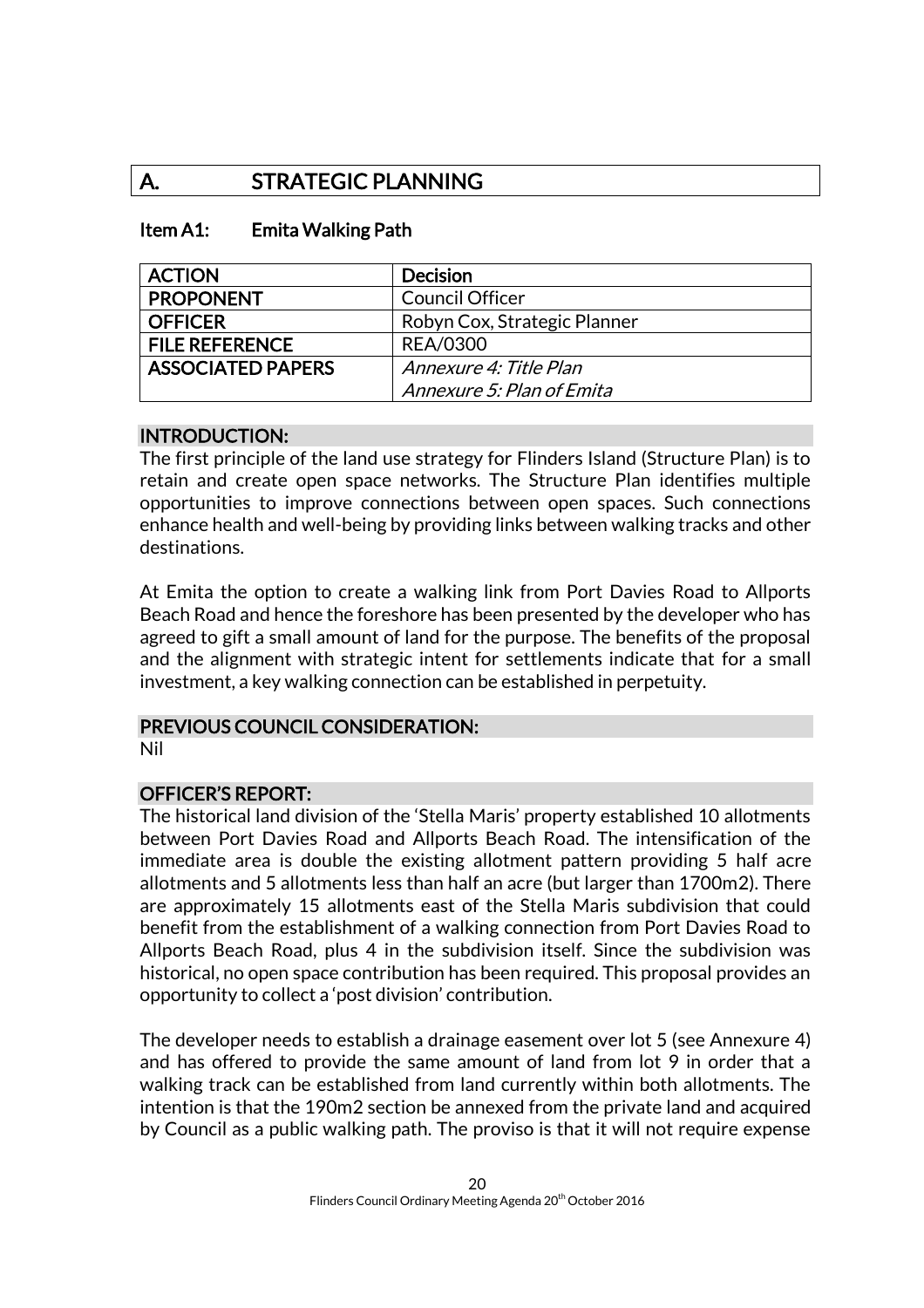for the developer and that Council will be responsible for the walking path once established.

Personal communication with the Works Manager, 11 September 2016, has confirmed that the establishment and ongoing maintenance of a 2m wide x 95m long path in this location would be minimal.

On the other hand, the benefits for current and future residents are significant. It would also provide the opportunity for visitors to the museum to take a looped stroll around Emita. The path would also be opposite a link to the Parks and Wildlife reserve to the south east and could potentially link to the museum via the reserve and Fowlers Road (see map Annexure 5). The Flinders Island Structure Plan nominates both a link from the museum to the beach and a local café as appropriate to the area. The pathway through the 'Stella Maris' estate could enhance both. The structure plan also identifies the need for linking the beaches, the foreshore track around the coast to Castle Rock and the township. The proposed path would be a significant contributor to achieving these outcomes.

# STATUTORY REQUIREMENT:

Nil

### POLICY/STRATEGIC IMPLICATIONS:

5.0 Livability - Protect, improve and promote the safety, creativity, health and wellbeing of the Islands' communities.

- Livability can also be measured by scenic amenity and environmental services, building form and scale, principles of sustainable design, and access to open spaces.
- Livability is one of the key strengths of the Islands and Council should continue to foster key programs and initiatives that seek to improve livability.
- Changing demographic structure of the Islands' population drives demand for changing service needs.

### BUDGET AND FINANCIAL IMPLICATIONS:

Survey of the 190 $\mathrm{m}^{2}$  path is not expected to be required since the recent survey of the properties has been conducted and existing survey markers can be used to identify the extent of the path. This indicates a reduced fee for preparing a plan for Land Titles Office; estimated to be less than \$1500.00

Work to complete a gravel path is estimated to be \$800.00

Land Title transfer fees have not been estimated but fees for the recent transfer of a portion of private property to Council were \$1046.00. The cost at Emita is anticipated to be less than this amount. Funds could be accessed from the Open Space Fund.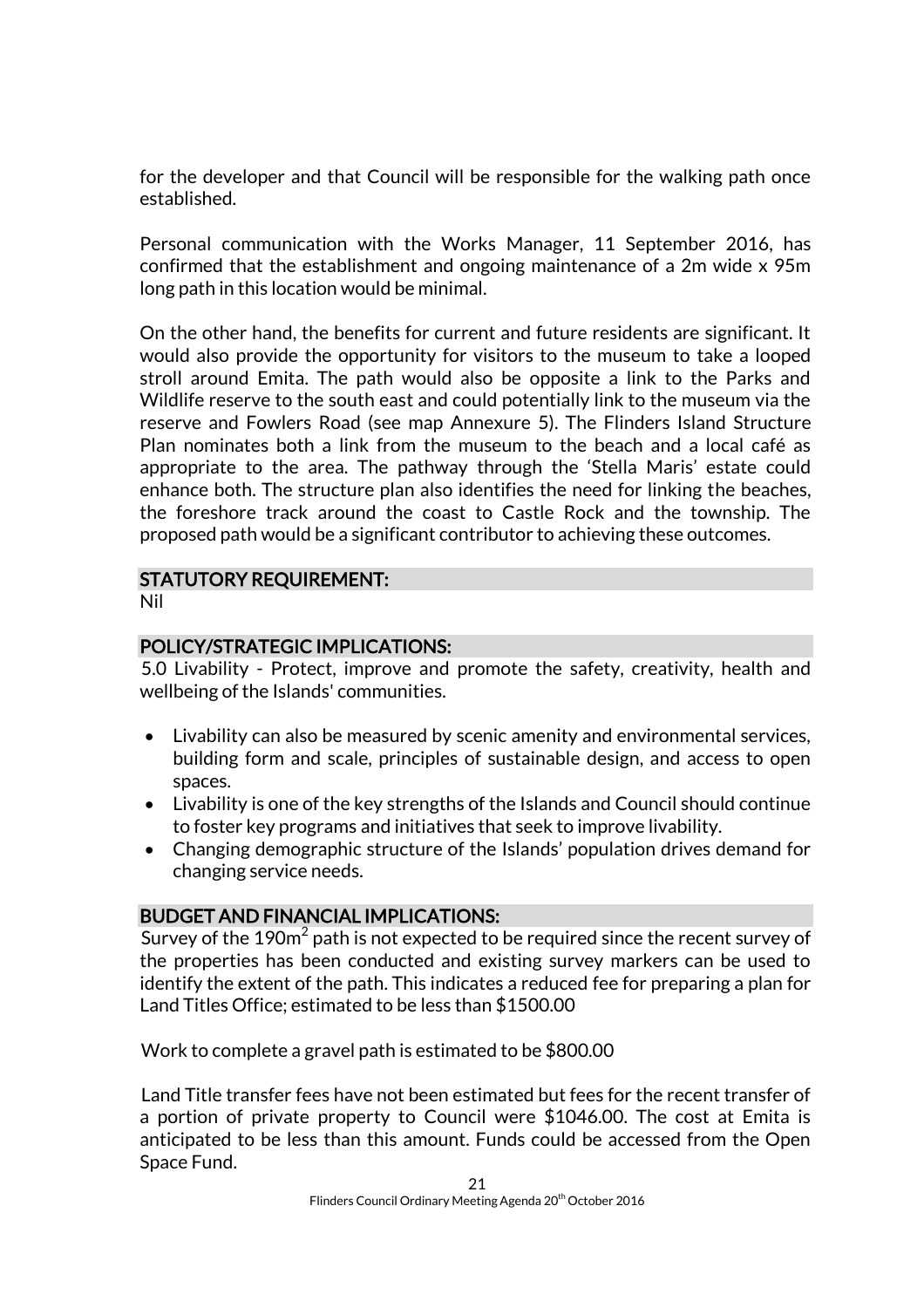#### RISK/LIABILITY:

No risks have been identified.

### VOTING REQUIREMENTS:

Simple Majority

#### OFFICER'S RECOMMENDATION:

That Council agrees to accept the approximately 190 $\mathrm{m}^2$  of land offered by the developer from two allotments at Emita for the establishment of a walking connection between Port Davies Road and Allports Beach Road.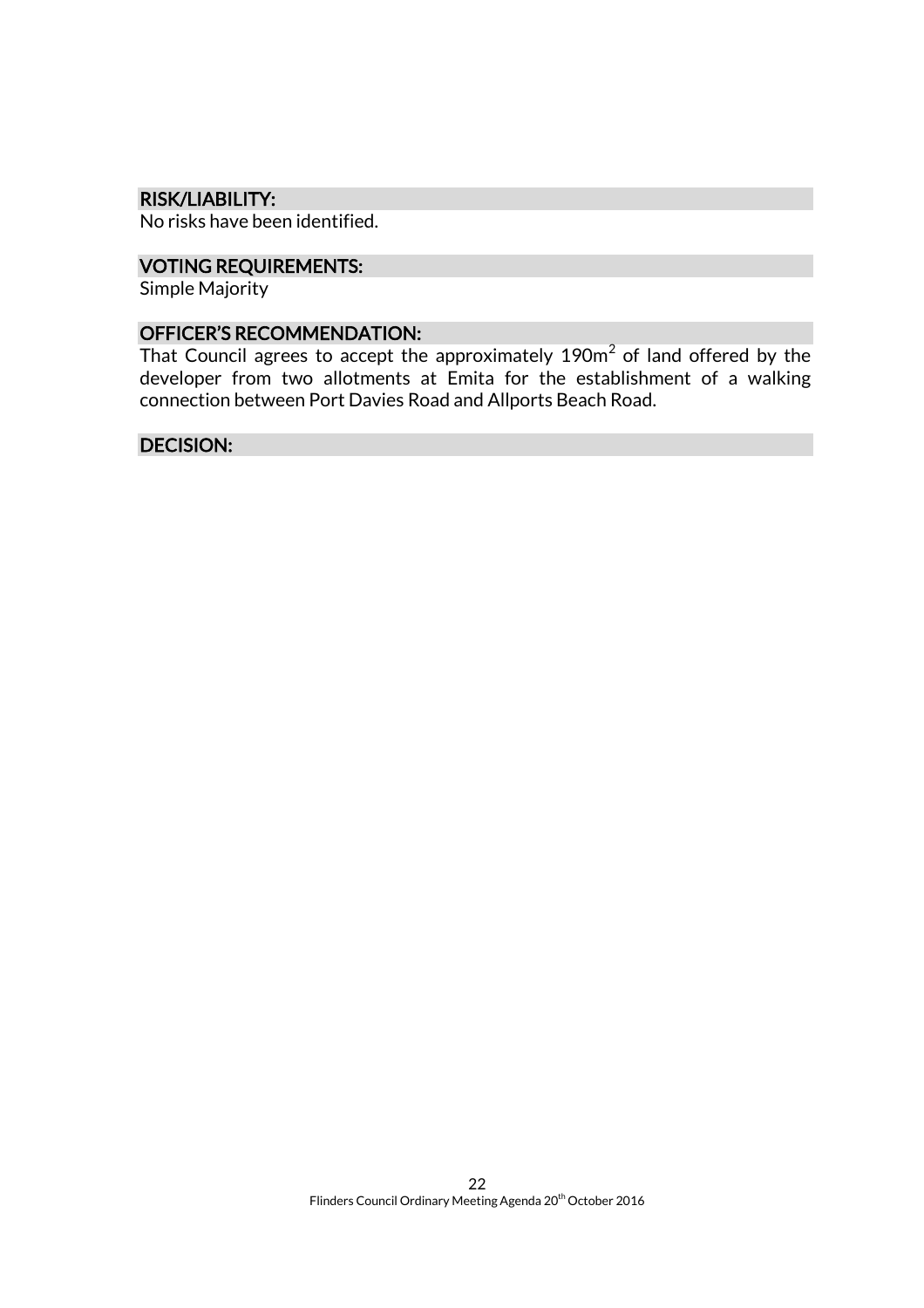## B. DEVELOPMENT SERVICES

#### Item B1: Development Application Report

| <b>ACTION</b>            | Information                                |
|--------------------------|--------------------------------------------|
| <b>PROPONENT</b>         | <b>Council Officer</b>                     |
| <b>OFFICER</b>           | Development Services Coordinator           |
| <b>FILE REFERENCE</b>    | DSV/0300                                   |
| <b>ASSOCIATED PAPERS</b> | Annexure 6: Planner's Information Report - |
|                          | September 2016                             |

#### INTRODUCTION:

The purpose of this report is to provide Councillors with an update of the applications which have been dealt with by the Planning Department for the month of October as per the council motion 249.09.2015, passed at the 24<sup>th</sup> September 2015 Council Meeting.

Council has requested that the planning consultancy service (West Tamar Council) provide this detail to Council on a monthly basis.

#### PREVIOUS COUNCIL CONSIDERATION:

Some items may have been considered at meetings of Council while the remainder have been approved under delegation by the General Manager.

#### OFFICER'S REPORT:

Refer to Annexure 6 Planner's Information Report – September 2016, provided by West Tamar Council.

#### VOTING REQUIREMENTS:

Simple Majority

#### OFFICER'S RECOMMENDATION:

That the report be received.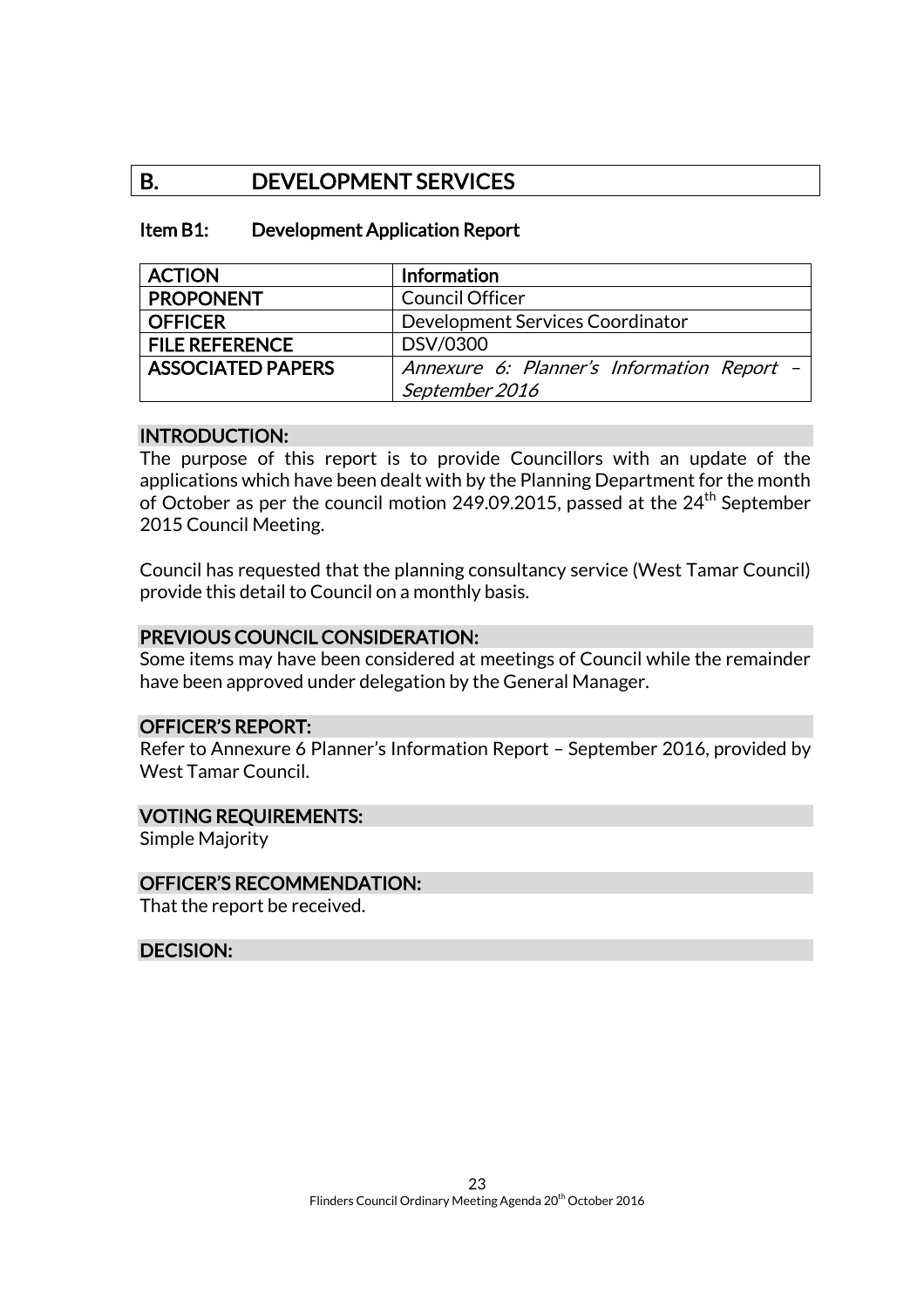## C. ENVIRONMENTAL HEALTH

#### Item C1: Waste Management Update

| <b>ACTION</b>            | <b>Information</b>                                  |
|--------------------------|-----------------------------------------------------|
| <b>PROPONENT</b>         | Council Officer                                     |
| <b>OFFICER</b>           | Brian Barnewall, Works & Services Manager and Jacci |
|                          | Viney, Development Services Coordinator             |
| <b>FILE REFERENCE</b>    | <b>WAS/0400</b>                                     |
| <b>ASSOCIATED PAPERS</b> | Annexure 7: Waste Management Feasibility Report     |
|                          | Annexure 8: Waste Management Model Scope and        |
|                          | Cost Schedules                                      |
|                          | Annexure 9: Waste Management Preferred Supplier     |
|                          | <b>Selection Process</b>                            |
|                          | Annexure 10: Waste Management Risk Assessment       |

#### INTRODUCTION:

Council has recently engaged  $QC^3$  consulting to assist with waste management measures that will both suit Council and its Community as well as the requirements of the Environmental Protection Agency (EPA). Annexures 7 - 10 were provided by the consultant to outline Council's way forward. Multiple options were presented in the documents as well as risk profiles for consideration.

#### PREVIOUS COUNCIL CONSIDERATION:

This matter was discussed at the 6<sup>th</sup> October 2016 workshop.

#### OFFICER'S REPORT:

The reports are now presented to Council to be noted.

#### STATUTORY REQUIREMENT:

Environmental Management Pollutions Control Act 1994 Landfill Sustainability Guidelines 2004 Environmental Protection Notice 7191/2

#### POLICY/STRATEGIC IMPLICATIONS:

2.0 Infrastructure and Services - An Islands' specific approach to planning and delivery to ensure community and environmental values are maintained

2.3 Minimise environmental and health risks from waste collection and disposal and maximise opportunities to reduce, reuse or recycle resources

2.3.1. Waste Management Strategy Implemented.

#### BUDGET AND FINANCIAL IMPLICATIONS:

Budget discussions will be held around this in the future.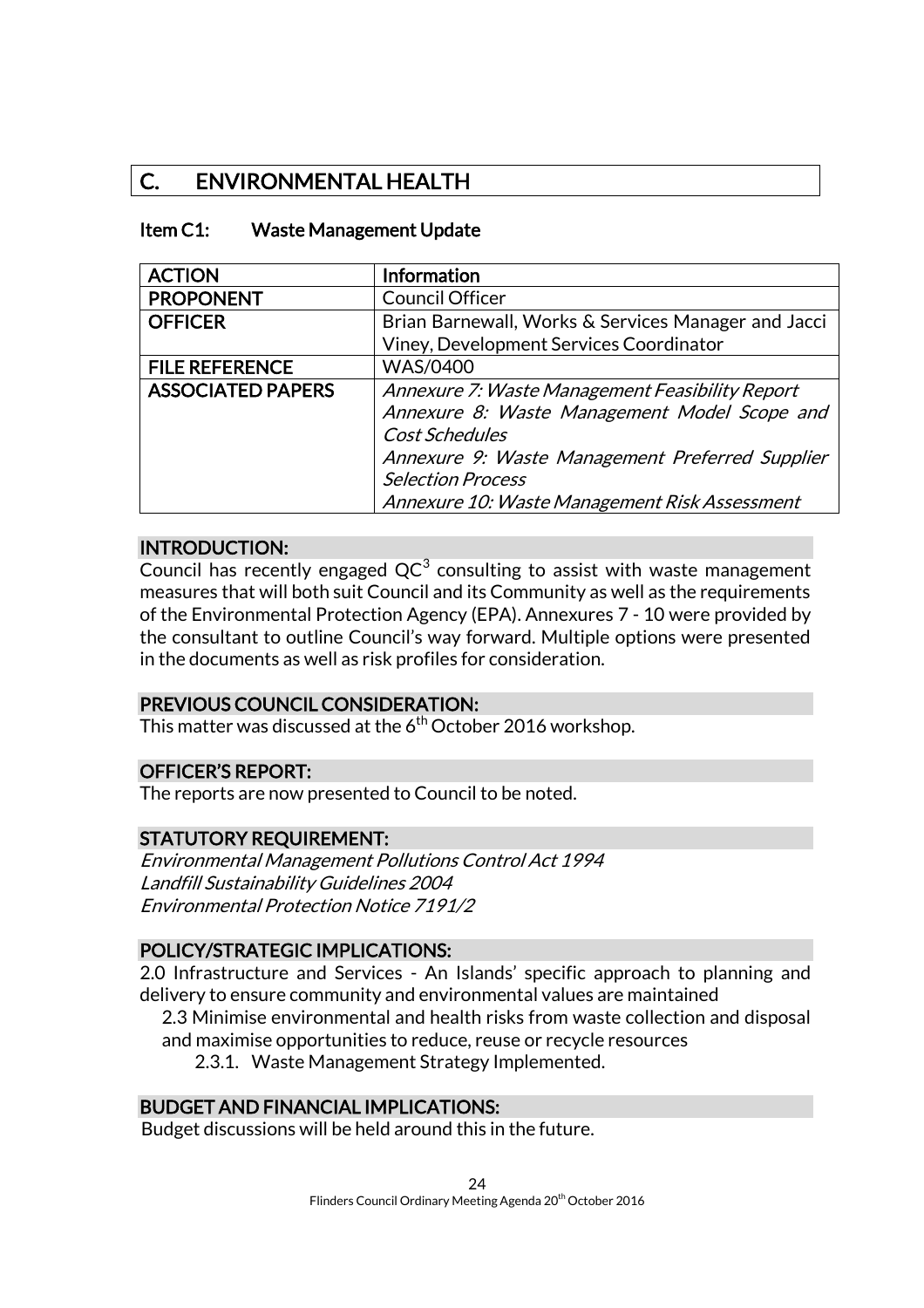#### RISK/LIABILITY:

Risk profile is included within the Annexures.

#### VOTING REQUIREMENTS:

Simple Majority

#### OFFICER'S RECOMMENDATION:

That Council notes the following documents:

- Flinders Island Waste Management Feasibility Report;
- Flinders Island Waste Management Model Scope and Cost Schedules;
- Flinders Island Waste Management Preferred Supplier Selection Process; and
- Flinders Island Waste Management Risk Assessment.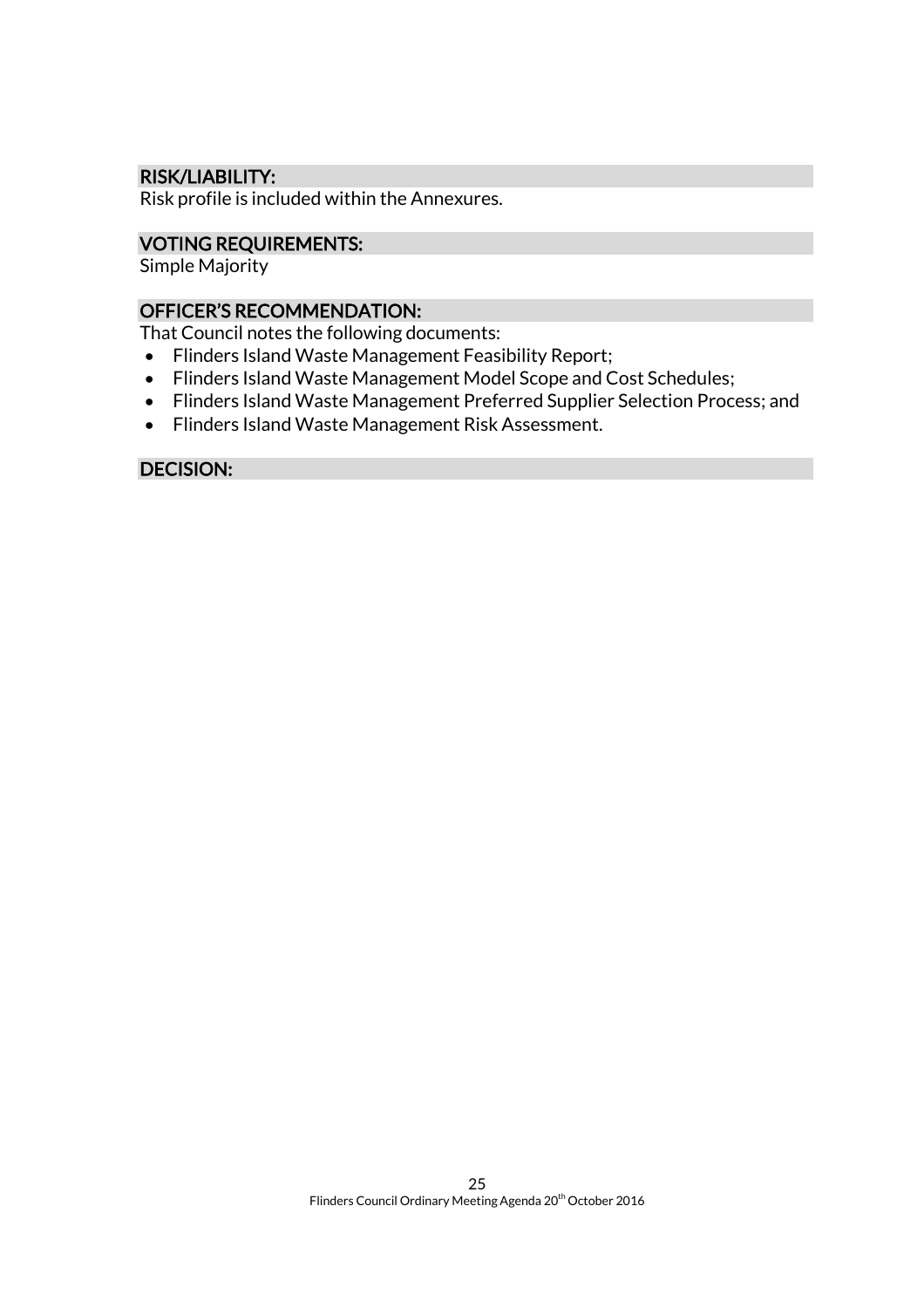## D. NOTICES OF MOTIONS

#### Item D1: Notice of Motion from Mayor Carol Cox – Recommendations from the Furneaux Group Aviation Special Committee

| <b>ACTION</b>            | <b>Decision</b>                                 |
|--------------------------|-------------------------------------------------|
| <b>PROPONENT</b>         | Mayor Carol Cox (Chair, Furneaux Group Aviation |
|                          | Special Committee)                              |
| <b>OFFICER</b>           | Sophie Pitchford, Acting General Manager        |
| <b>FILE REFERENCE</b>    | COM/0104                                        |
| <b>ASSOCIATED PAPERS</b> | Annexure 11: Aerodrome Hangars Report           |
|                          | Annexure 12: Aviation Fuel Storage Facility     |
|                          | Report                                          |

#### NOTICE OF MOTION:

That Council, at this meeting, makes a decision on the following recommendations from the Furneaux Group Aviation Special Committee made at the meeting held on the  $27<sup>th</sup>$  September 2016:

- 1. That Council accepts the Airport Hangar Report by  $QC^3$  and progresses it to the next stage; and
- 2. That Council accepts the Aviation Fuel Storage Facility Report by  $QC^3$  and progresses it to the next stage.

#### COUNCILLOR'S REPORT:

The unconfirmed minutes of the Furneaux Group Aviation Special Committee of Flinders Council held on the 27<sup>th</sup> September 2016 meeting have been approved by one other attendee at the meeting and were presented earlier in this meeting. The recommendations are put forward in line with the Special Committees of Council Policy.

1. Council engaged the consultant company  $QC^3$  to investigate the viability of the development of two commercial aviation hangars in the commercial area of the airport. The report was considered by the Furneaux Group Aviation Special Committee and the following motion was passed unanimously:

"Moved: P Barron Seconded: Cr K Stockton Recommended that Council accepts the report and progresses it to the next stage.

CARRIED UNANIMOUSLY"

2. Council engaged the consultant company QC $^3$  to investigate the viability of maintaining an aviation fuel storage facility at the airport. The report was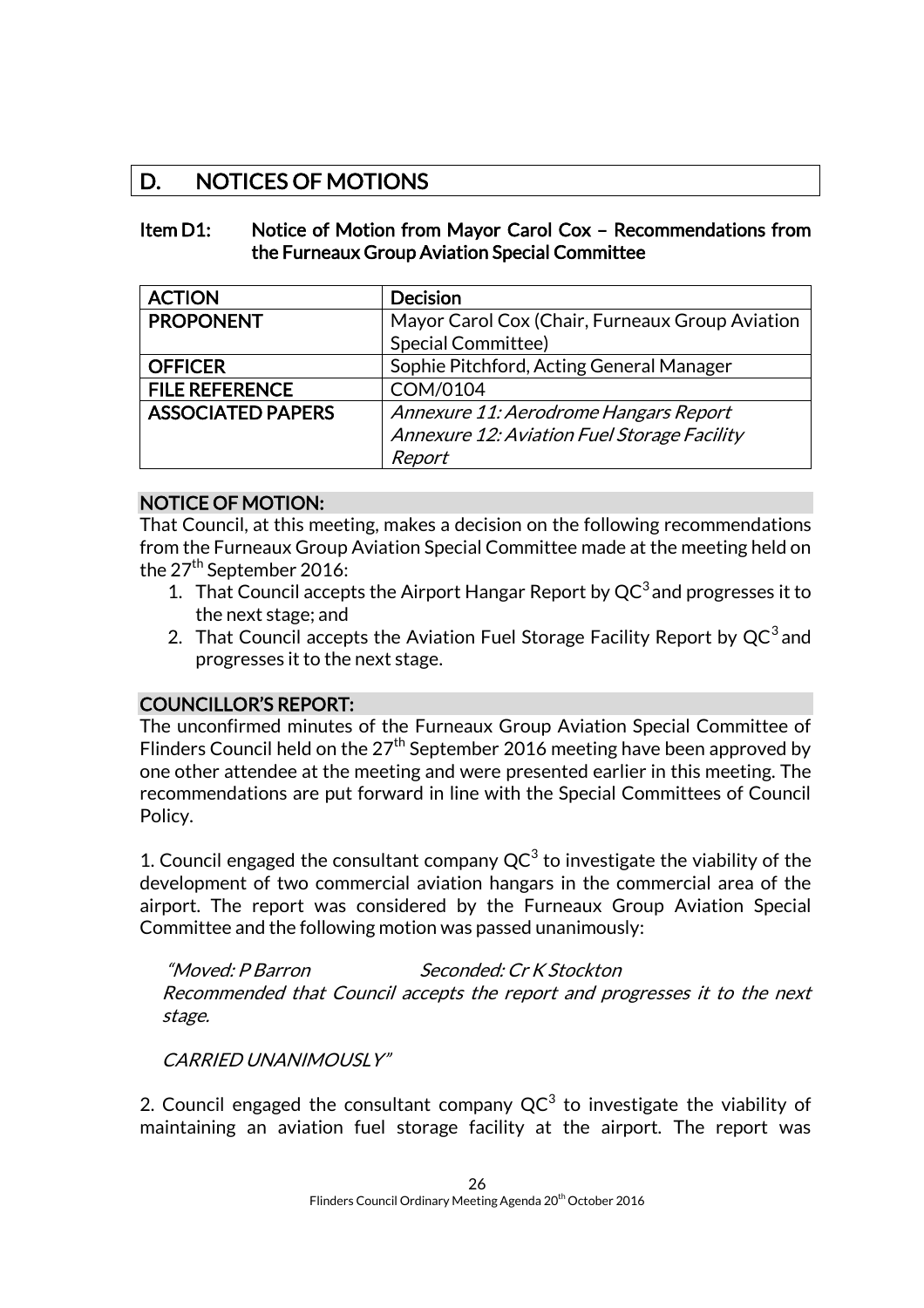considered by the Furneaux Group Aviation Special Committee and the following motion was passed unanimously:

"Moved: L Nicol Seconded: B Foot Recommended that Council accepts the report and moves to the next stage.

CARRIED UNANIMOUSLY"

Both the Airport Hangar Report and the Fuel Storage Report are attached as Annexures to this Agenda.

The issues being addressed in the reports are two that consideration has been delayed on, due to the time and effort required to bring the accelerated degradation issues of the long runway under control.

The members of the Furneaux Group Aviation Special Committee believe the reports as supplied should be the basis of further investigation into the improvements identified for the Flinders Island Airport.

## PREVIOUS COUNCIL CONSIDERATION:

Nil

#### OFFICER'S REPORT:

Council engaged  $QC^3$  Consulting to undertake a high level review of the potential to provide aircraft hangars at the Flinders Island Airport for the use of commercial and private operators and provide options and recommendations for consideration by Council.

The report has identified that there is a level of interest by both commercial and private operators to have in-situ aircraft hangars at the airport.

Providing hangars for the commercial operators would promote business growth through improved brand exposure and marketing opportunities, professionalism and improved customer experiences and asset protection. From a private perspective, the establishment of hangars would allow an opportunity to protect valuable assets.

 ${\sf QC}^3$  also was engaged to undertake a high level review of the fuel facility at the Flinders Island Airport and provide improvement options and recommendations for consideration by the Council.

The report has highlighted that there is a high risk at a compliance level which can be mitigated by upgrading the existing storage facility.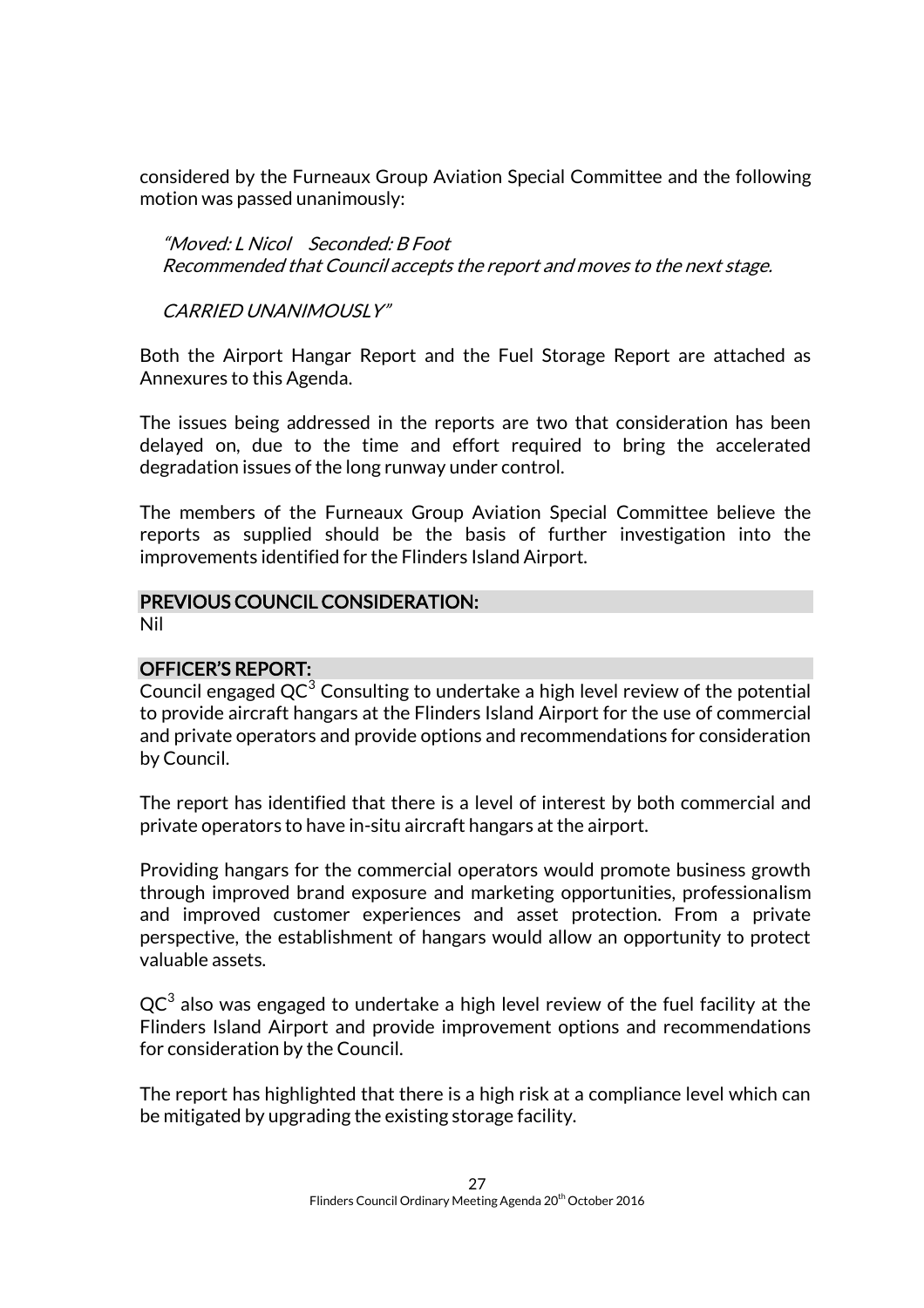The report provides an overview of opportunities that may lead to reduced retail fuel costs for the smaller commercial and private operators and the introduction of automated fuel dispensing to facilitate and enhance the experience of visitors using the facility at the airport.

#### STATUTORY REQUIREMENTS:

Local Government Act 1993

#### POLICY/STRATEGIC IMPLICATIONS:

3.0 Access and Connectivity - Work with service providers and other relevant stakeholders to improve security, reliability and cost effectiveness.

#### BUDGET AND FINANCIAL IMPLICATIONS:

Consulting fees to progress the reviews to the next stage.

#### RISK/LIABILITY:

Not progressing the development of the hangars could jeopardise the future of businesses on the Island and the future of the airport.

Not reviewing the fuel storage facility could lead to non-compliance with the appropriate Australian Standards and Tasmanian Health and Safety legislation.

#### VOTING REQUIREMENTS:

Simple Majority

#### OFFICER'S RECOMMENDATION:

That Council at this meeting makes a decision on the following recommendations from the Furneaux Group Aviation Special Committee made at the meeting held on the 27<sup>th</sup> September 2016:

- 1. That Council accepts the Airport Hangar Report by  $QC^3$  and progresses it to the next stage; and
- 2. That Council accepts the Aviation Fuel Storage Facility Report by  $QC^3$  and progresses it to the next stage.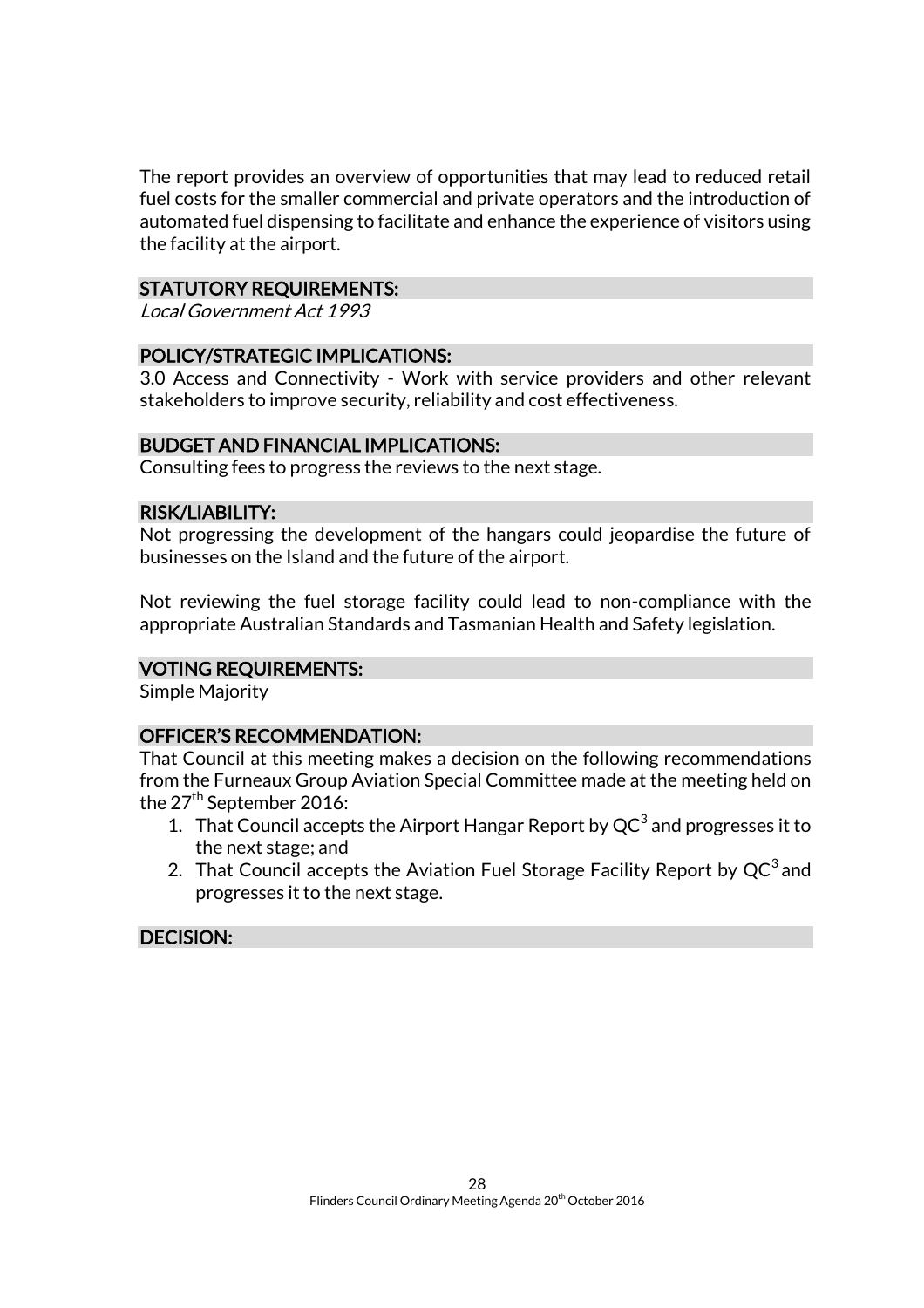#### Item D2: Notice of Motion from Mayor Carol Cox – Furneaux Group Shipping Special Committee Terms of Reference

| <b>ACTION</b>            | <b>Decision</b>                          |
|--------------------------|------------------------------------------|
| <b>PROPONENT</b>         | Mayor Carol Cox (Chair, Furneaux Group   |
|                          | <b>Shipping Special Committee)</b>       |
| <b>OFFICER</b>           | Sophie Pitchford, Acting General Manager |
| <b>FILE REFERENCE</b>    | COM/0403                                 |
| <b>ASSOCIATED PAPERS</b> | Nil                                      |

#### NOTICE OF MOTION:

That Council approves the Furneaux Group Shipping Special Committee Terms of Reference as:

#### Terms of Reference

FURNEAUX GROUP SHIPPING SPECIAL COMMITTEE of the Flinders Council

#### 1.0 INTRODUCTION

The Furneaux Group Shipping Special Committee is established as a Special Committee under Section 24 of the Local Government Act 1993. This Terms of Reference, approved by Council on the < date > supersedes all previous versions. 2.0 PURPOSE

The Furneaux Group Shipping Special Committee is to provide recommendations to Flinders Council on shipping matters, including port and associated infrastructure where it relates to shipping.

#### 3.0 MEMBERSHIP

Membership of the Furneaux Group Shipping Special Committee shall be:-

- The Mayor as Chairperson(non-voting)
- Councillors (2) (excluding the Chairperson)
- General Manager Flinders Council (non-voting)
- Cape Barren Island (1)
- Tasmanian Farmers and Graziers Association Flinders Branch (1)
- TasPorts (1)
- Department of State Growth (DoSG) (1) (non-voting)
- Transport sector (road on Flinders Island) (1)
- Commerce/business sector (1)
- Agriculture/Livestock sector (1)
- Shipping company(s) (1 each)

Members representing the various sectors shall be appointed by Flinders Council from nominations received. Nominees with experience in the sector they wish to represent shall be preferred. Flinders Council may select a representative of any other sector who it determines may make a contribution to the Furneaux Group Shipping Special Committee.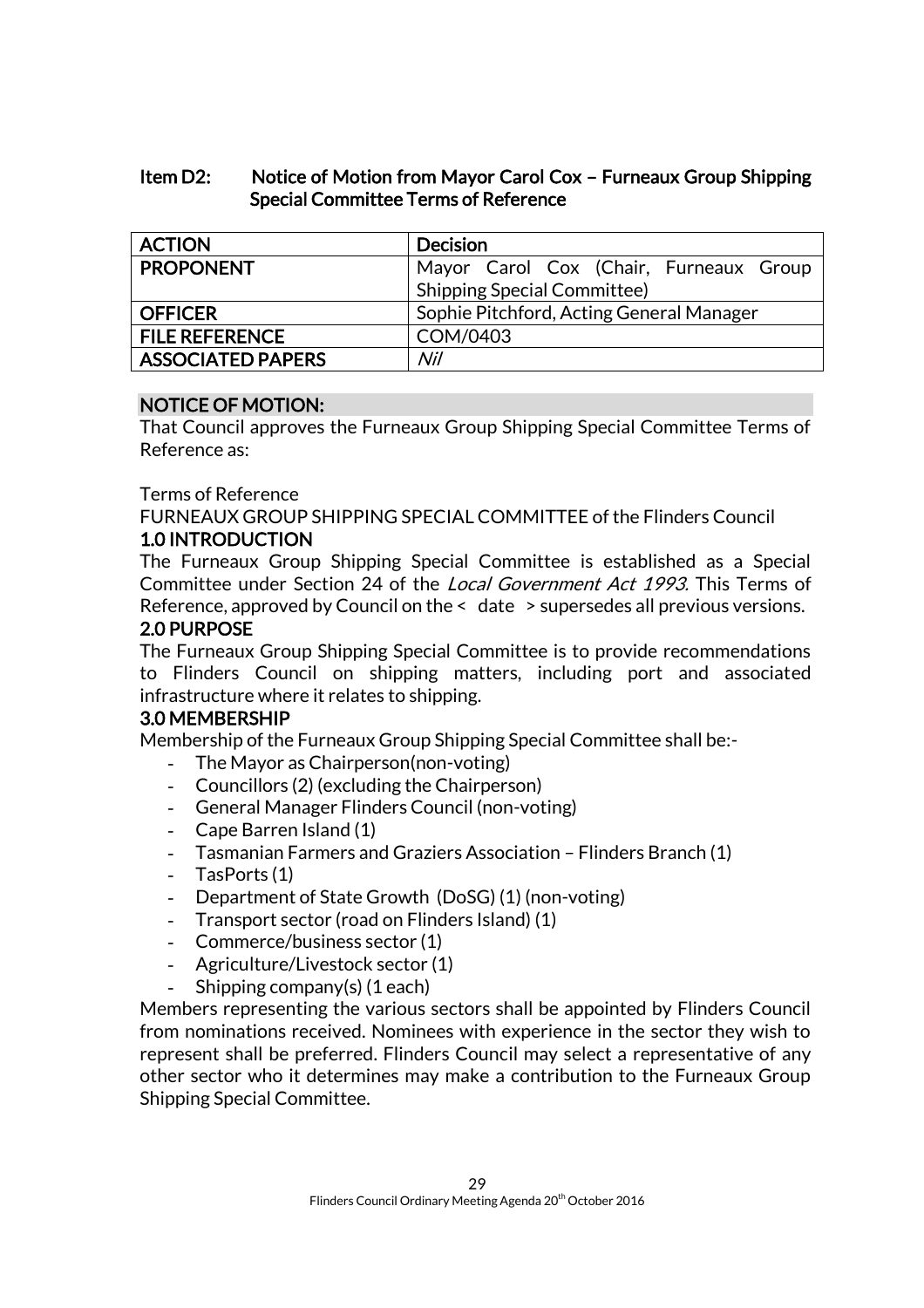Those members representing non-council entities shall be selected by the entity they represent (Cape Barren Island, Tasmanian Farmers and Graziers Association, TasPorts, Department of State Growth).

#### 4.0 ATTENDANCE AT MEETINGS

Attendance at meetings shall not be compulsory. However, Flinders Council may regard continued absences from meetings as an indication that an individual is unable to continue with membership and remove the individual from the Furneaux Group Shipping Special Committee. There shall be no appeal against removal. Council has the right to replace the removed individual with another representative of the same sector.

#### 5.0 REPORTING

The chairperson shall provide unconfirmed minutes and if necessary a report to Flinders Council for review at the first Ordinary Meeting of Council following a meeting of the Furneaux Group Shipping Special Committee, provided such meeting of the Furneaux Group Shipping Special Committee is held at least 3 days before the closure date for agenda for Flinders Council.

#### 6.0 RULES

(1) The special committee meetings shall be held every 4 months. Meeting dates are to be set by the chairperson and there shall be no minimum period following the immediate preceding meeting before a meeting may be called.

If the chairperson is unavailable, the chairperson may appoint the Deputy Mayor as chairperson (non-voting).

(2) Alternate members may be substituted with approval of the chairperson.

(3) A quorum shall be 6 (six). If a quorum is not present within 15 minutes of the meeting start time, the meeting shall be postponed to a suitable date.

(4) The chairperson shall ensure minutes are kept for all meetings and shall provide a copy to all members and the Flinders Council.

(5) The minutes are to be confirmed at the next committee meeting following that to which the minutes relate.

(6) Submissions from the public shall be sought before each meeting by an advertisement placed in Island News no more than six weeks and no less than 2 weeks prior to a meeting. All submissions shall be considered by the meeting.

(7) Members shall be advised of meeting time and date at least 5 days prior to meeting, except in unusual circumstances.

(8) Voting shall not be compulsory.

(9) A vote is passed by an ordinary majority vote in the affirmative.

(10) These Meeting Rules shall be reviewed each two years by Flinders Council and can only be amended by ordinary resolution of Flinders Council.

### COUNCILLOR'S REPORT:

All Special Committees of Council are required to have agreed Terms of Reference that are endorsed by Council. The Terms of Reference for the Furneaux Group Shipping Special Committee were recently reviewed by the Committee at their meeting held  $27<sup>th</sup>$  September 2016 and the following recommendation was carried unanimously: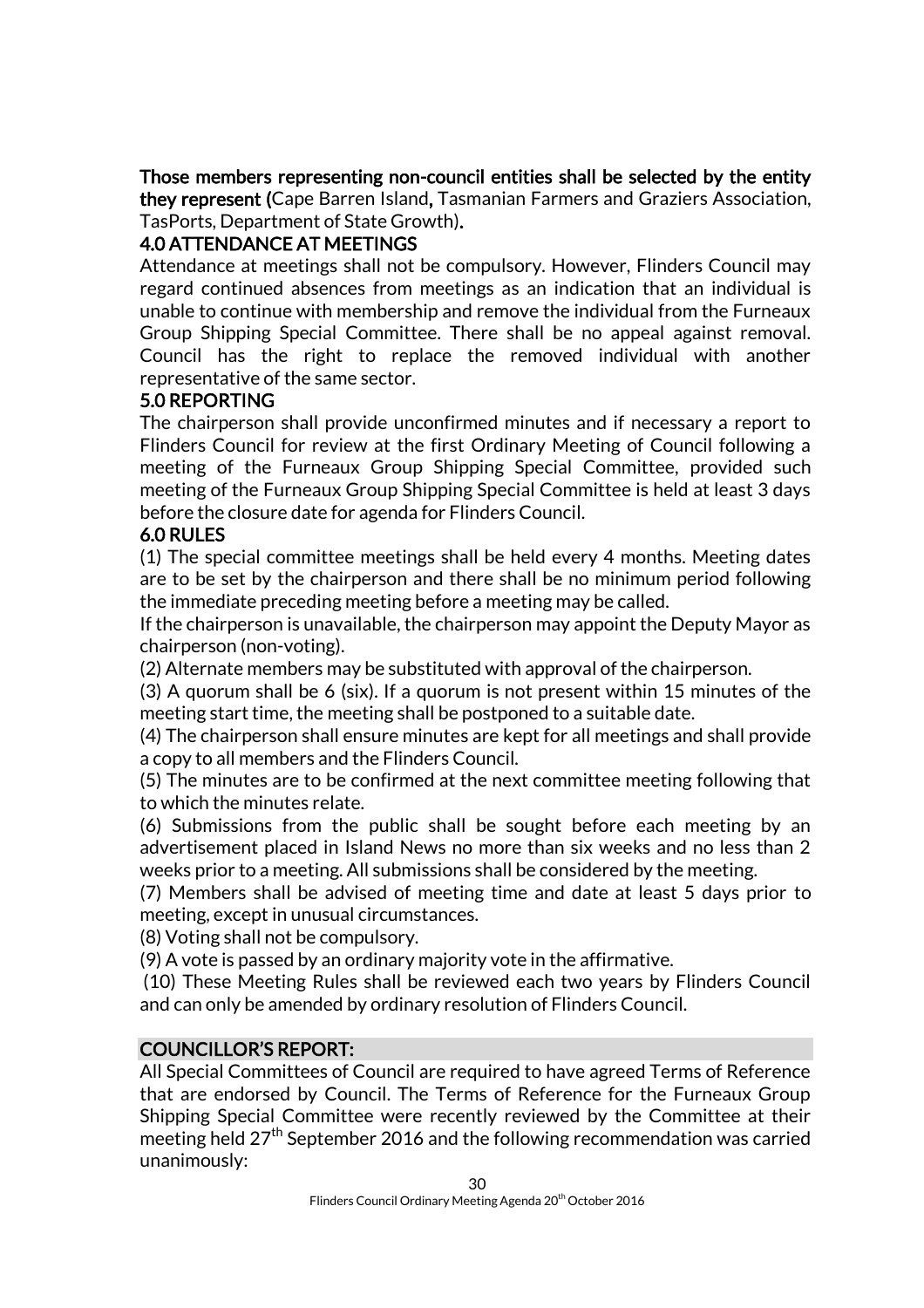"Moved: Cr P Rhodes Seconded: D Madden That the Terms of Reference be recommended to Council by the committee."

The Terms of Reference are now presented to Council and recommended for approval and are copied here for easy future reference.

#### PREVIOUS COUNCIL CONSIDERATION:

Nil

#### OFFICER'S REPORTS:

Council desires that all Committees of Council have terms of reference to guide committee's actions and recommendations, and to ensure that committee members understand their role and the role of the Committee.

The draft Terms of Reference for the Furneaux Group Shipping Special Committee are reasonable and fit for purpose.

The motion is supported.

#### STATUTORY REQUIREMENTS:

Local Government Act 1993

#### POLICY/STRATEGIC IMPLICATIONS:

3.0 Access and Connectivity - Work with service providers and other relevant stakeholders to improve security, reliability and cost effectiveness.

#### BUDGET AND FINANCIAL IMPLICATIONS:

None

RISK/LIABILITY: The risks are negligible.

VOTING REQUIREMENTS: Simple Majority

#### OFFICER'S RECOMMENDATION:

That Council approves the Furneaux Group Shipping Special Committee Terms of Reference.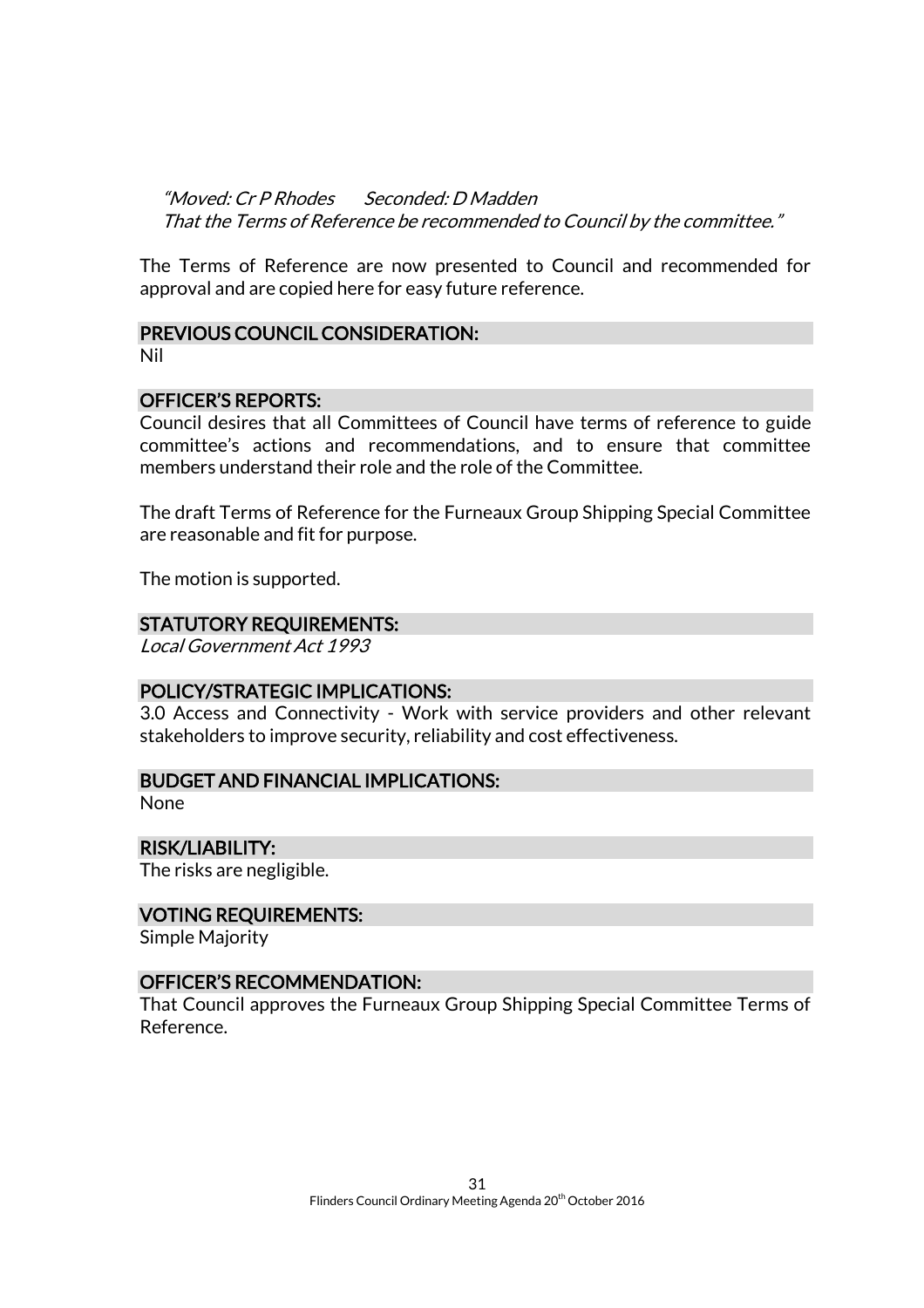#### Item D3: Notice of Motion from Mayor Carol Cox - Accelerated Local Government Capital Program

| <b>ACTION</b>            | <b>Decision</b>                          |
|--------------------------|------------------------------------------|
| <b>PROPONENT</b>         | Mayor Carol Cox                          |
| <b>OFFICER</b>           | Sophie Pitchford, Acting General Manager |
| <b>FILE REFERENCE</b>    | <b>FIN/0502</b>                          |
| <b>ASSOCIATED PAPERS</b> | Nil                                      |

#### NOTICE OF MOTION:

That Flinders Council takes advantage of the opportunity being offered by the State Government and identifies projects from the Long Term Asset Management Plan that it can undertake in the near future; and

That Council makes application to the Accelerated Local Government Capital Program for the loan to undertake the projects.

#### COUNCILLOR'S REPORT:

On the 27<sup>th</sup> September 2016 the State Government launched its Accelerated Local Government Capital Program (ALGCP) as a part of the Northern Economic Stimulus Package.

Under the ALGCP, the Government will enter into partnerships with participating councils to bring forward up to \$60 million of infrastructure investments, which will be financed by new borrowings at no cost to participating councils.

All Councils in the north and north-west regions are eligible to participate in the program and the funding is being made available on a first-come-first-served basis, and will remain open until 1 February 2017.

Projects that are eligible for funding will be those that the Council has already identified that it anticipates it will undertake over the period 2016-17 to 2020-21. Some of the projects that have been identified by councils for potential funding include roads, bridges, footpaths, urban landscape and renewals and building works.

It is up to each Council to determine the nature of the proposals coming forward for funding under the program. There will be no business case review by Treasury of the projects that are brought forward.

The loans are being made available by Tascorp, which will still undertake its normal credit assessment for each participating council.

Flinders Council is well placed to take advantage of this offer, and is finalising the review of its Long Term Asset Management Plan through consideration at this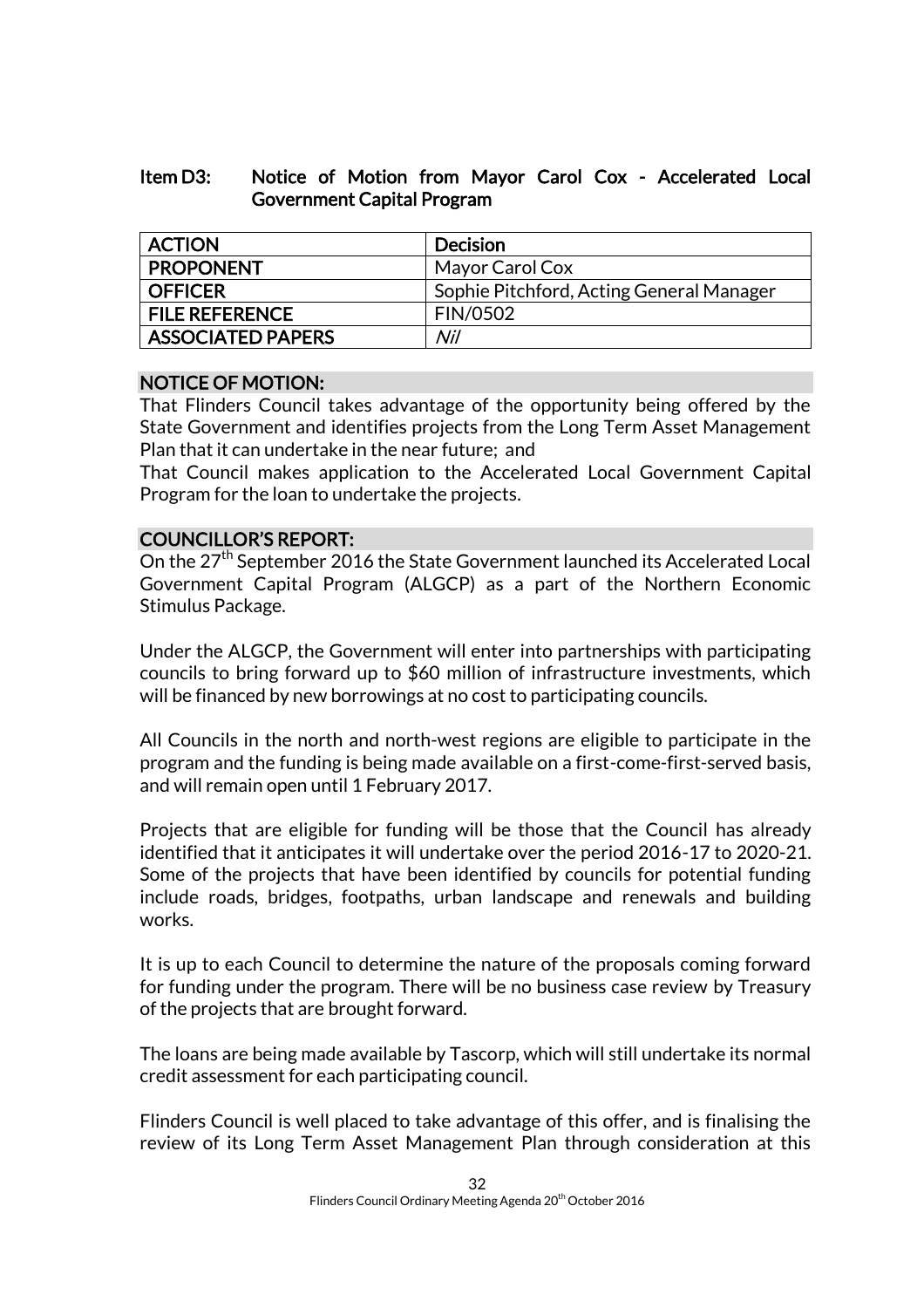Council Meeting. This will enable Council to comply with the requirements of the ALGCP and assist Council to identify the capital work that funding could be applied for.

In considering which projects Council might apply for funding for, the ability of Council or local trades people to logistically undertake the project(s) needs to be of high consideration. Council must also be prepared to repay the loan in the year that it was targeted to be completed in the Long Term Asset Management Plan.

I commend this program and urge Councillors to take advantage of the offer for the benefit of the Community we represent.

#### PREVIOUS COUNCIL CONSIDERATION:

6<sup>th</sup> October 2016 Councillor Workshop

#### OFFICER'S REPORT:

Council's request for a local allocation of \$800,000 was approved for 2016-17 by the Treasurer of Tascorp. If Council were to draw these funds, Council would be required to pay interest on the amount.

The loans that the State Government are offering as part of the Accelerated Local Government Capital Program will allow Council to borrow money interest free to carry out capital works scheduled as part of the Long Term Asset Management Plan.

Council is focused on maintaining a level of reserves in order to safeguard its longterm financial position, whilst also maintaining the Island's infrastructure to meet the needs of the Flinders Island Community.

The opportunity that presents itself to Council will assist with the long-term sustainability and allow for capital projects to proceed in line with the long term asset management plan.

#### STATUTORY REQUIREMENTS:

Local Government Act 1993

#### POLICY/STRATEGIC IMPLICATIONS:

4.0 Strategic, Efficient and Effective Organisation - Responding to risks and opportunities.

4.3 Ensure Council meets its statutory obligations and manages corporate and community risk.

4.3.21 An integrated and strategic approach to financial and asset management.

4.3.21.1. Maintain a long-term financial plan in accordance with the Local Government Act 1993.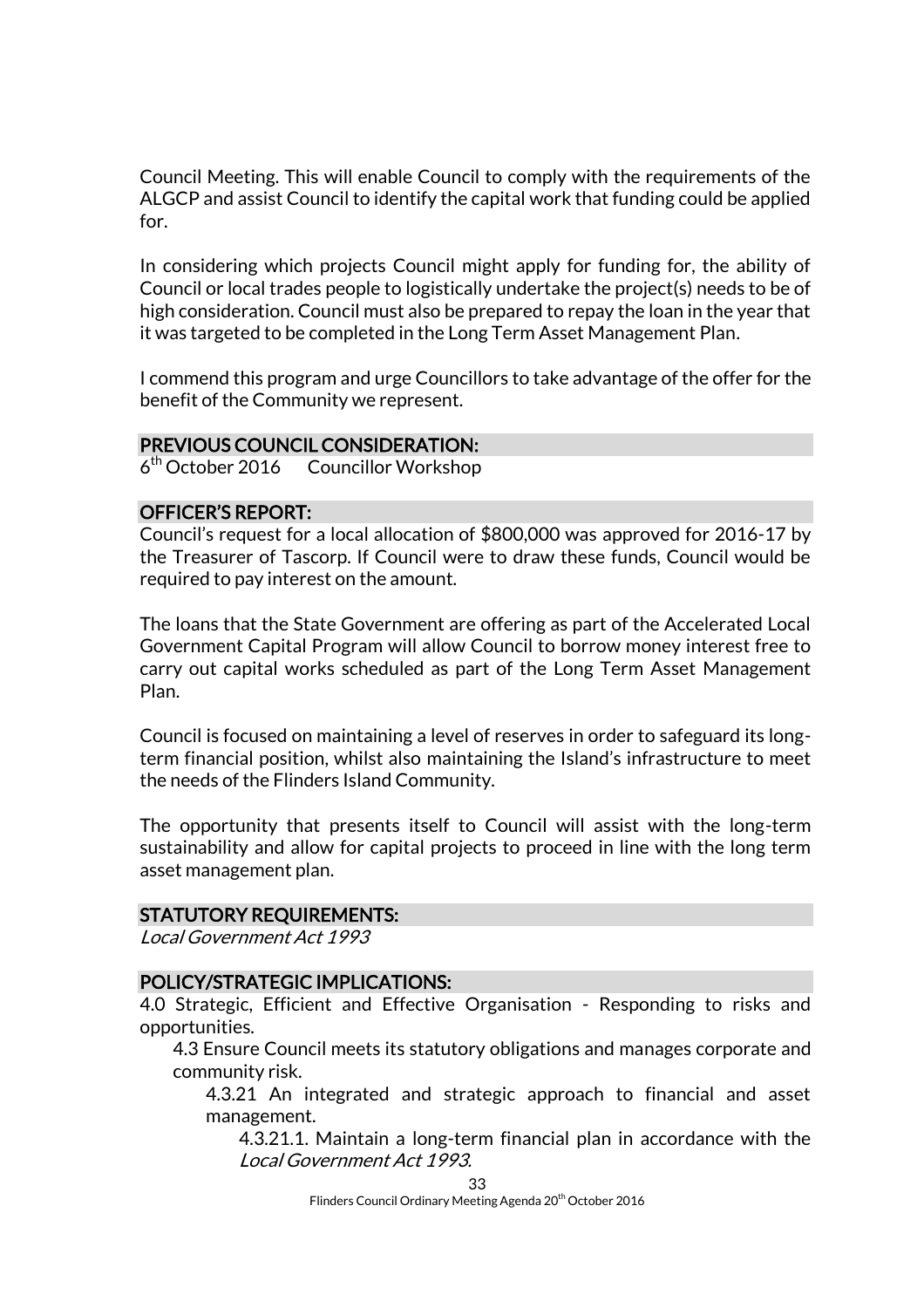#### BUDGET AND FINANCIAL IMPLICATIONS:

Council will be able to fund projects on an interest free basis which will accelerate investment returns as the funding will not need to be allocated from the Council's reserves until the loan falls due.

## RISK/LIABILITY:

Nil

#### VOTING REQUIREMENTS:

Absolute Majority

#### OFFICER'S RECOMMENDATION:

The motion as written.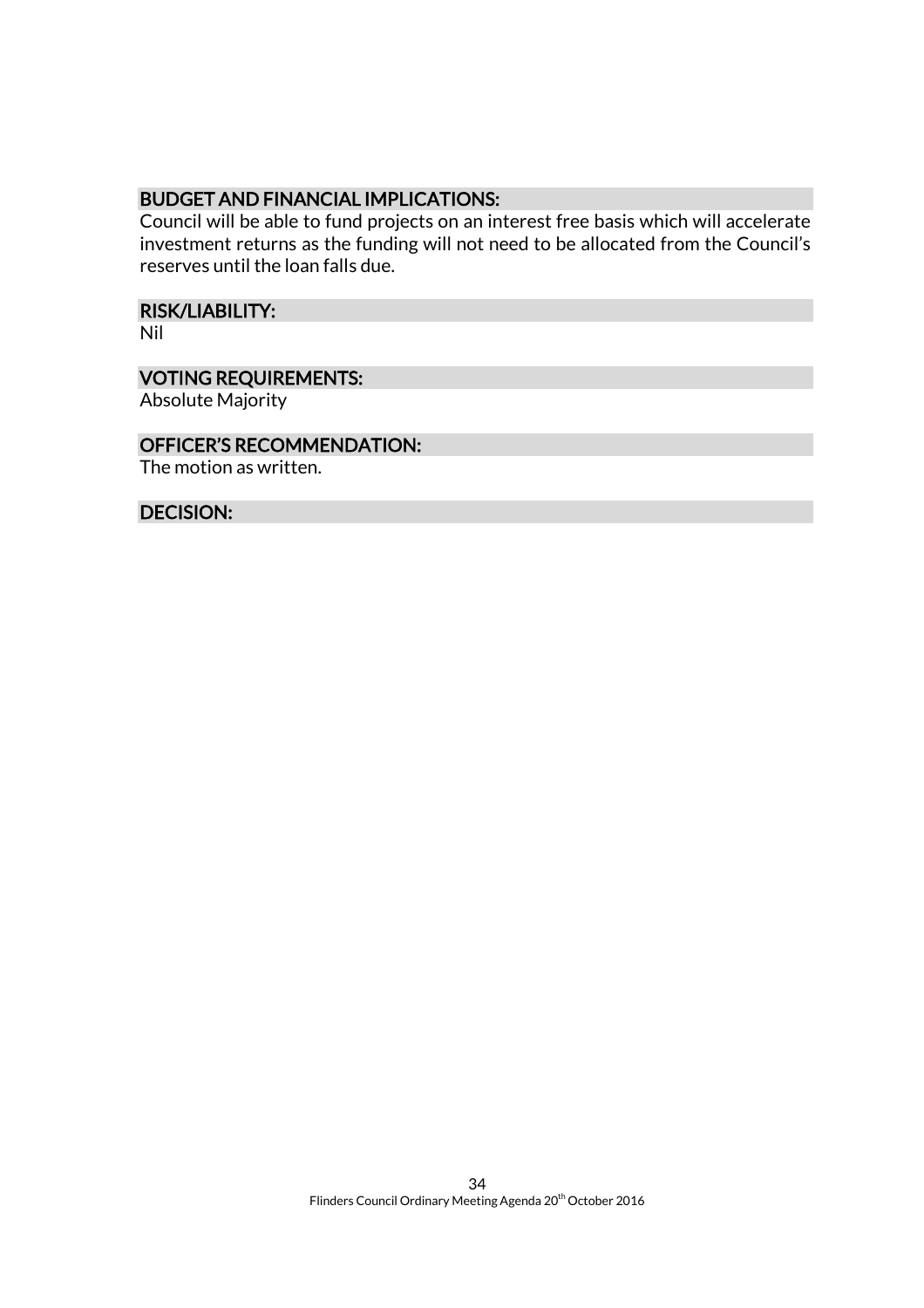| <b>ACTION</b>            | <b>Decision</b>                           |
|--------------------------|-------------------------------------------|
| <b>PROPONENT</b>         | <b>Councillor G Willis</b>                |
| <b>OFFICER</b>           | Sophie Pitchford, Acting General Manager  |
| <b>FILE REFERENCE</b>    | FIN/0502                                  |
| <b>ASSOCIATED PAPERS</b> | Annexure 13: Corporate Credit Card Policy |
|                          | Annexure 14: Letter from Tasmanian Audit  |
|                          | <i>Office</i>                             |

#### Item D4: Notice of Motion from Cr Gerald Willis – Expense Claims

#### NOTICE OF MOTION:

That this meeting resolves:

- That copies of all expense invoices paid by credit card and claims for expense reimbursement submitted by the General Manager beginning at 1 July 2015 be provided to the Flinders Council Audit Panel so that it can scrutinise and ensure probity of those claims; and
- That in the future all expense invoices paid by credit card and claims for expense reimbursement submitted by the General Manager be provided to the Flinders Council Audit Panel for review on a quarterly basis; and
- That the Corporate Credit Card Policy of the Council be amended to require that all expense claims by the General Manager be reviewed by the Audit Panel.

#### COUNCILLOR'S REPORT:

The Tasmanian Audit Office, in a letter dated 28<sup>th</sup> October 2015 to Mayor Cox of Flinders Council, and copied to Mr J Dick, Audit Panel Chair, signed by Anthony J Knight, Manager Financial Audit at the Tasmanian Audit Office (Annexure 14), provides commentary on matters noted through the audit for the year ended 30 June 2015.

In a section headed Key Findings, the report addresses *Credit cards administration*.

The report states:

"The use of credit cards by staff and elected members is generally regulated by internal policies. Those policies require that all credit card transactions to be authorise (sic) by a person independent from the cardholder. Generally purchases made by the Mayor are authorised by the General Manager. Some Councils require the Mayor to authorise purchases made by the General Manager. However, the Local Government Act 1993 does not allow a person who is not an employee of Council to authorise expenses. It is therefore necessary that a suitably senior employee authorises the General Manager's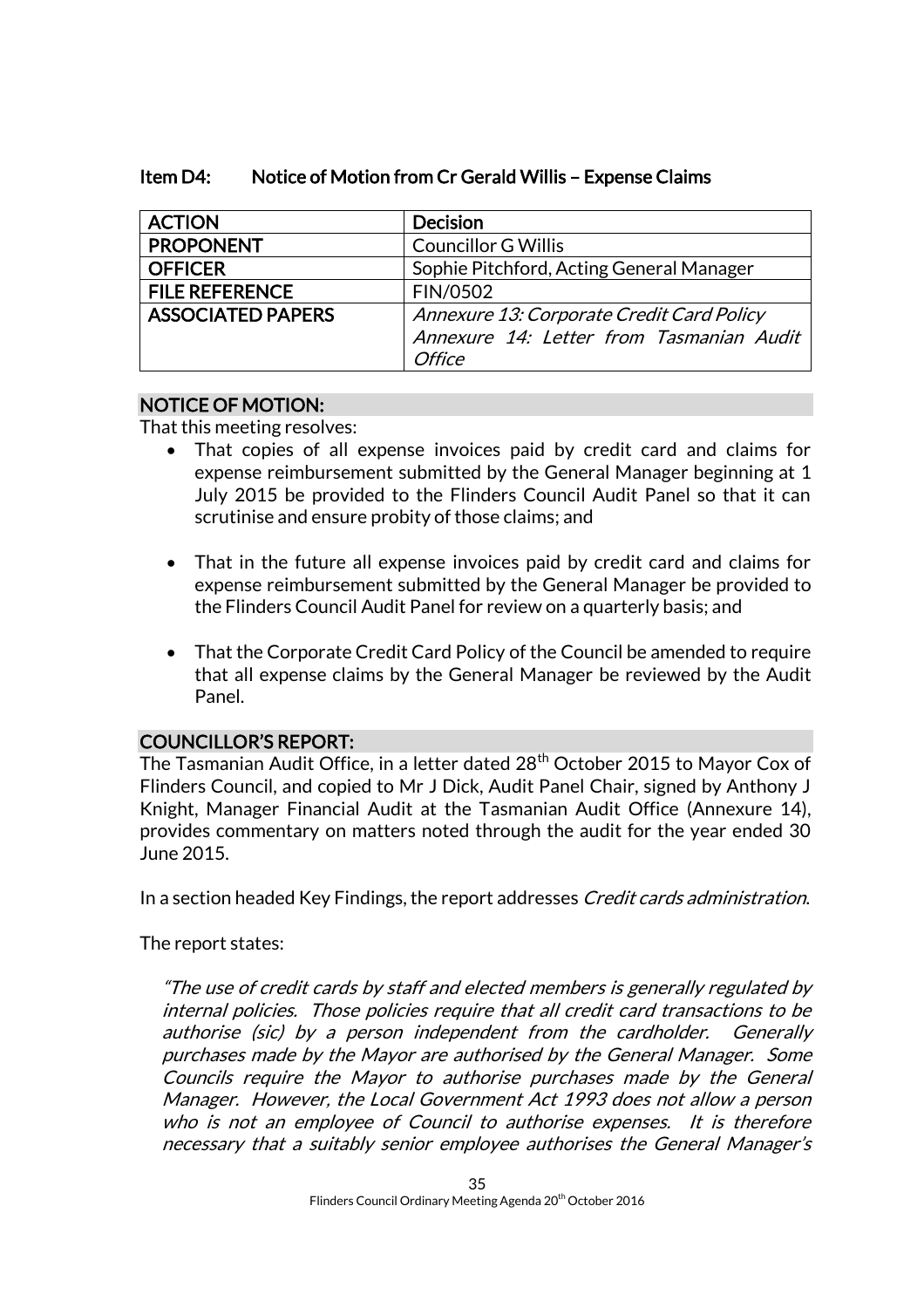credit card transactions. In order to mitigate both the actual and perceived risks associated with credit cards and ensure probity we recommend incorporating into credit card policies a requirement for credit card purchases made by the General Manager to be disclosed to and scrutinised by an appropriate committee (for example and (sic) audit panel) on a regular basis".

There were no specific councils identified, but the report went on to state:

"During our audits we noted instances of non-compliance with policies and delegations as well as inadequate supporting documentation for credit card usage".

While the comments made by the Auditor-General on credit card usage in the second paragraph quoted have not been specifically linked to Flinders Council, it is not only opportune to address the matter of transactions by credit cards, but to examine all claims paid by means other than credit cards.

The recommendation by the Auditor Office to disclose credit card usage to an appropriate committee is based on its knowledge and experience from auditing in the field. It is considered that the Audit Panel is the most appropriate of all council committees and special committees to review credit card usage from a risk and probity perspective.

The Audit Office report addressed the audit findings for the financial year ending 30 June 2015. Therefore it is considered proper to review transactions for the next financial year which is the year currently being audited and for that reason the Notice of Motion refers to the period commencing 1 July 2015.

It is not considered necessary to amend the Corporate Credit Card Policy immediately, but should this motion be passed it is recommended that the policy be amended in the near future and that the Council takes the opportunity to review the policy in detail.

#### PREVIOUS COUNCIL CONSIDERATION:

| 20 August 2009 | 308.08.09   |
|----------------|-------------|
| 18 June 2015   | 172.06.2015 |

#### OFFICER'S REPORT:

Under Clause 4 of the Local Government (Audit Panels) Order 2014, the Audit Panel review should consider the accounting, internal control, anti-fraud, anti– corruption and risk management policies, as well as systems and controls that Council has in relation to safeguarding its long-term financial position.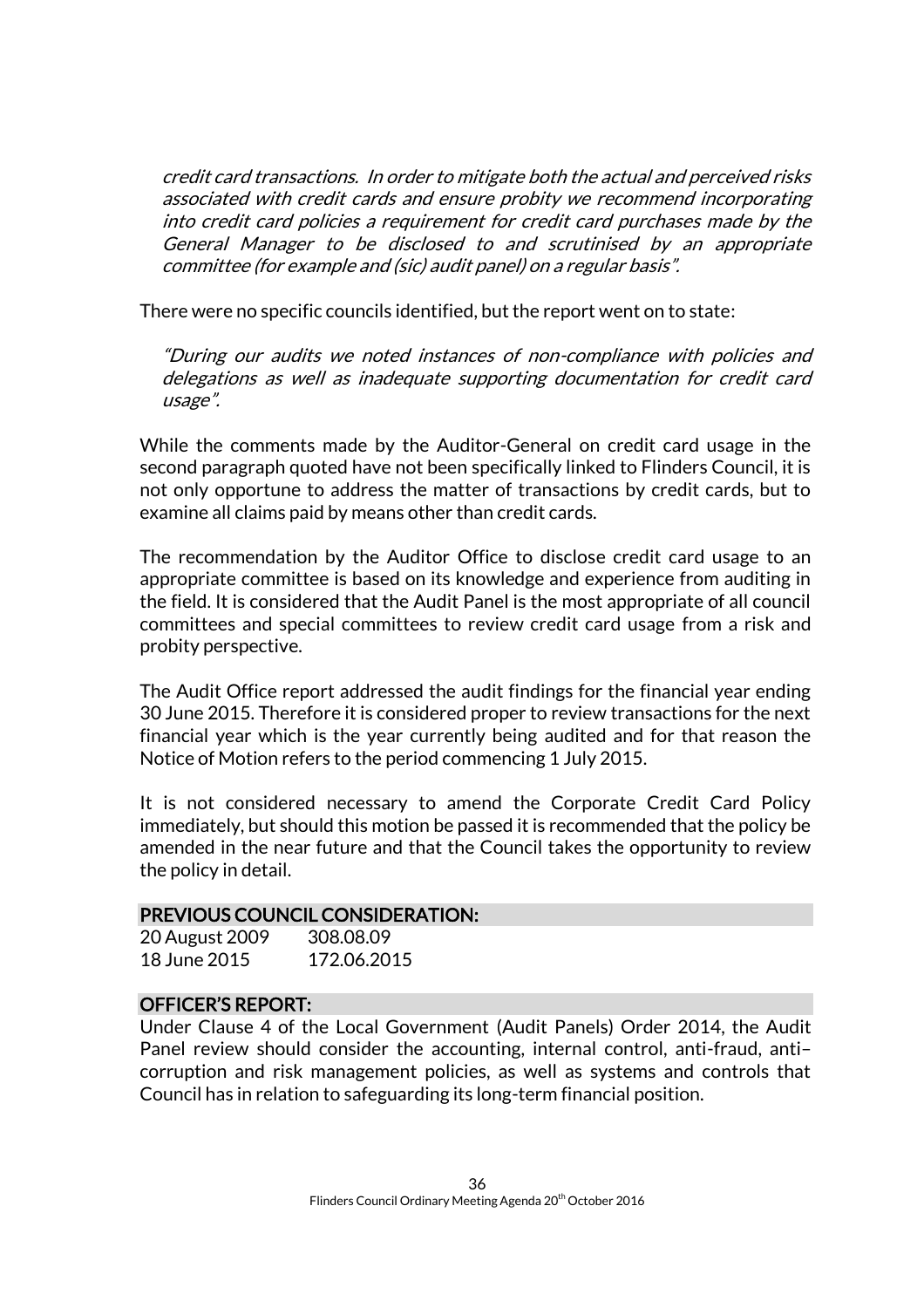For the Audit Panel to be able to carry out the review, a list of the General Manager's credit card transactions should be made available on a quarterly basis when the Audit Panel meets.

The 2015/16 Financials have been completed, audited and signed off by the Auditor-General. Providing copies of transactions from the 1<sup>st</sup> July 2015 would serve no purpose, rather the practice should commence from the  $1<sup>st</sup>$  July 2016.

#### STATUTORY REQUIREMENTS:

Local Government Act 1993

#### POLICY/STRATEGIC IMPLICATIONS:

4.0 Strategic, Efficient and Effective Organisation - Responding to risks and opportunities.

### BUDGET AND FINANCIAL IMPLICATIONS:

Nil

#### RISK/LIABILITY:

By not undertaking a review, the Audit Panel would not be able to carry out its role of ensuring the safeguarding of the Council's long-term financial position.

#### VOTING REQUIREMENTS:

Simple Majority

#### OFFICER'S RECOMMENDATION:

That Council agrees to the Audit Panel receiving a list of the General Manager's credit card transactions on a quarterly basis for review at their meetings commencing as at  $1<sup>st</sup>$  July 2016.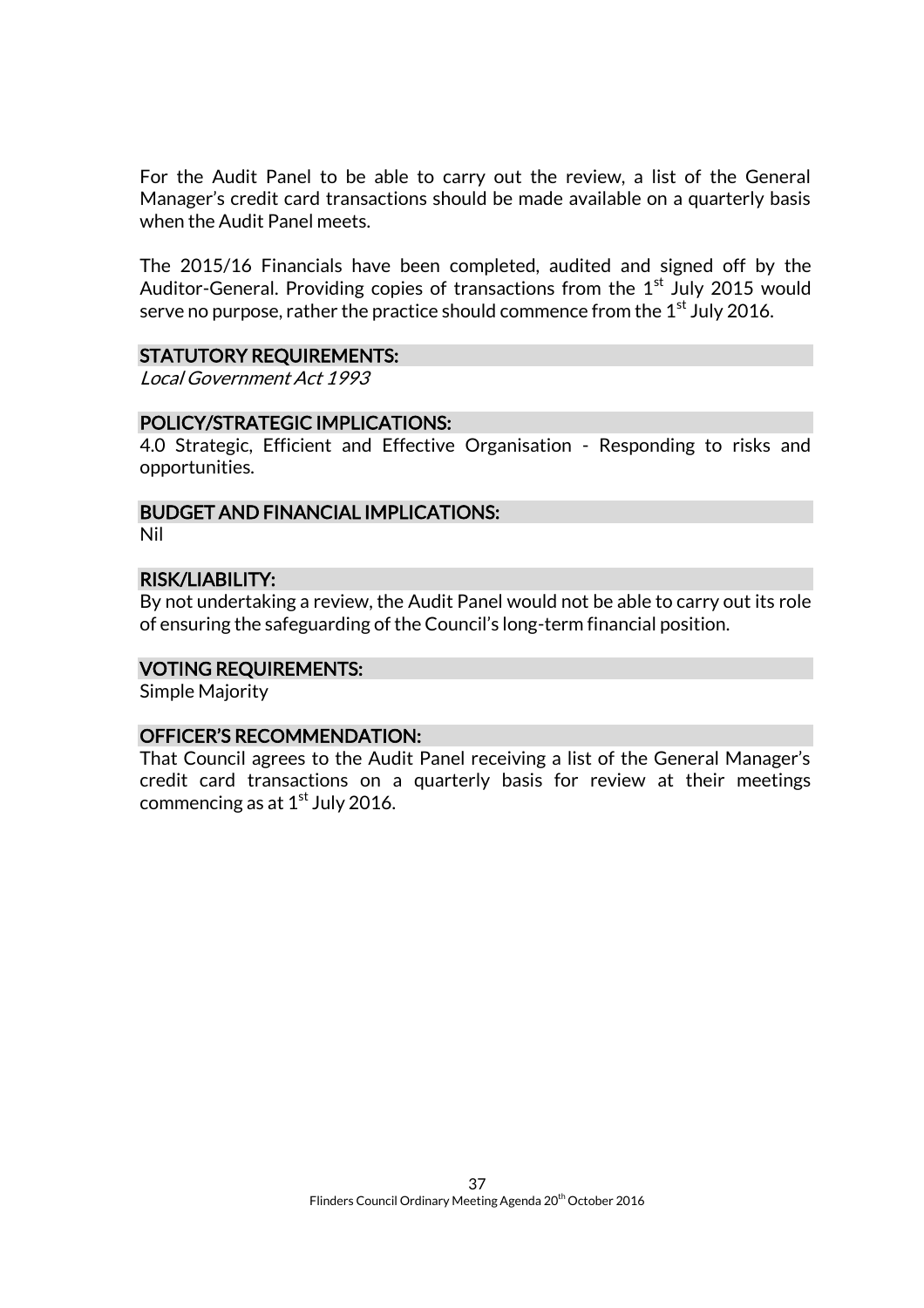Note: This Notice of Motion was received from Cr Peter Rhodes for the September meeting however due to staff attending to the final audit of Council's financials and arranging a funeral there was insufficient time to receive qualified advice on the items prior to the agenda being completed.

#### Item D5: Notice of Motion from Cr Peter Rhodes – Policy Defining 'Day-to-Day'

| <b>ACTION</b>            | <b>Decision</b>                              |
|--------------------------|----------------------------------------------|
| <b>PROPONENT</b>         | <b>Councillor Peter Rhodes</b>               |
| <b>OFFICER</b>           | Sophie Pitchford, Acting General Manager     |
| <b>FILE REFERENCE</b>    | LEG/0600                                     |
| <b>ASSOCIATED PAPERS</b> | Annexure 15: Some common English definitions |
|                          | of 'day-to-day'                              |
|                          | Annexure 16: List of functions               |

#### NOTICE OF MOTION:

- 1. That Council considers and agrees to a local definition and/or understanding of the term "day-to-day" in relation to interpreting the Local Government Act 1993, pending formal advice to the contrary from either the Department of Premier and Cabinet (DPAC), the Minister or State Parliament.
- 2. That, consistent with this understanding, Council adopts and maintains a list of functions (Annexure 16) that it considers to be day-to-day operational activities or otherwise for the guidance of Councillors and Council employees.
- 3. That, should there be any future doubt between what constitutes "day-to-day" or otherwise activity, Council will decide each case by absolute majority and amend the above list, (as stated in paragraph 2), accordingly.

#### COUNCILLOR'S REPORT: **Background**

…

Section 62(1)(c) of the Local Government Act 1993 states:

"62. Functions and powers of general manager

(1) The general manager has the following functions:

(c) to be responsible for the day-to-day operations and affairs of the council;"

Section 3 (Interpretation) of the Act fails to define 'day-to-day operations and affairs', and as a result Flinders Council has experienced a measure of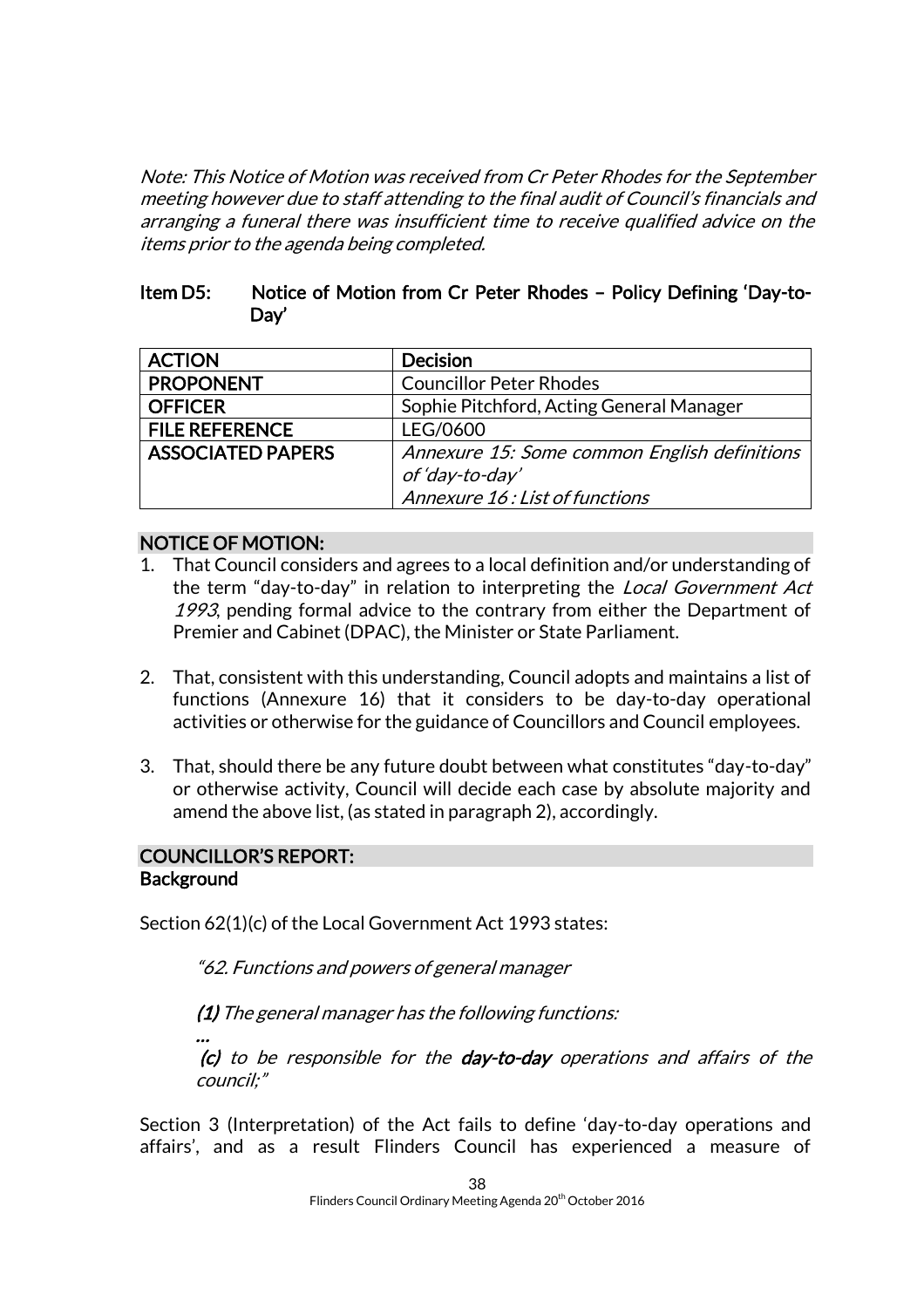disagreement in the past as to what constitutes an "operational" (as opposed to strategic/policy) activity. Attempts to seek satisfactory clarification and/or guidance from the Department of Premier and Cabinet (DPaC) have been unsuccessful to date.

While section 62 of the Act contains the only mention of the phrase "day-to-day", it is clear that the Government/DPaC is aware of the problems caused by the current lack of definition.

Indeed, the April 2016 consultative Discussion Paper for the Targeted review of the Local Government Act makes at least 5 mentions of the (day-to-day) term. These include:

- The Act establishes the 29 councils and the municipal areas they are responsible for, provides for the election of councillors and enables councils to undertake day-to-day activities, including providing local services and levying of rates. – Page 5.
- Individual councillors are non-executive directors of the organisation; they are involved in policy making and strategic planning exercises, but do not engage in the day-to-day management of the organisation. – Page 13.
- A key challenge for councillors is not becoming involved in the day-to-day operation of the council by directing council employees to take action or perform particular tasks. – Page 13.
- The general manager is responsible for running the day-to-day operations of the council, based on the policy framework and strategies determined by the council. – Page 17
- There may be a need to clarify what constitutes the 'day-to-day operations and affairs of the council' and the separation of strategic and operational matters. – Page 17.

#### What does "day-to-day" mean?

It can be argued that the drafters of the Local Government Act 1993 did not feel a need to define "day-to-day" because they had no doubt that, in plain English, the term was self-explanatory and was a logical modifier/qualifier for the term 'operations and affairs'. "Operations" derives from the Latin *opera* meaning "work". Annexure 15 outlines some of the more common and accepted definitions of "dayto-day".

#### Towards divining and determining a useful definition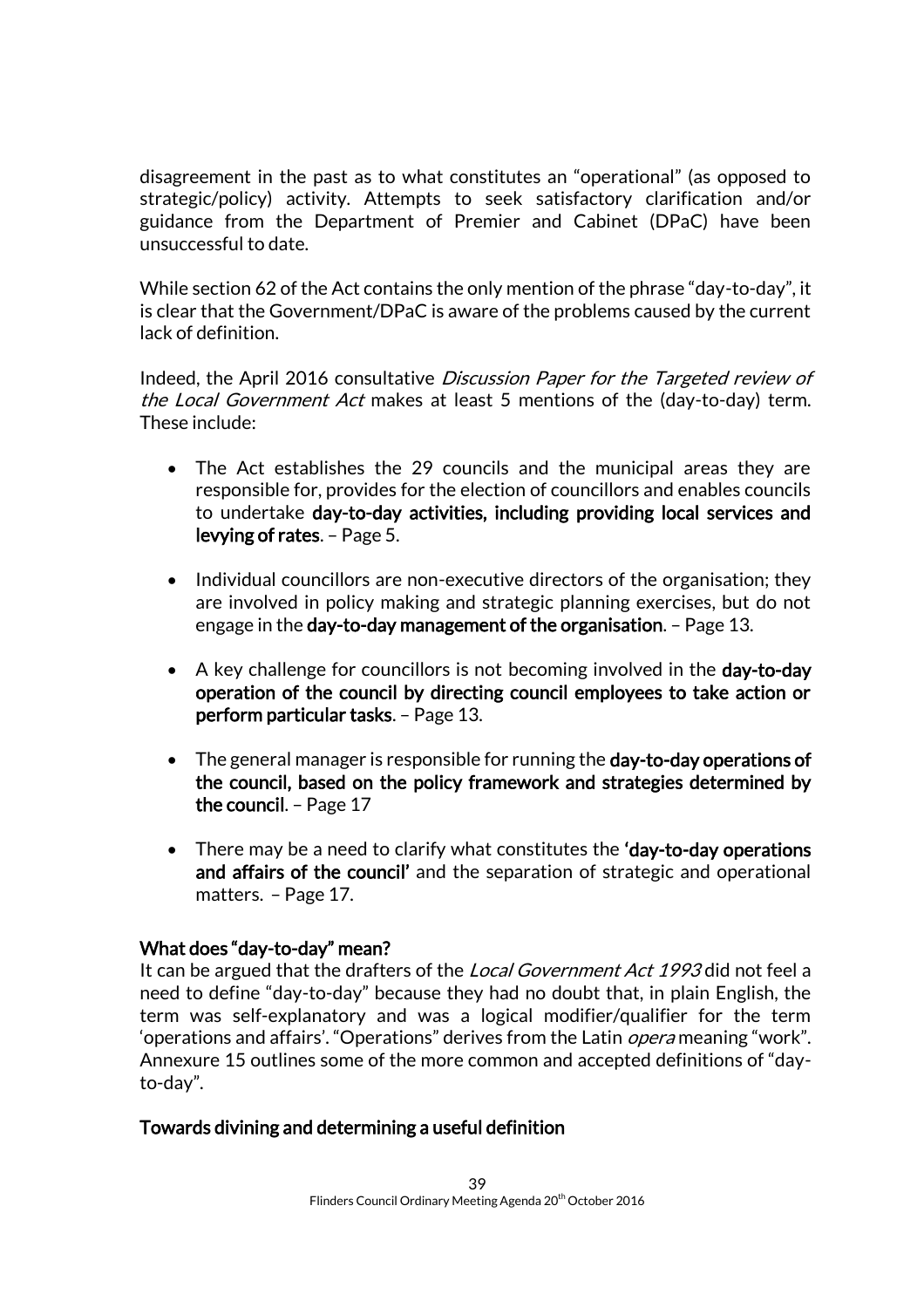Adopting a too precise, semantic definition may be counter-productive and lead to further confusion and debate in the long term. Arguably there are some functions that are regular in nature but not daily. Examples include tasks performed weekly, fortnightly, monthly or quarterly i.e. on the first day of the month or at the end of a quarter, or once every fortnight, etc.

In order for Flinders Council to arrive at a workable, acceptable definition endorsed by an absolute majority of Councillors, it is perhaps desirable to consider and list what activities are 'day-to-day' and within the province and authority of the General Manager and those that are not day-to-day and therefore within the province and authority of Council, i.e. Councillors assembled.

Such consideration would provide a common reference, guidance for Council (Councillors) and Council employees and the Community at large. In the first instance, such a list should include activities already articulated by Government or derived from official documents, i.e. those specified in the Act and in other formal promulgations. Additionally it should include any additional activities or functions, not otherwise specified, that Council deems to be day-to-day or not.

Annexure 16 lists some functions, activities and responsibilities currently referred to in the Act as well as some others where there is currently no agreement, or are otherwise contentious or potentially contentious.

#### Contentious matters

The State Government's current consultative *Discussion Paper for the Targeted* review of the Local Government Act (April 2016) identifies two such contentious matters:

The day-to-day operational role involves providing information, advice and support to elected members and implementing the policies, programs and plans in accordance with these frameworks set by the council.

'Grey areas' and different interpretations of what is considered strategic and operational can be difficult for councils to manage. For example, whether the senior staffing structure of the council organisation is a strategic or operational matter.

Another example is whether some council policies, such as certain human resource policies, are operational or strategic in nature. – Page 17.

To these could be added service level agreements and provider panels.

Annexure 16 includes a position on organisational structures and provider panels. It is recognised that these are areas for Council discussion and resolution within the context of this definition.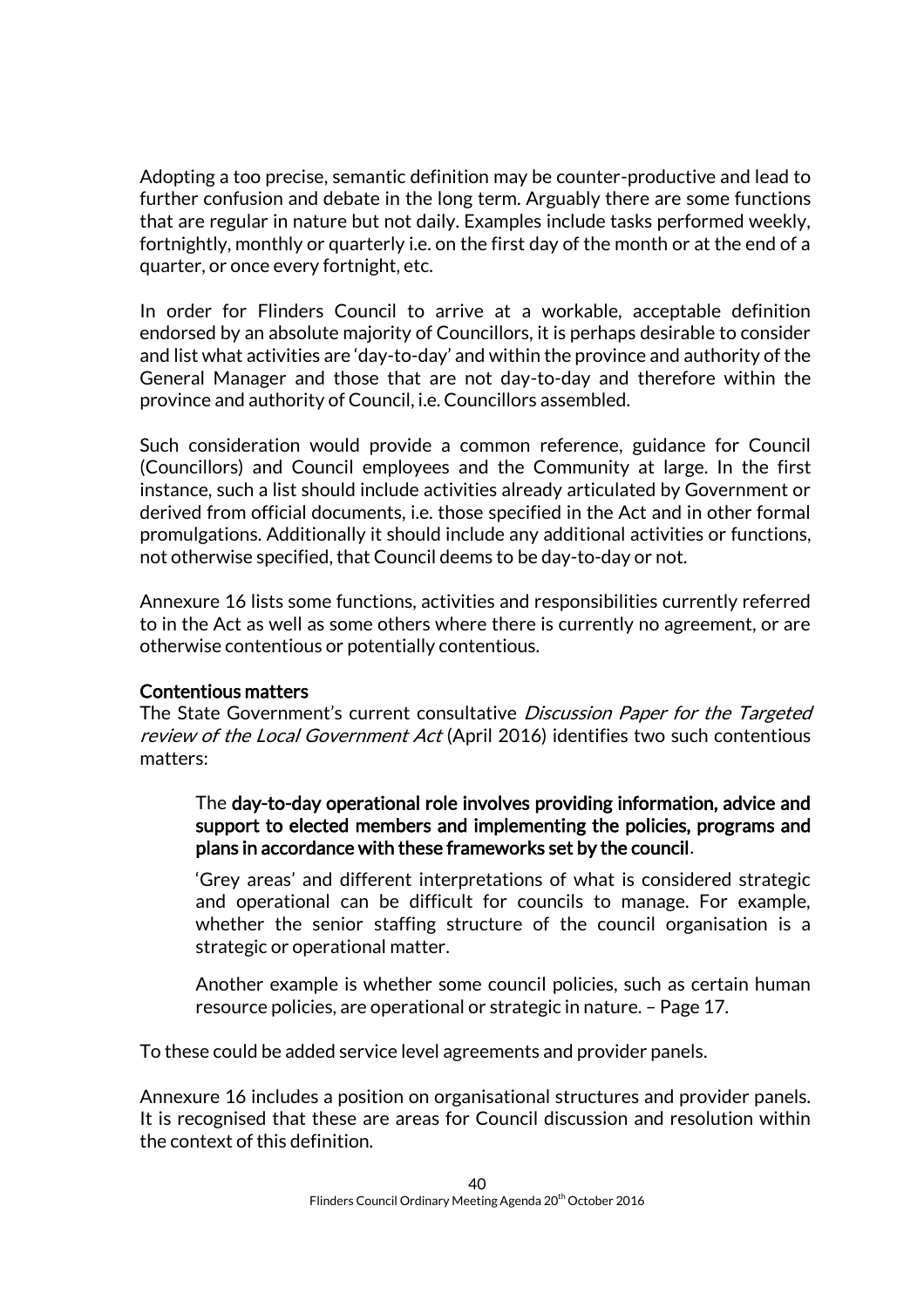## PREVIOUS COUNCIL CONSIDERATION:

Nil

#### OFFICER'S REPORT:

To define the precise boundaries of s. 62 (1)(c) of the Act would require an assessment of all of the Tasmanian legislation that confers powers on Local Government. There are many statutes that grant powers and functions to Local Government. To undertake this research task would cost a substantial amount in legal fees and is ultimately unwarranted expenditure.

To define the precise boundaries of s. 62 (1)(c) of the Act, the more prudent, cost effective and practical strategy is to apply a common sense approach when considering the provisions and, if necessary, seek discrete advice if uncertainty arises regarding whether or not a particular matter/function forms part of the "day-to-day operations and affairs" of Council.

The legislature has deliberately expressed the concept in s.  $62(1)(c)$  of the Act in broad terms because:

- a) Providing a list of all of the relevant "day-to-day operations and affairs" is impractical and unnecessary;
- b) The concept requires some flexibility in its application; and
- c) The expectation is that a common sense approach would be applied.

Even if Council were to develop an exhaustive list of all "*day-to-day operations and* affairs" that fall within the General Manager's responsibility, that list would not be legally binding as legislation would always take precedence and, at best would be a point of reference which in my view is unnecessary when discrete advice can be sought if required.

Department of Premier and Cabinet (DPAC) is well aware of the concerns some have raised regarding the interpretation of s.  $62(1)(c)$  of the Act and the issue is being addressed as part of the current review of the Act. Accordingly, it would be inappropriate for Council to 'jump the gun' on that process and attempt to define the scope of s.  $62(1)(c)$  of the Act – the far better approach is to await the outcome of the reforms or put a submission forwarding outlining Council's concerns.

#### STATUTORY REQUIREMENTS:

Local Government Act 1993

#### POLICY/STRATEGIC IMPLICATIONS:

4.0 Strategic, Efficient and Effective Organisation - Responding to risks and opportunities.

4.3 Ensure Council meets its statutory obligations and manages corporate and community risk.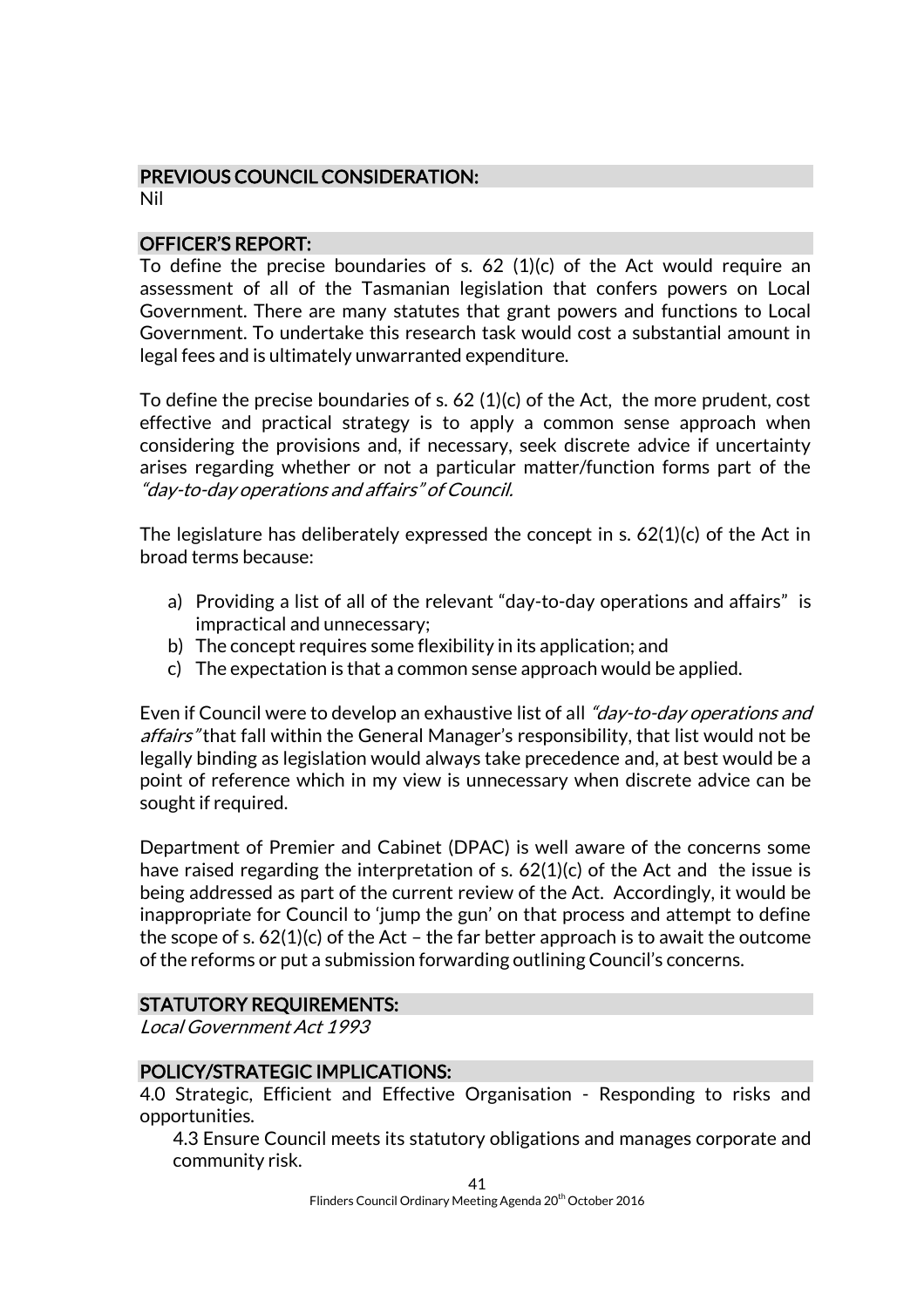#### BUDGET AND FINANCIAL IMPLICATIONS:

An assessment of all of the Tasmanian Legislation would incur substantial costs in legal fees.

#### RISK/LIABILITY:

The development of a list of day-to-day operations will add another level of complexity to operations which could potentially result in confusion and expose staff to undue stress. Having to go back to Council to decide on a case by case basis each time doubt surrounds a certain activity will restrict the operational efficiency of the General Manager and staff and hinder progress.

#### VOTING REQUIREMENTS:

Simple Majority

#### OFFICER'S RECOMMENDATION:

That Council makes a submission to the Department of Premier and Cabinet outlining concerns regarding the interpretation of s. 62(1)(c) of the Act, putting Council's support behind the need to address this issue as part of the current review of the Act; and in the interim, seeks discrete advice from the Department of Premier and Cabinet when uncertainty arises as to whether or not a particular matter forms part of the "day-to-day operations and affairs" of Council.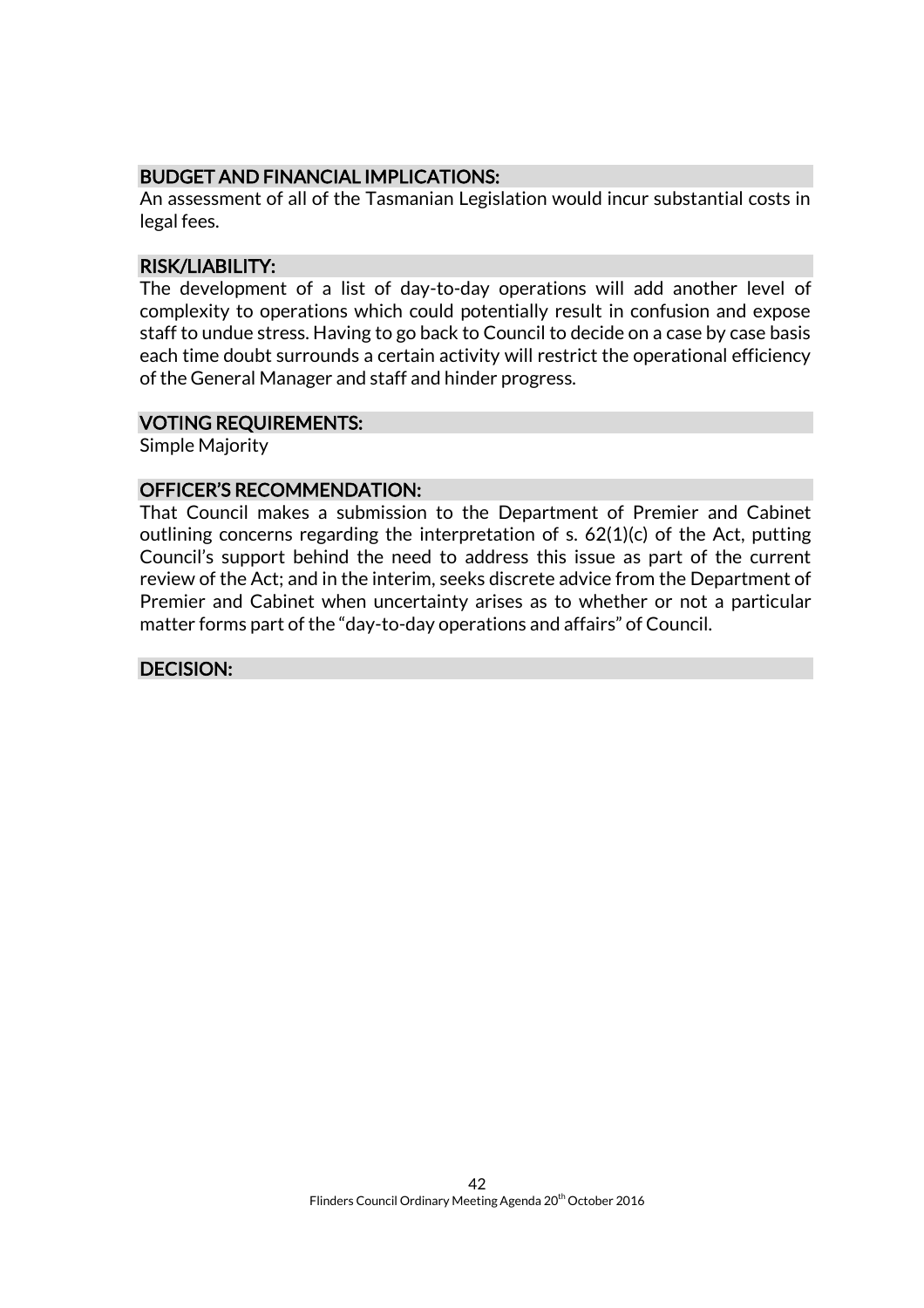Note: This Notice of Motion was received from Cr Peter Rhodes for the September meeting however due to staff attending to the final audit of Council's financials and arranging a funeral there was insufficient time to receive qualified advice on the items prior to the agenda being completed.

#### Item D6: Notice of Motion from Cr Peter Rhodes – Legal Advice Policy

| <b>ACTION</b>            | <b>Decision</b>                          |
|--------------------------|------------------------------------------|
| <b>PROPONENT</b>         | <b>Councillor Peter Rhodes</b>           |
| <b>OFFICER</b>           | Sophie Pitchford, Acting General Manager |
| <b>FILE REFERENCE</b>    | ADM/0900                                 |
| <b>ASSOCIATED PAPERS</b> | Nil                                      |

#### NOTICE OF MOTION:

That Flinders Council adopts the following Legal Advice Policy in relation to the seeking, utilisation, communication and monitoring of legal advice sought on the Council's behalf.

#### "Provision of Legal Advice

Given the multiplicity of sources of potential legal advice and to guard against the temptation to "cherry pick" advice, Council will determine a panel of up to three providers from which advice will be sought for the duration of the Council or until amended by Council.

New Councils are at liberty to re-confirm or otherwise revise the panel, or amend this policy as they see fit.

Council may, at its discretion, decide to approve a retainer arrangement (e.g. a service level agreement) for the provision of general advice and enter into a formal agreement to facilitate this outcome.

#### Categories of Legal Advice

For the purposes of this policy, legal advice provided to Council is deemed to fall into either one, or the other, of two categories, being:

1) Operational Advice

Advice required by the General Manager in the performance of day-to-day operational matters, e.g. staffing matters, rates collection, implementing Council policy and decisions not requiring further decision by Council, etc.; or

2) Policy/Strategic/Planning Advice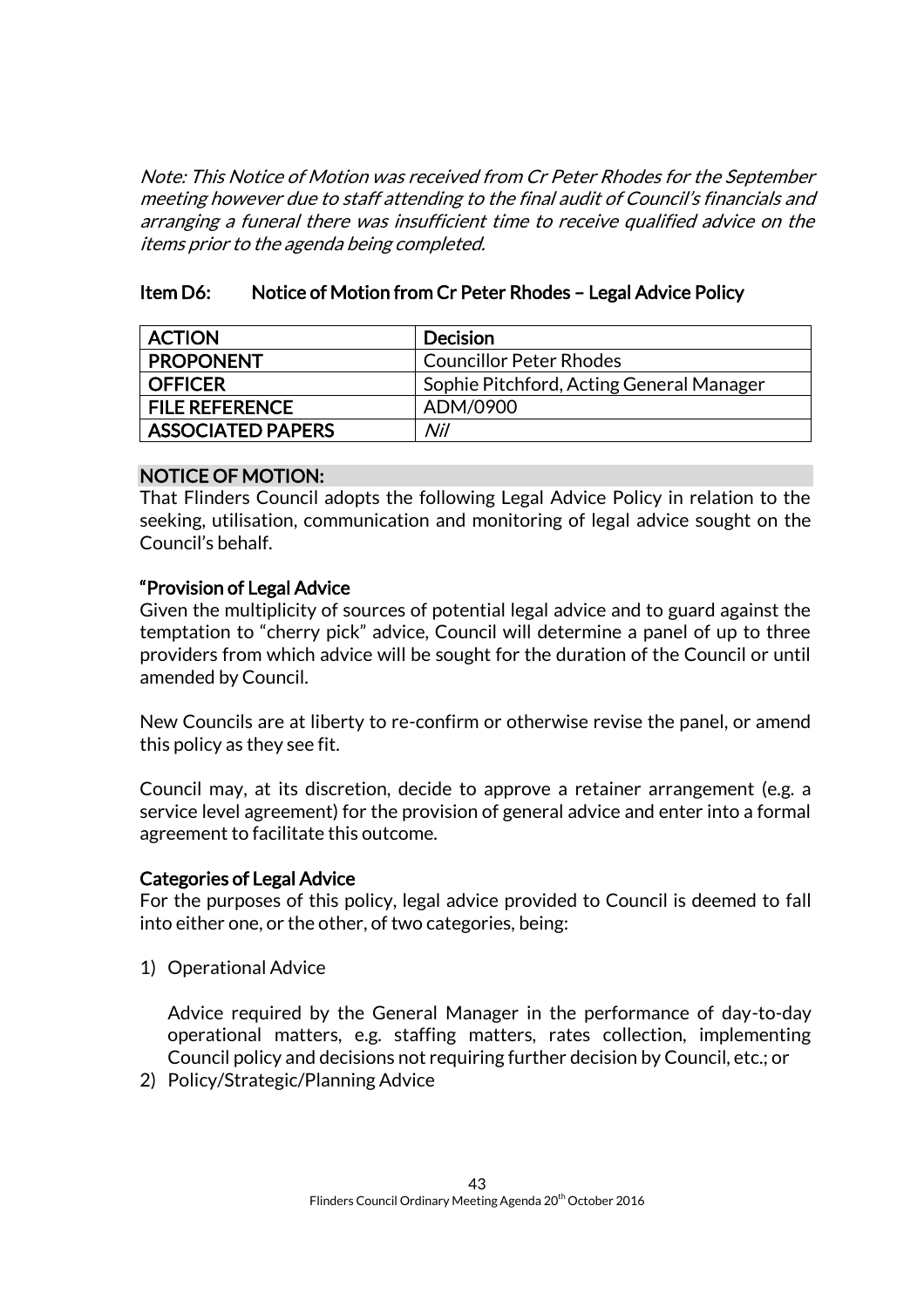Advice required to inform Council and/or to assist Council in the performance of its policy and decision making roles, e.g. advice related to any matter to be put before Council for its considerations.

Where information is requested verbally, the request must be followed up formally in writing, either by letter, facsimile (fax) or e-mail.

#### Additional requirements for Policy Advice

All legal advice (i.e. non-operational advice) obtained for and on behalf of Council is to be provided to Councillors in the form it was received, without redaction or omission, together with the formal request for such advice.

This legal advice, and its initiating request/s, is to be provided to Councillors at the same time as any advice, information or recommendations incorporating, or referencing such advice, is provided to the council or a council committee.

#### Requirements for all Advice

The General Manager is to maintain a (Legal Advice) Register of all advice sought and received, including the:

- Date advice was sought;
- Provider of the advice;
- Purpose or subject of such advice
- Category of advice sought (i.e. Operational or Policy)
- Date the advice was received; and
- Cost of the advice, if outside a pre-paid retainer agreement.

Access to the Legal Advice Register is to be made available for Councillors on request."

### COUNCILLOR'S REPORT:

#### Legal Advice Policy - Background

In order for Council and Councillors to act in the best interest of the Community and to fulfil their requirement to comply with and uphold both common and state/federal laws, they need to ensure their actions and/or proposed actions are legal.

Additionally, section 65 of the Local Government Act requires:

65. Qualified persons

(1) A general manager must ensure that any advice, information or recommendation given to the council or a council committee is given by a person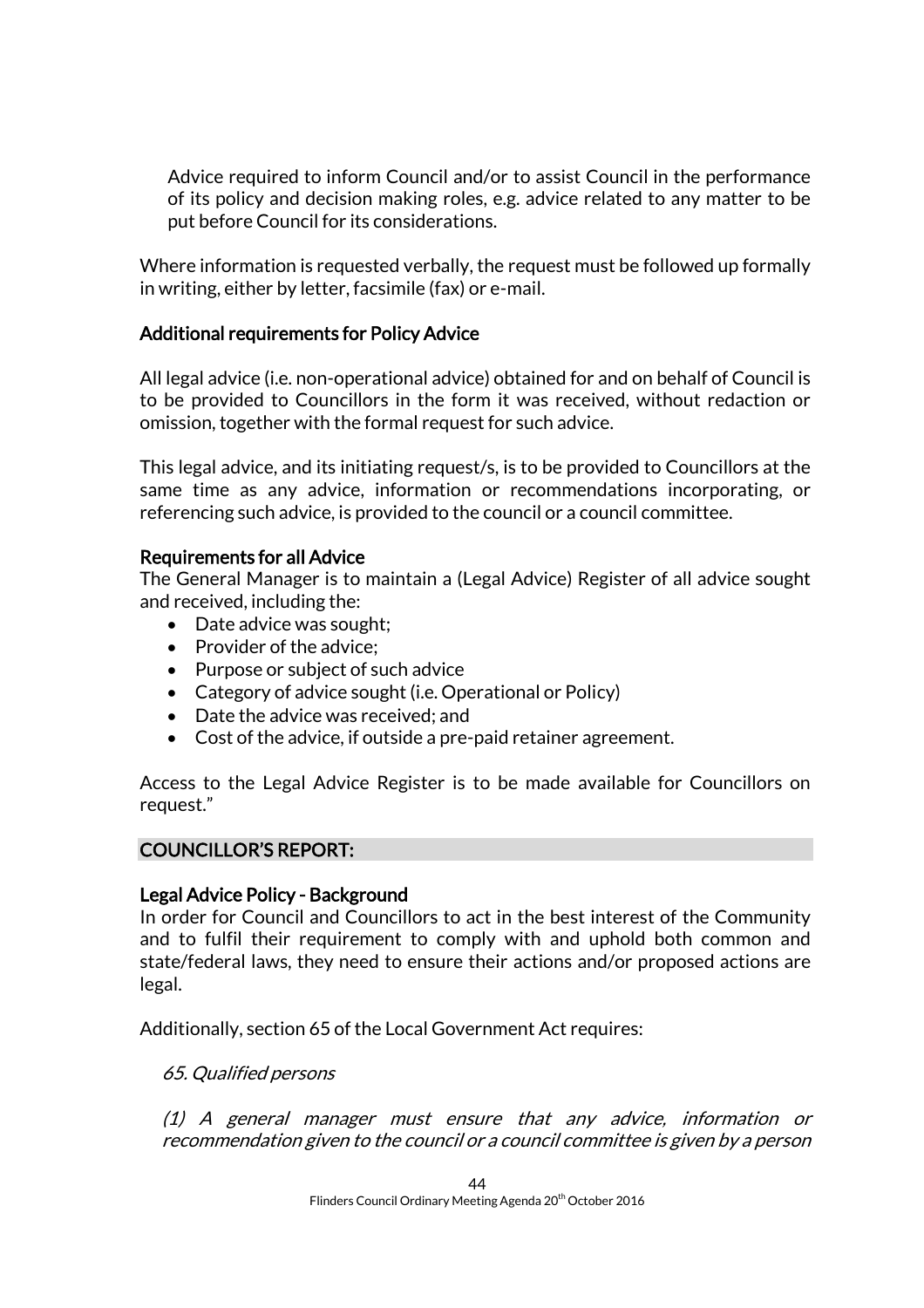who has the qualifications or experience necessary to give such advice, information or recommendation.

(2) A council or council committee is not to decide on any matter which requires the advice of a qualified person without considering such advice unless the general manager certifies in writing that such advice was obtained and taken into account in providing general advice to the council or council committee.

This section of the Act includes the provision of legal advice.

Council does not currently have a policy on seeking legal advice and as a consequence Councillors have little visibility of the amount, extent and cost of such advice.

#### PREVIOUS COUNCIL CONSIDERATION:

Nil

#### OFFICER'S REPORT:

The determination of a panel of up to three legal providers would be counterproductive and costly for Council. The use of one provider enables Council to build a relationship with that provider and as knowledge builds, the provider is then able to respond to each request in a timely and cost-effective fashion.

Council currently has an agreement with Page Seager and works under a retainer which provides access to required legal expertise in the following key areas:

- 1. Property, Planning & Environment;
- 2. Local Government Compliance;
- 3. Commercial; and
- 4. Workplace Relations and Safety.

The intention of the agreement is so that Council can use the legal services as part of an extension to its management team, focusing on need and not price.

The agreement provides for an annual fixed price for all routine and expected legal matters that would be typically served by an in-house legal team. The agreement also allows for Page Seager to provide Council with an agreed fixed price for legal matters that are non-routine or can't be predicted, such as one-off projects or litigation matters. The proposed Policy does not include provision for legal advice on one-off or litigation matters.

Having an agreement in place provides Council with cost certainty and control at the outset.

Under s. 65 of the *Local Government Act* (quoted above under Councillor's Report), the General Manager certifies at the beginning of every agenda that: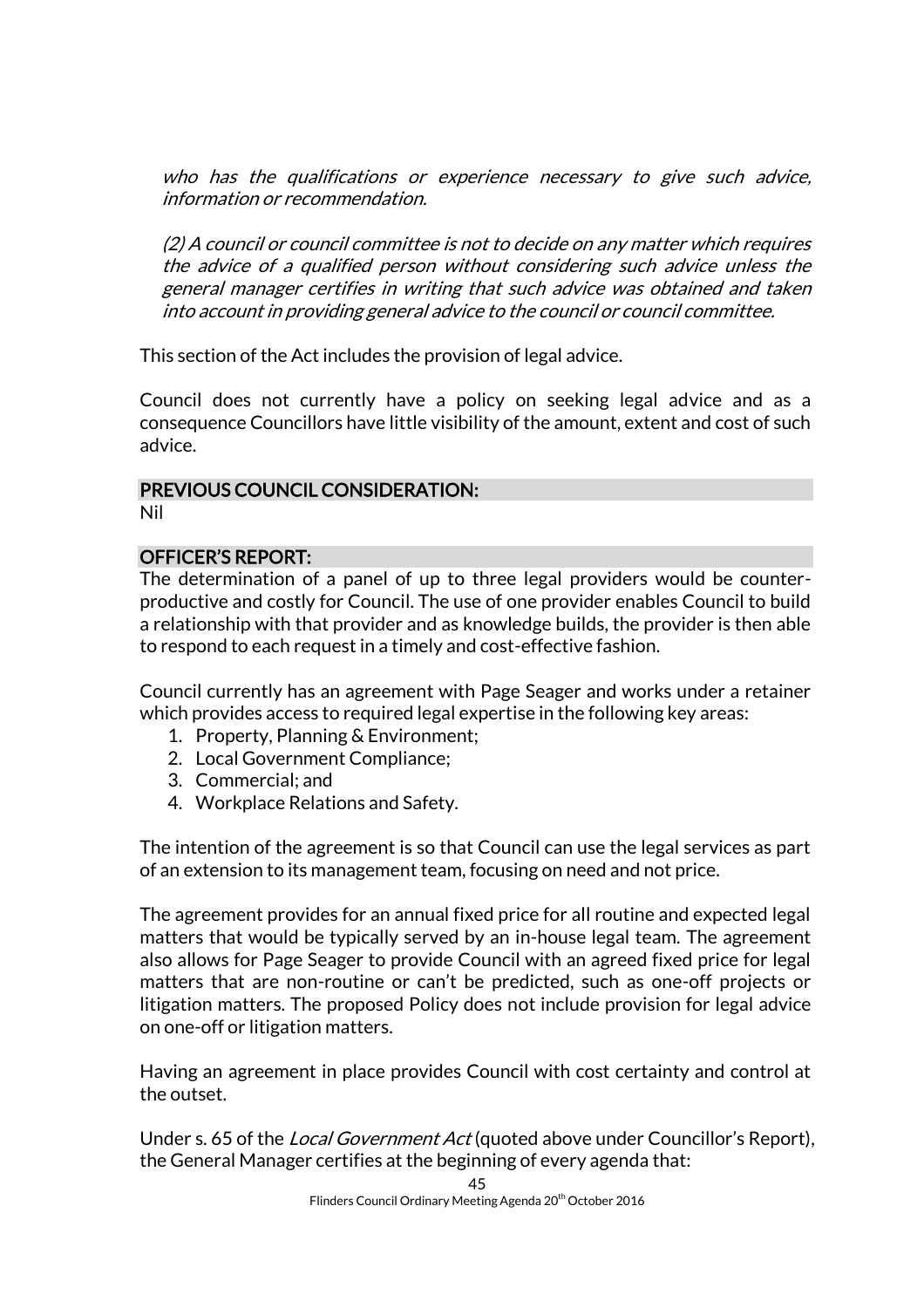"with respect to all advice, information or recommendation provided to Council with this agenda:

- 1. The advice, information or recommendation is given by a person who has the qualifications or experience necessary to give such advice, information or recommendation, and;
- 2. Where any advice is given directly to Council by a person who does not have the required qualifications or experience that person has obtained and taken into account in that person's general advice the advice from an appropriately qualified or experienced person."

This certification ensures that if Council and Councillors heed the advice given in the Agenda, they will have the necessary information to act in the best interest of the Community and to fulfil their requirement to comply with and uphold both common and state/federal laws and that their actions and/or proposed actions will be legal, without the need to view all legal advice (i.e. non-operational advice) obtained for and on behalf of Council.

The Policy as proposed does not take into consideration pecuniary interest of Councillors. Section 28A of the Local Government Act outlines the conditions for the provision of information and documents relating to the function of Councillors:

#### "28A. Information and documents relating to functions

(1) A councillor, in writing, may request the general manager to make available any information or document or a copy of any information or document in the possession of the council that may be required for the purpose of performing any of the councillor's functions.

(2) A councillor who makes a request unde[rsubsection\(1\)i](http://www.thelaw.tas.gov.au/tocview/content.w3p;cond=;doc_id=95%2B%2B1993%2BGS28A%40Gs1%40EN%2B20140924000000;histon=;inforequest=;pdfauthverid=;prompt=;rec=44;rtfauthverid=;term=;webauthverid=#GS28A@Gs1@EN)s to–

(a) state in writing the relevance of the information or document to any of the councillor's functions; and

(b) declare that he or she would not have, or would be unlikely to have, any pecuniary interest in the matter to which the information or document relates if the matter were to be an item on the agenda of a meeting of the council or a council committee.

(3) The general manager may refuse the request of a councillor if–

(a) the general manager believes that the request would unreasonably extend the resources of the council; or

(b) the councillor has declared an interest unde[rsection48;](http://www.thelaw.tas.gov.au/tocview/content.w3p;cond=;doc_id=95%2B%2B1993%2BGS48%40EN%2B20140924000000;histon=;inforequest=;pdfauthverid=;prompt=;rec=92;rtfauthverid=;term=;webauthverid=#GS48@EN) or

(c)the councillor has failed or refused to make a declaration unde[rsubsection\(2\)\(b\);](http://www.thelaw.tas.gov.au/tocview/content.w3p;cond=;doc_id=95%2B%2B1993%2BGS28A%40Gs2%40Hpb%40EN%2B20140924000000;histon=;inforequest=;pdfauthverid=;prompt=;rec=44;rtfauthverid=;term=;webauthverid=#GS28A@Gs2@Hpb@EN) or

(d) the general manager considers that the information or document requested is not required for the purpose of performing any of the councillor's functions.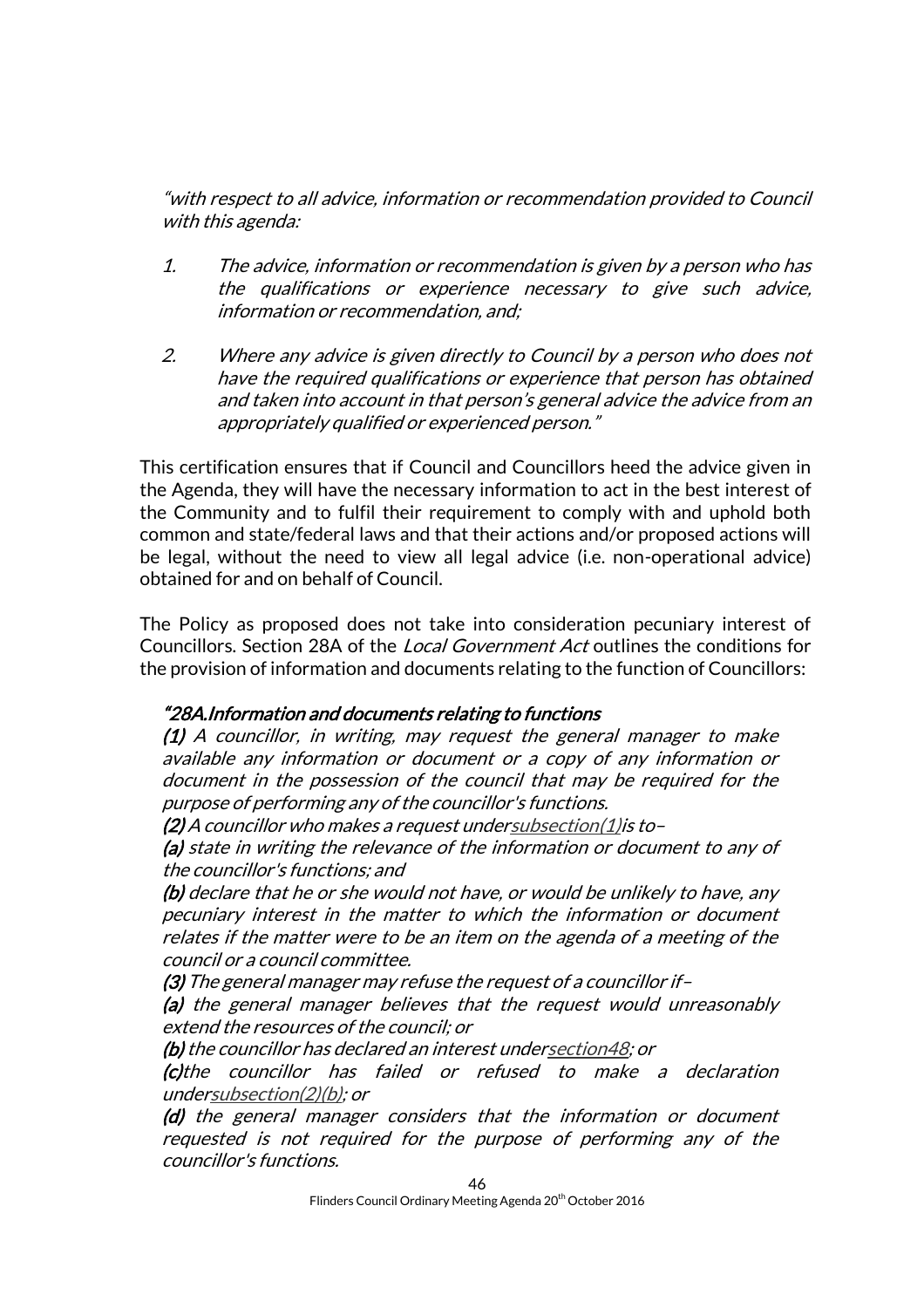(4) If the general manager refuses the request the general manager is to advise the councillor in writing, stating the reasons for the refusal. (5) The general manager is to make any information or document made available to a councillor under this section available to any other councillor on request."

The Policy as proposed goes against the Act by requesting that "all legal advice (i.e. non-operational advice) obtained for and on behalf of Council is to be provided to Councillors in the form it was received, without redaction or omission, together with the formal request for such advice" thereby removing the power from the General Manager to withhold information based on s. 28A (3).

It also discounts the ability for the General Manager to withhold information based on s. 28C of the Act:

#### "28C Confidentially Undertaking

(1)If the general manager considers that the information or document is confidential, the general manager may require the councillor to whom the information or document is to be made available to give an undertaking to keep it confidential.

(2)If a councillor refuses or fails to give the undertaking, the general manager may refuse to make the information or document available to the councillor."

Councillor access to a (Legal Advice) Register would also fall under the provisions of sections 28A (3) and 28C.

#### STATUTORY REQUIREMENTS:

Local Government Act 1993

#### POLICY/STRATEGIC IMPLICATIONS:

4.0 Strategic, Efficient and Effective Organisation - Responding to risks and opportunities.

#### BUDGET AND FINANCIAL IMPLICATIONS:

Council has in place an agreement with Page Seager which works under a retainer arrangement. The addition of a panel of other legal firms would have a negative impact on the annual budget.

#### RISK/LIABILITY:

Adopting the Policy as proposed would go against the provisions of the Local Government Act 1993.

#### VOTING REQUIREMENTS:

Simple Majority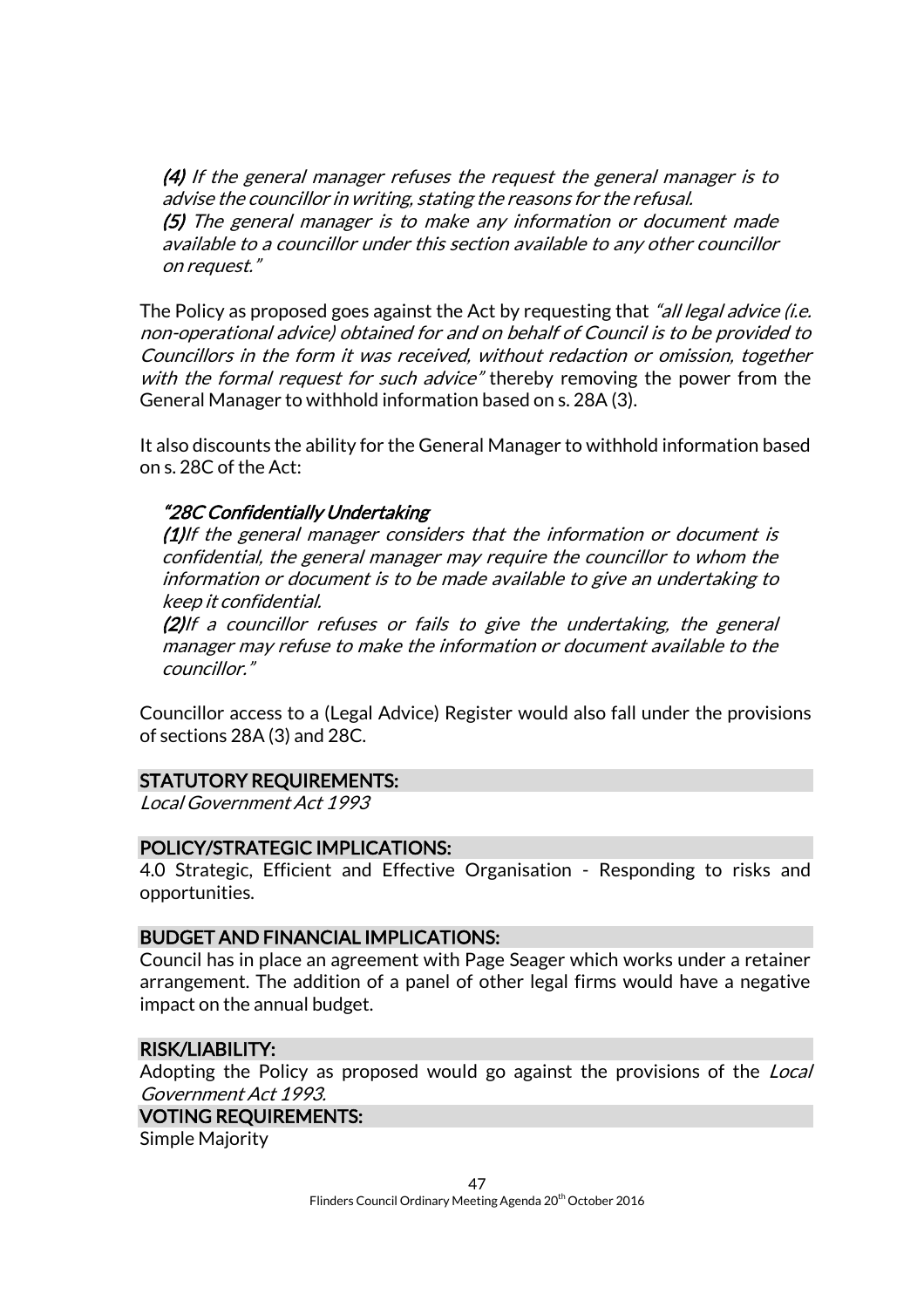## OFFICER'S RECOMMENDATION:

That the notice of motion be withdrawn and that the proposed policy be discussed at a Council Workshop.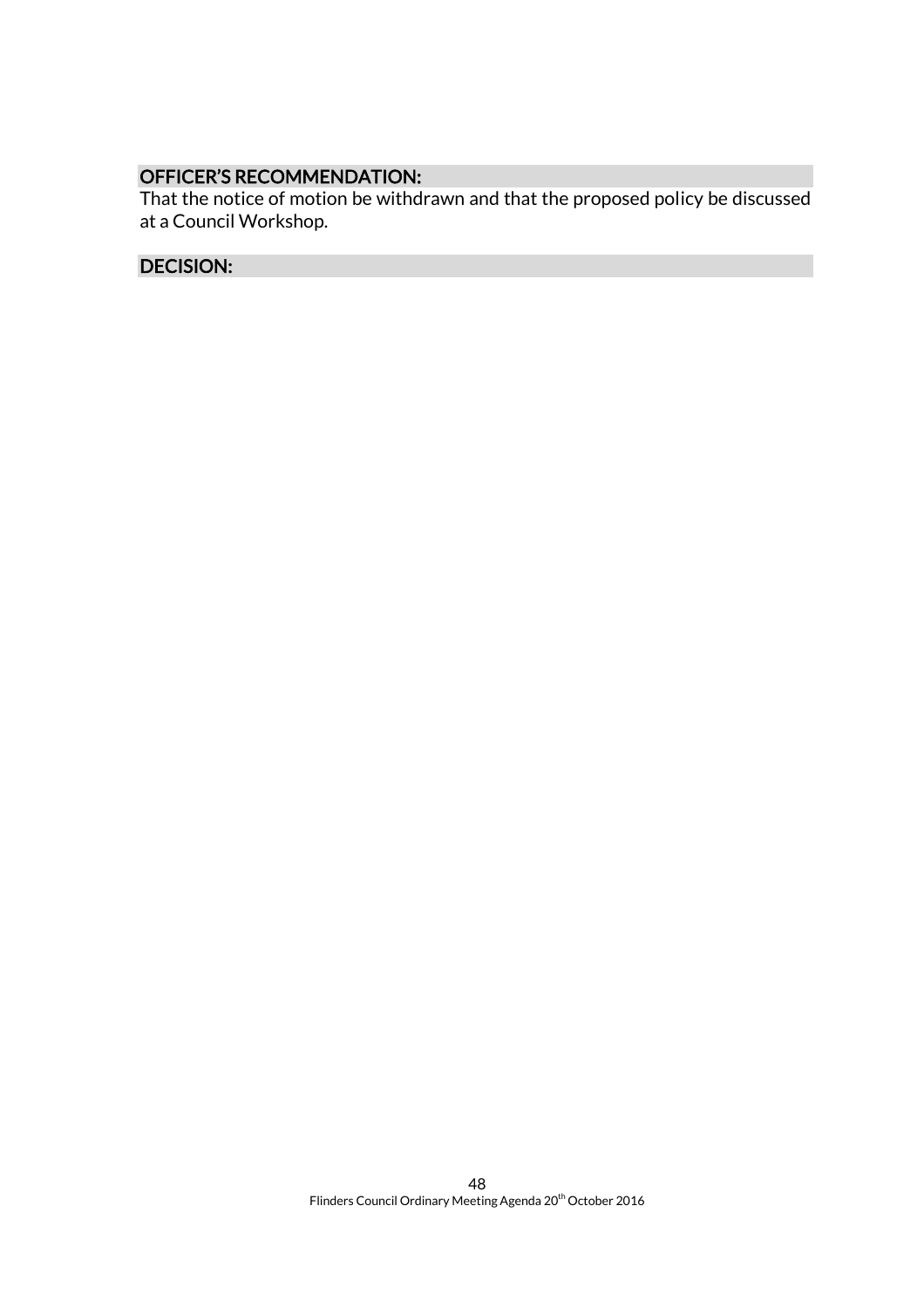## E. CORPORATE SERVICES

| Item E1: | Quarterly Financial Report for July - September 2016 |
|----------|------------------------------------------------------|
|----------|------------------------------------------------------|

| <b>ACTION</b>            | Information                             |  |  |
|--------------------------|-----------------------------------------|--|--|
| <b>PROPONENT</b>         | <b>Acting General Manager</b>           |  |  |
| <b>OFFICER</b>           | Sophie Pitchford                        |  |  |
| <b>FILE REFERENCE</b>    | FIN/0100, ADM/0600                      |  |  |
| <b>ASSOCIATED PAPERS</b> | Annexure 17: Quarterly Financial Report |  |  |
|                          | July - September 2016                   |  |  |

#### INTRODUCTION:

Presented to Council is the first Quarterly Financial Report for the period commencing  $1^{st}$  July 2016 and ending  $30^{th}$  September 2016.

#### PREVIOUS COUNCIL CONSIDERATION:

Council considers the Quarterly Financial Report on a quarterly basis.

#### OFFICER'S REPORT:

The report structure provides a summary of income and expenditure for the first quarter across all departmental divisions as individual finance reports. The Statement of Comprehensive Income includes actuals from the previous financial year, for comparison against current actuals, as well as the 2016/17 Annual Budget.

The Capital Works Report highlights each project and the expenditure incurred to date as well as projects carried forward as Works in Progress arising from the previous financial year.

#### STATUTORY REQUIREMENT:

Local Government Act 1993

#### POLICY/STRATEGIC IMPLICATIONS:

4.0 Strategic, Efficient and Effective Organisation - Responding to risks and opportunities.

4.3 Ensure Council meets its statutory obligations and manages corporate and community risk.

#### BUDGET AND FINANCIAL IMPLICATIONS:

Annual Plan – all areas

#### RISK/LIABILITY:

No foreseen risks or legal obligations identified as a result of the financial report.

#### VOTING REQUIREMENTS:

Simple Majority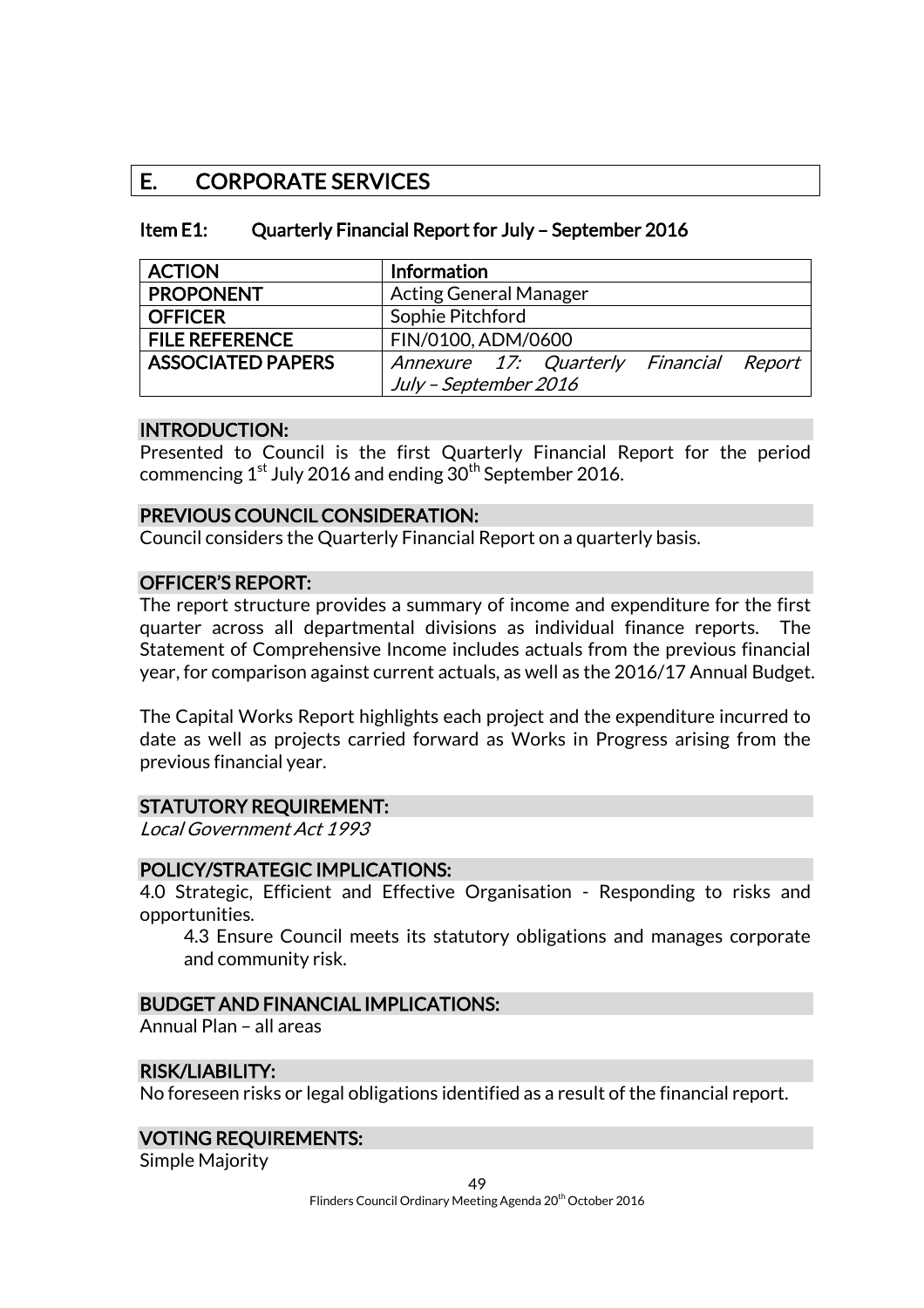#### OFFICER'S RECOMMENDATION:

That the Quarterly Financial Report for the period commencing  $1^\mathrm{st}$  July 2016 and ending 30<sup>th</sup> September 2016 be received and accepted.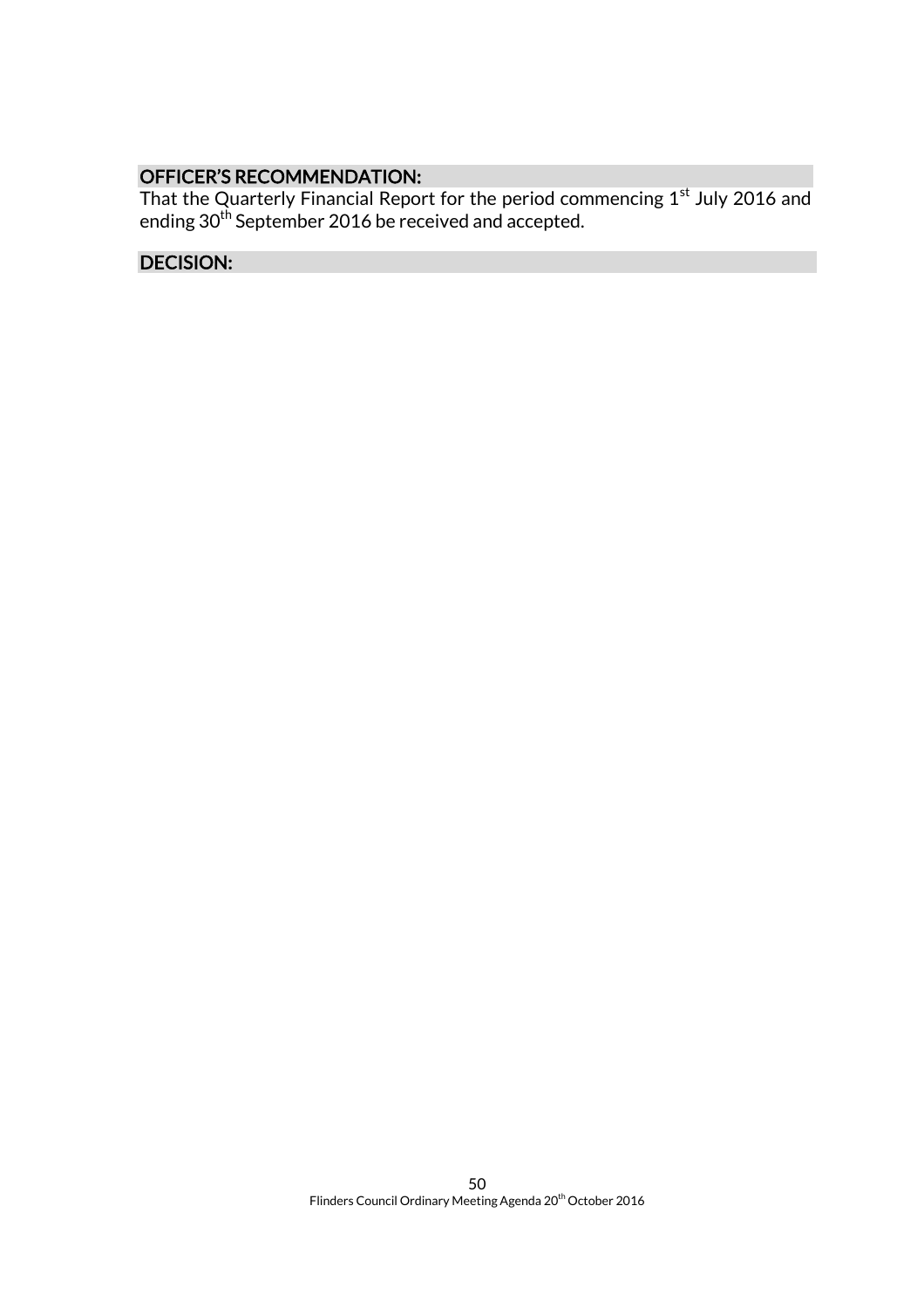#### Item E2: Long Term Asset Management Plan

| <b>ACTION</b>            | Information                                  |
|--------------------------|----------------------------------------------|
| <b>PROPONENT</b>         | <b>Council Officer</b>                       |
| <b>OFFICER</b>           | Sophie Pitchford, Acting General Manager     |
| <b>FILE REFERENCE</b>    | WAS/0400                                     |
| <b>ASSOCIATED PAPERS</b> | Annexure 18: Long Term Asset Management Plan |

#### INTRODUCTION:

The Local Government Ministerial Orders 2014 requires Council to adopt a Long Term Strategic Asset Management Plan.

The plan outlines Council's desire to operate and maintain its asset portfolio to achieve the following objectives: ensure the asset base contributes to the strategic objectives by providing the required level of service; and ensure infrastructure is maintained at a safe and functional standard.

#### PREVIOUS COUNCIL CONSIDERATION:

6<sup>th</sup> October 2016 workshop

#### OFFICER'S REPORT:

The Long Term Asset Management Plan is now presented to Council for consideration.

#### STATUTORY REQUIREMENT:

Local Government Act 1993 Local Government Ministerial Orders 2014

#### POLICY/STRATEGIC IMPLICATIONS:

4.0 Strategic, Efficient and Effective Organisation - Responding to risks and opportunities.

4.3 Ensure Council meets its statutory obligations and manages corporate and community risk.

4.3.21 An integrated and strategic approach to financial and asset management.

4.3.21.1. Maintain a long-term financial plan in accordance with the Local Government Act 1993.

#### BUDGET AND FINANCIAL IMPLICATIONS:

The Long Term Asset Management Plan provides direction for the setting of the capital works program which forms part of the annual budget.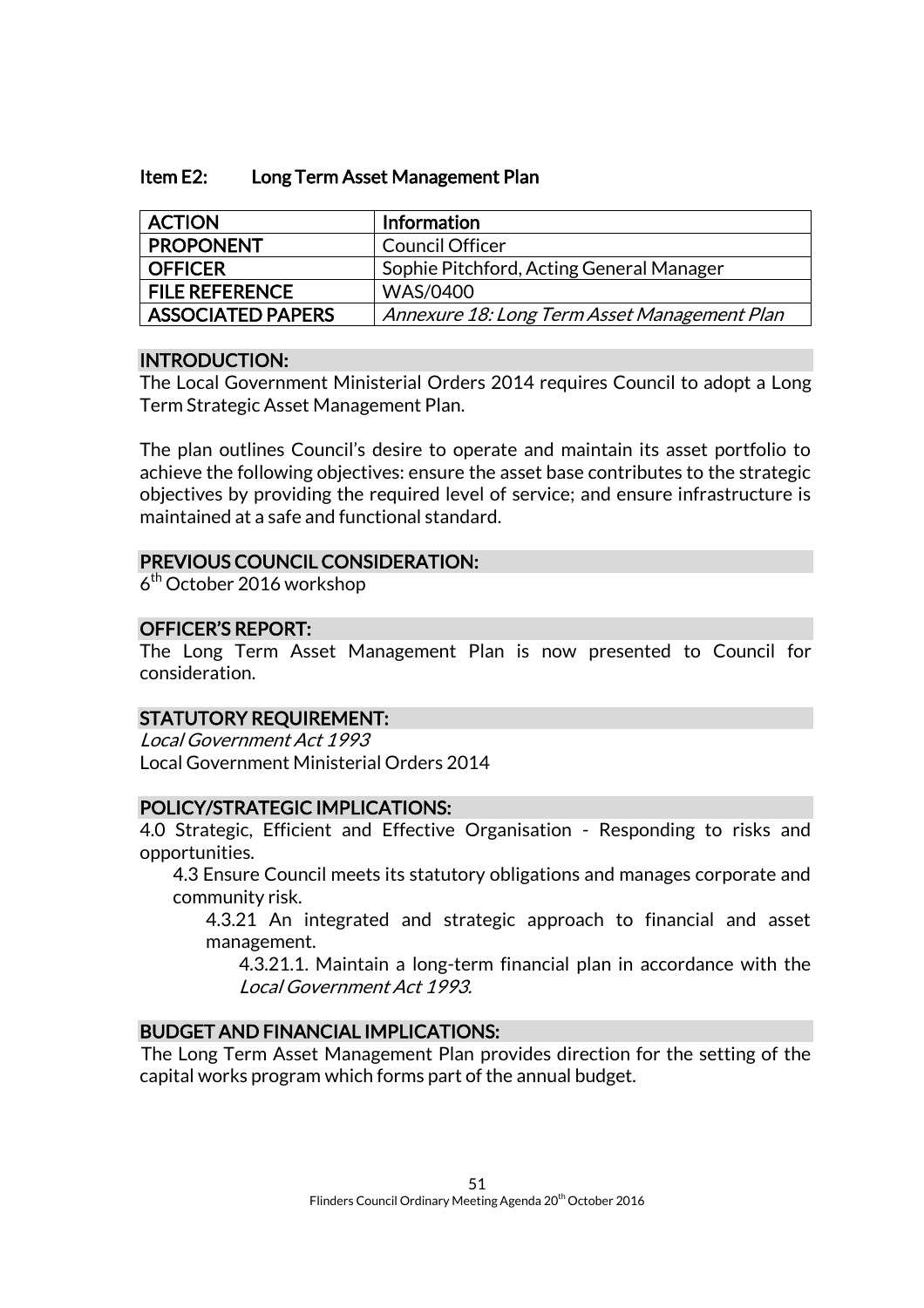#### RISK/LIABILITY:

A plan allows Council to mitigate any associated risks in meeting legislative and operational requirements in order to deliver the required levels of service to the Community.

#### VOTING REQUIREMENTS:

Simple Majority

#### OFFICER'S RECOMMENDATION:

That Council receives the Long Term Asset Management Plan.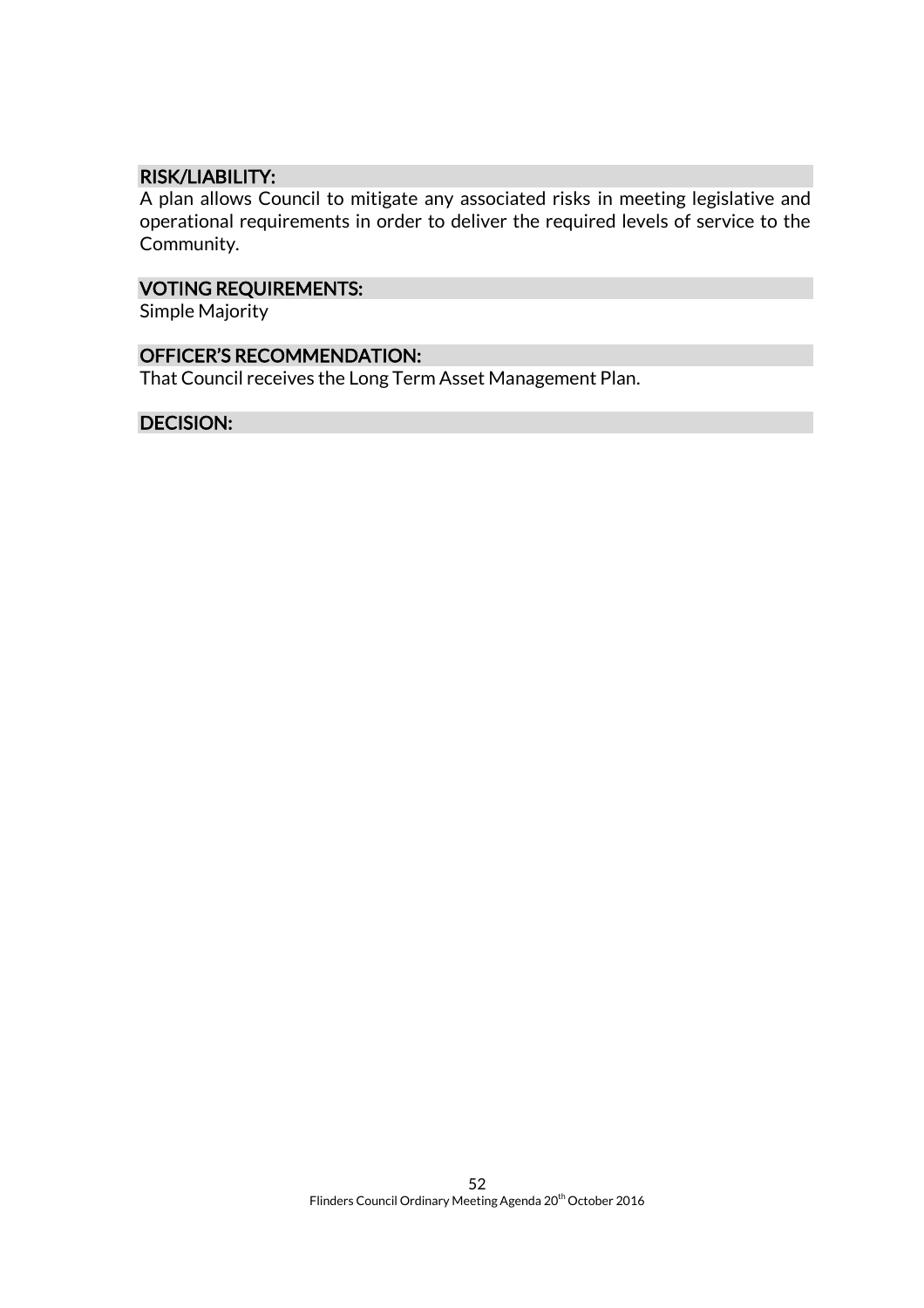#### Item E3: Opening a Bendigo Bank Account

| <b>ACTION</b>            | <b>Decision</b>                          |
|--------------------------|------------------------------------------|
| <b>PROPONENT</b>         | <b>Council Officer</b>                   |
| <b>OFFICER</b>           | Sophie Pitchford, Acting General Manager |
| <b>FILE REFERENCE</b>    | FIN/0203                                 |
| <b>ASSOCIATED PAPERS</b> | Nil                                      |

#### INTRODUCTION:

Bendigo Bank has established a Flinders Island Agency in the old Westpac site and in support, Flinders Council is transferring their accounts over to Bendigo Bank.

#### PREVIOUS COUNCIL CONSIDERATION:

Nil

#### OFFICER'S REPORT:

Due to Westpac closing their agency on Flinders Island, Council now needs to open an account with Bendigo Bank. As part of the process, Bendigo Bank requires Council to pass a motion authorising the accounts to be opened.

Council would like to open a Trading Account and a Cash Reserve Account. The signatories to the accounts will be as follows: Mrs Sophie Pitchford, Mr Brian Barnewall, Mrs Jaqueline Viney, Mrs Vicki Warden, Mrs Dianne Walsh and Ms Megan Boyes.

#### STATUTORY REQUIREMENT:

Nil

#### POLICY/STRATEGIC IMPLICATIONS:

4.0 Strategic, Efficient and Effective Organisation - Responding to risks and opportunities.

#### BUDGET AND FINANCIAL IMPLICATIONS:

Nil

#### RISK/LIABILITY:

To mitigate the risk of mishandling of cash, Council will need a Bendigo Bank account to process deposits.

#### VOTING REQUIREMENTS:

Simple Majority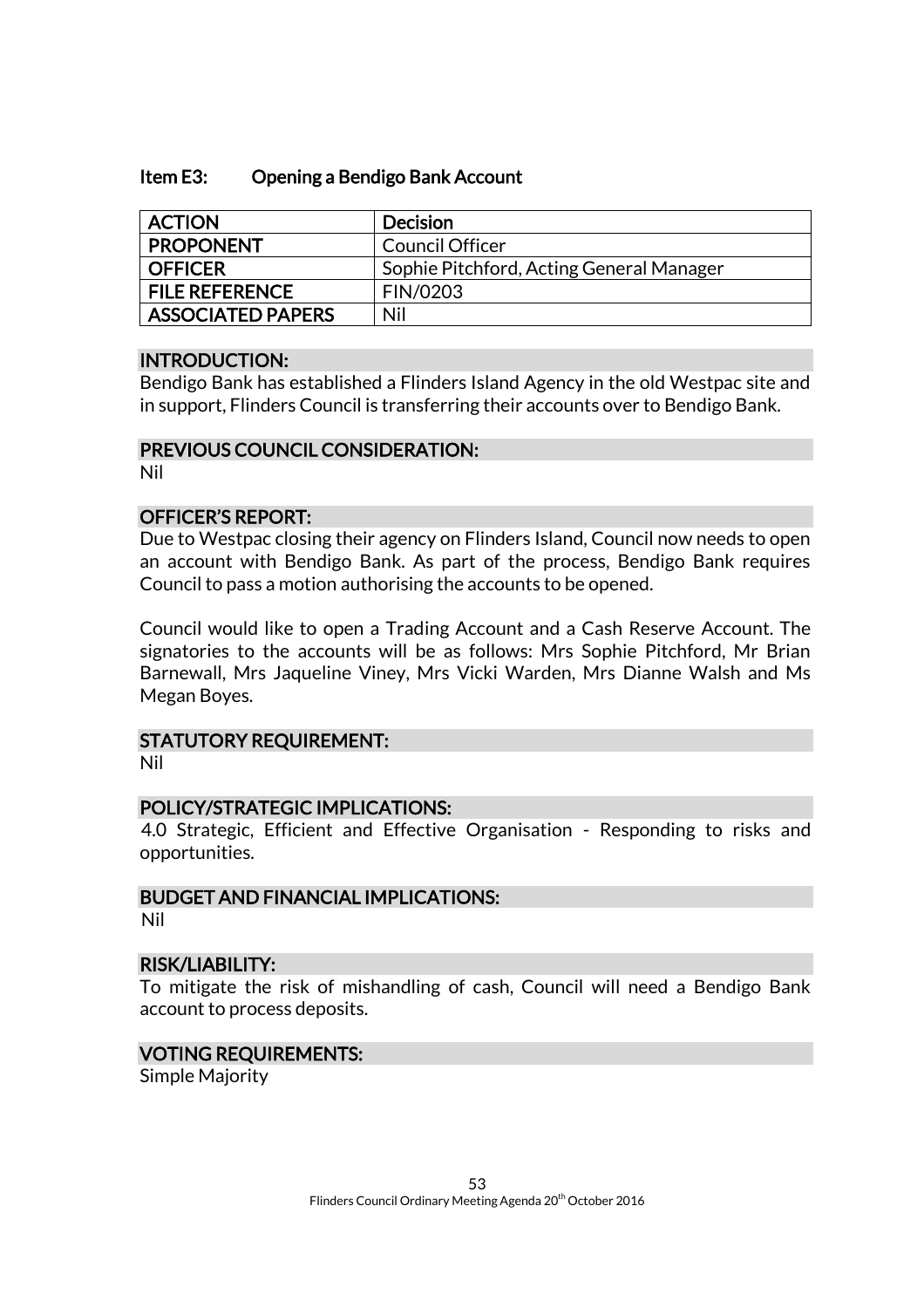#### OFFICER'S RECOMMENDATION:

That Council authorises two accounts to be opened with Bendigo Bank; the signatories to the accounts being Mrs Sophie Pitchford, Mr Brian Barnewall, Mrs Jaqueline Viney, Mrs Vicki Warden, Mrs Dianne Walsh and Ms Megan Boyes and that two signatures be required to authorise a payment.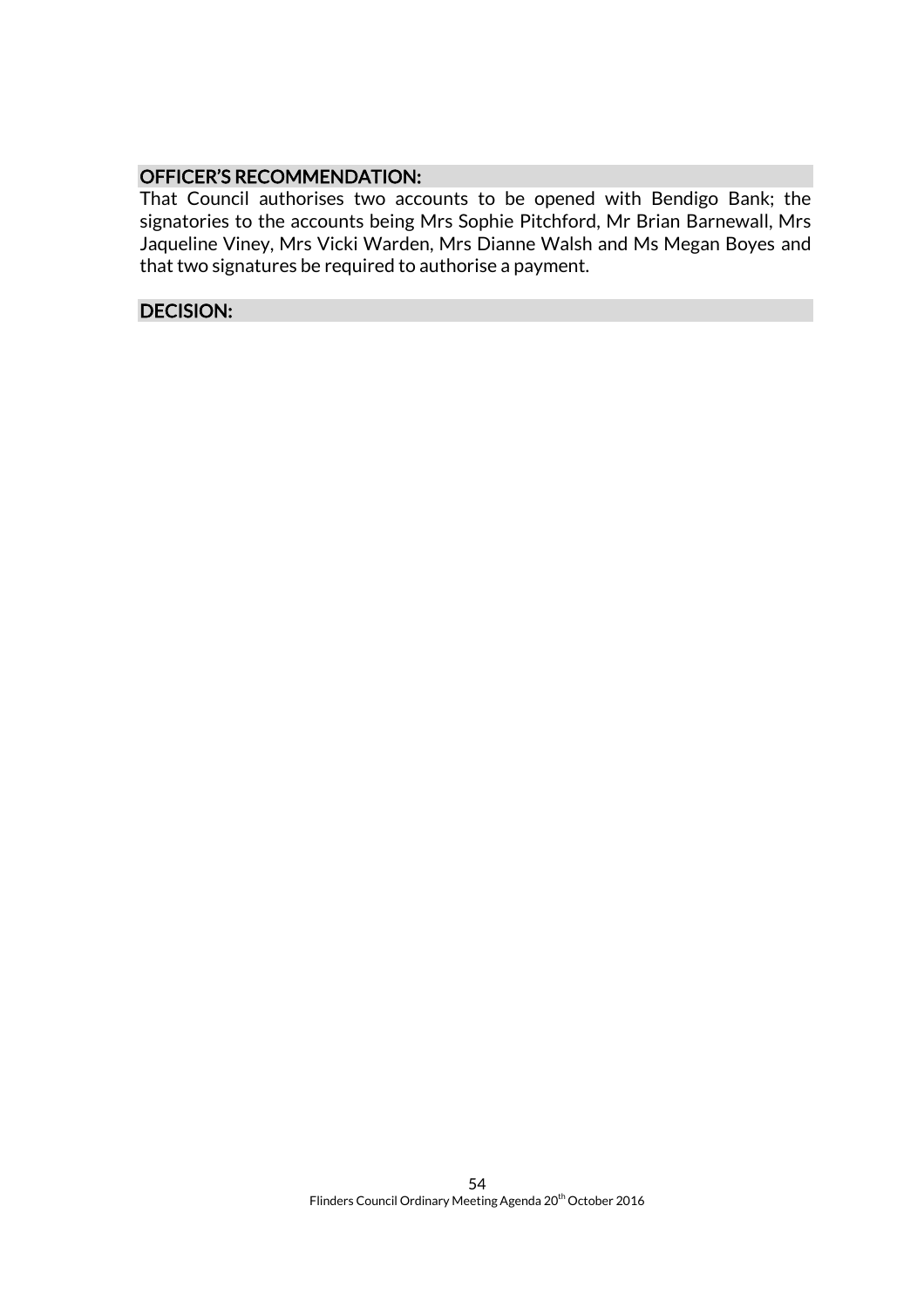## F. GOVERNANCE

| Item F1: | Waiver of Private Water Supply Fees |
|----------|-------------------------------------|
|----------|-------------------------------------|

| <b>ACTION</b>            | <b>Decision</b>                           |
|--------------------------|-------------------------------------------|
| <b>PROPONENT</b>         | <b>Council Officer</b>                    |
| <b>OFFICER</b>           | Sophie Pitchford, Acting General Manager  |
| <b>FILE REFERENCE</b>    | <b>WAT/0103</b>                           |
| <b>ASSOCIATED PAPERS</b> | Annexure 19: Letter from J Cazaly and M-A |
|                          | <b>Roberts</b>                            |

#### INTRODUCTION:

The Public Health Act 1997 (the Act) requires Council to register Private Water Suppliers to mitigate risks to public health from unsafe water. The Tasmanian Drinking Water Quality Guidelines 2015 (TDWQG) are legislatively enforceable under the Act and hence compliance is mandated.

The Department of Health and Human Services (DHHS) issued a document to assist Councils with registration. It was named 'Private Water Suppliers – Guidance Note' (v17 Sept 2015) and included classifications of supplies to be registered and different classifications of supply types.

One of the classifications to be registered includes: Private Water Schemes with reticulated water not supplied by TasWater.

The Killiecrankie town supply falls into this category. Having said that it may be provided as a "Do Not Consume" supply, removing any obligation to disinfect or monitor.

#### PREVIOUS COUNCIL CONSIDERATION:

Nil

#### OFFICER'S REPORT:

During the Killiecrankie toilet development application advertising a representation was received that alluded to Council "taping into" the town supply. This supply was unknown to officers working on the project. Further investigation found it to be administered by Jude Cazaly and Mary-Anne Roberts. An application to register has been forthcoming but also accompanied by a request to waive the registration fee (Annexure 19).

Council's fees for private water registration are:

| Annual registration | Initial | \$100.00 |
|---------------------|---------|----------|
|                     | Renewal | \$80.00  |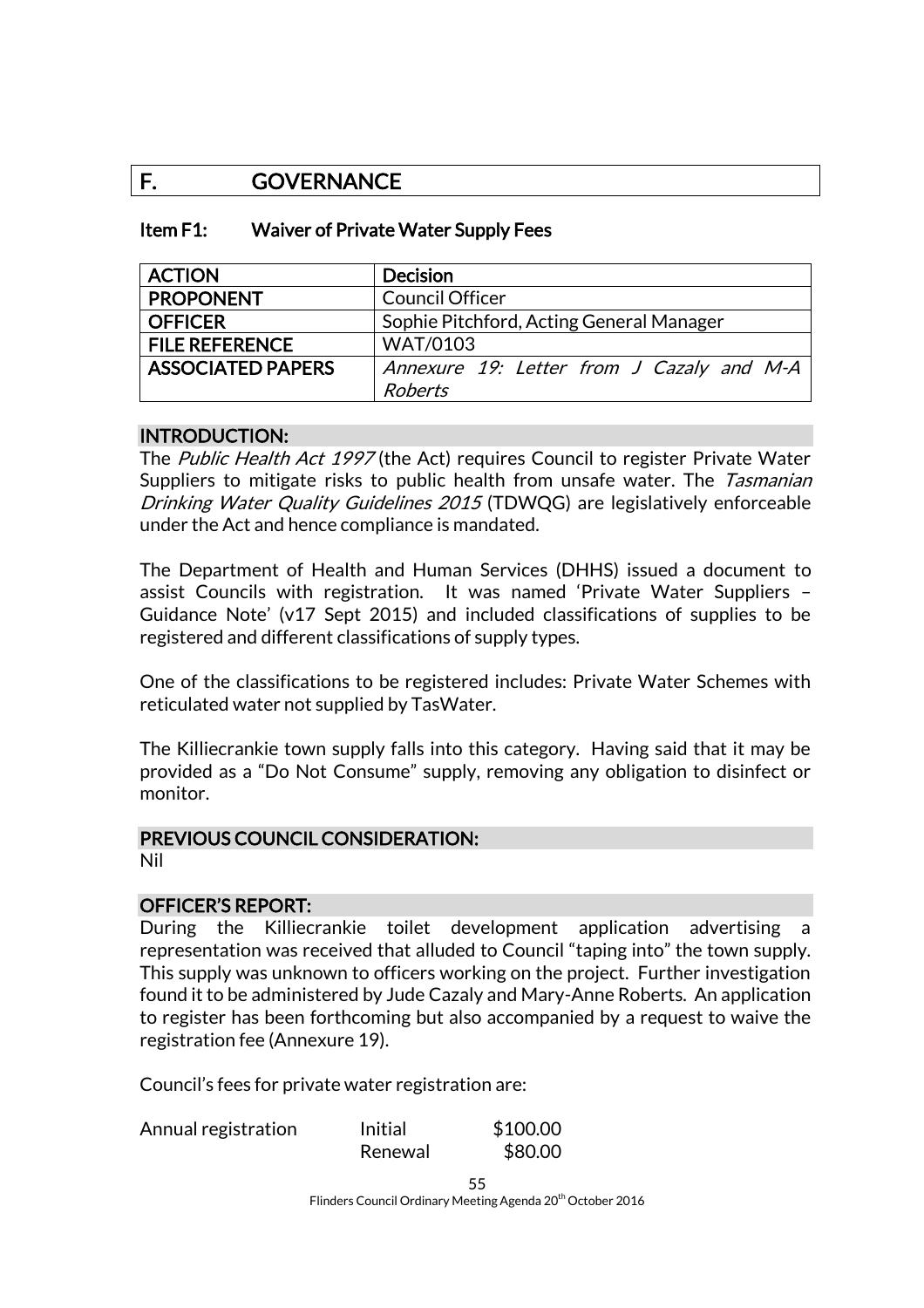#### STATUTORY REQUIREMENT:

Public Health Act 1997

#### POLICY/STRATEGIC IMPLICATIONS:

5.0 Livability - Protect, improve and promote the safety, creativity, health and wellbeing of the Islands' communities.

5.1 Improve the health and wellbeing of the Island communities through leadership and co-ordination.

5.1.4 Water supply free from contaminants.

#### BUDGET AND FINANCIAL IMPLICATIONS:

Loss of registration fee totaling \$100.00 and annual renewal fees of \$80.00

RISK/LIABILITY:

Nil

#### VOTING REQUIREMENTS:

Absolute Majority

#### OFFICER'S RECOMMENDATION:

That Council agrees to waive the requested \$100.00 application fee for the Killiecrankie Private Water Supply for the 2016/2017 period.

That Council agrees to waive ongoing registration fees for each year beyond the current period.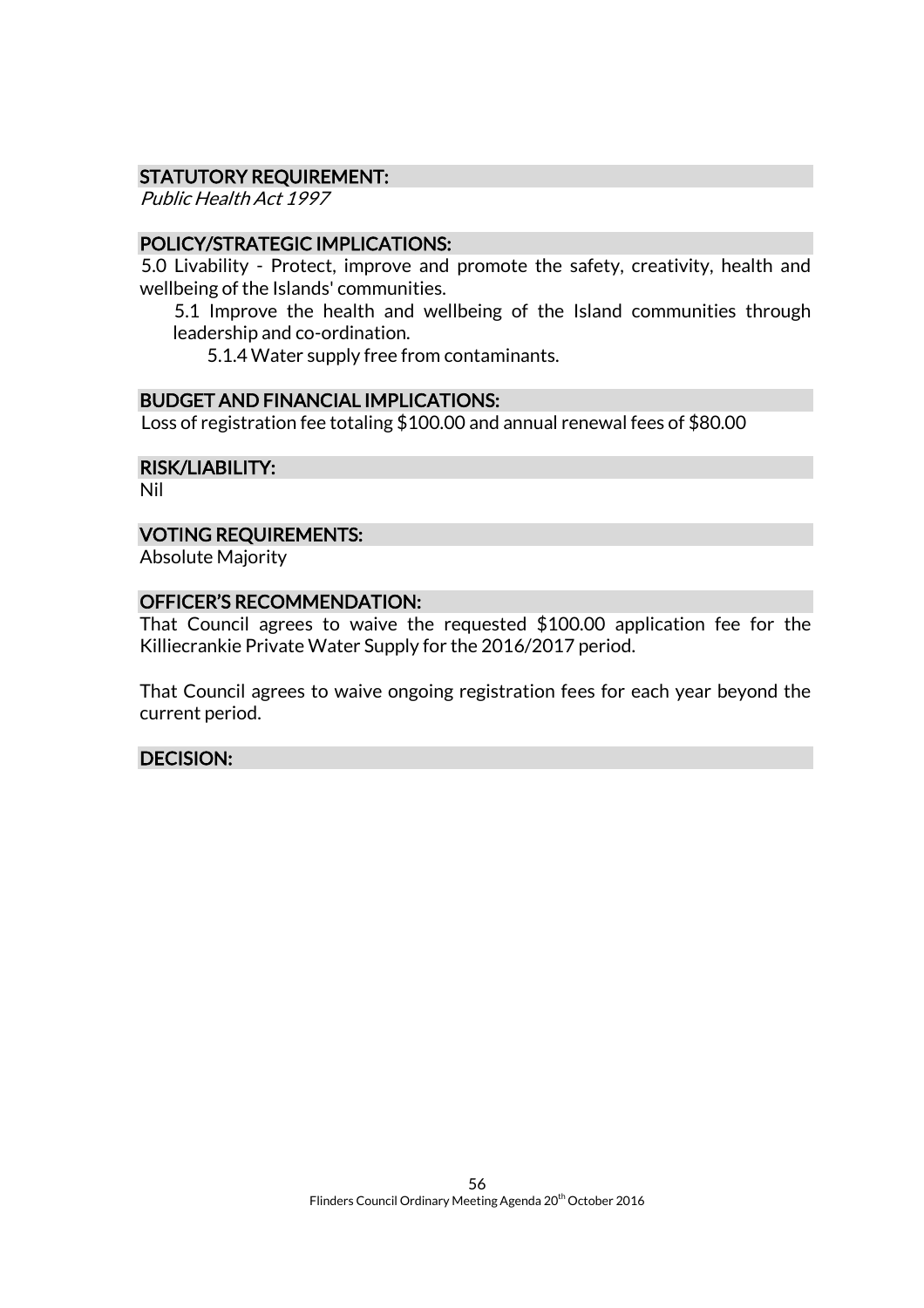| Item F2: | Waiver of Patriarchs Wildlife Sanctuary Rates |
|----------|-----------------------------------------------|
|----------|-----------------------------------------------|

| <b>ACTION</b>            | <b>Decision</b>                          |
|--------------------------|------------------------------------------|
| <b>PROPONENT</b>         | Council Officer                          |
| <b>OFFICER</b>           | Sophie Pitchford, Acting General Manager |
| <b>FILE REFERENCE</b>    | FIN/1202                                 |
| <b>ASSOCIATED PAPERS</b> | Annexure 20: Letter from Andrew Jackson  |

#### INTRODUCTION:

The Friends of the Patriarchs (Patriarchs Wildlife Sanctuary) has been fundamental in carrying on the Wildlife Sanctuary that Derek Smith's established in 1977. The Committee has written to Council (Annexure 20) requesting that the 2016/17 rates and future rates levied be waived to ensure the ongoing sustainability of the site.

#### PREVIOUS COUNCIL CONSIDERATION:

Nil

#### OFFICER'S REPORT:

The Friends of the Patriarchs work tirelessly with limited resources to allow for the continuation of the wildlife sanctuary Derek Smith established.

All the work is carried out by volunteers and any funds that are required are raised by the Committee.

The Sanctuary provides a peaceful environment for locals and visitors to enjoy, including a free barbeque facility, shower and a hut for overnight stays. It is an extremely popular attraction for many, particularly due to the ability to be able to get up close to wild wallabies and feed them. The Parks and Wildlife Service has recognised the importance of the Sanctuary and listed it as a Conservation Area.

Without the continued support of the Committee and others, the Sanctuary would be hard to maintain and it would be a great loss to the Community if it were to fall into disrepair or close.

The Committee has written to Council (Annexure 20) requesting that the 2016/17 rates and future rates levied be waived to ensure the ongoing sustainability of the site.

## STATUTORY REQUIREMENT:

Nil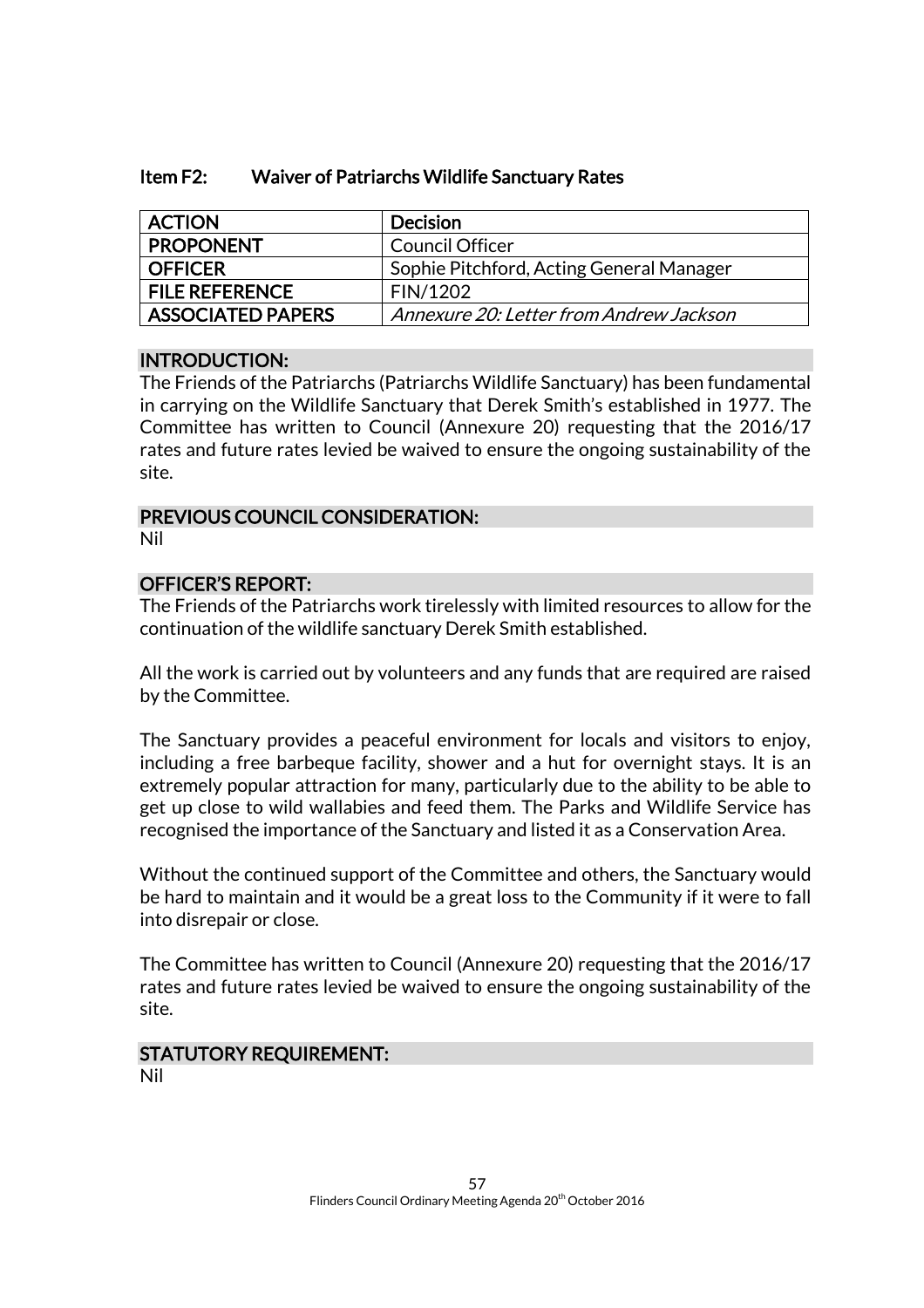#### POLICY/STRATEGIC IMPLICATIONS:

A Waiver of Fees Policy exists however the only fees and charges covered by the policy are Place of Assembly Licences and Temporary Food Registrations.

#### BUDGET AND FINANCIAL IMPLICATIONS:

Limited loss in the waiver of rates - \$425.00

#### RISK/LIABILITY:

Not supporting the ongoing running of the Patriarchs Wildlife Sanctuary could potentially jeopardise the future of the Sanctuary.

#### VOTING REQUIREMENTS:

Absolute Majority

#### OFFICER'S RECOMMENDATION:

That Council agrees to waive the 2016/17 rates and any future rates levied on the Patriarchs Wildlife Sanctuary.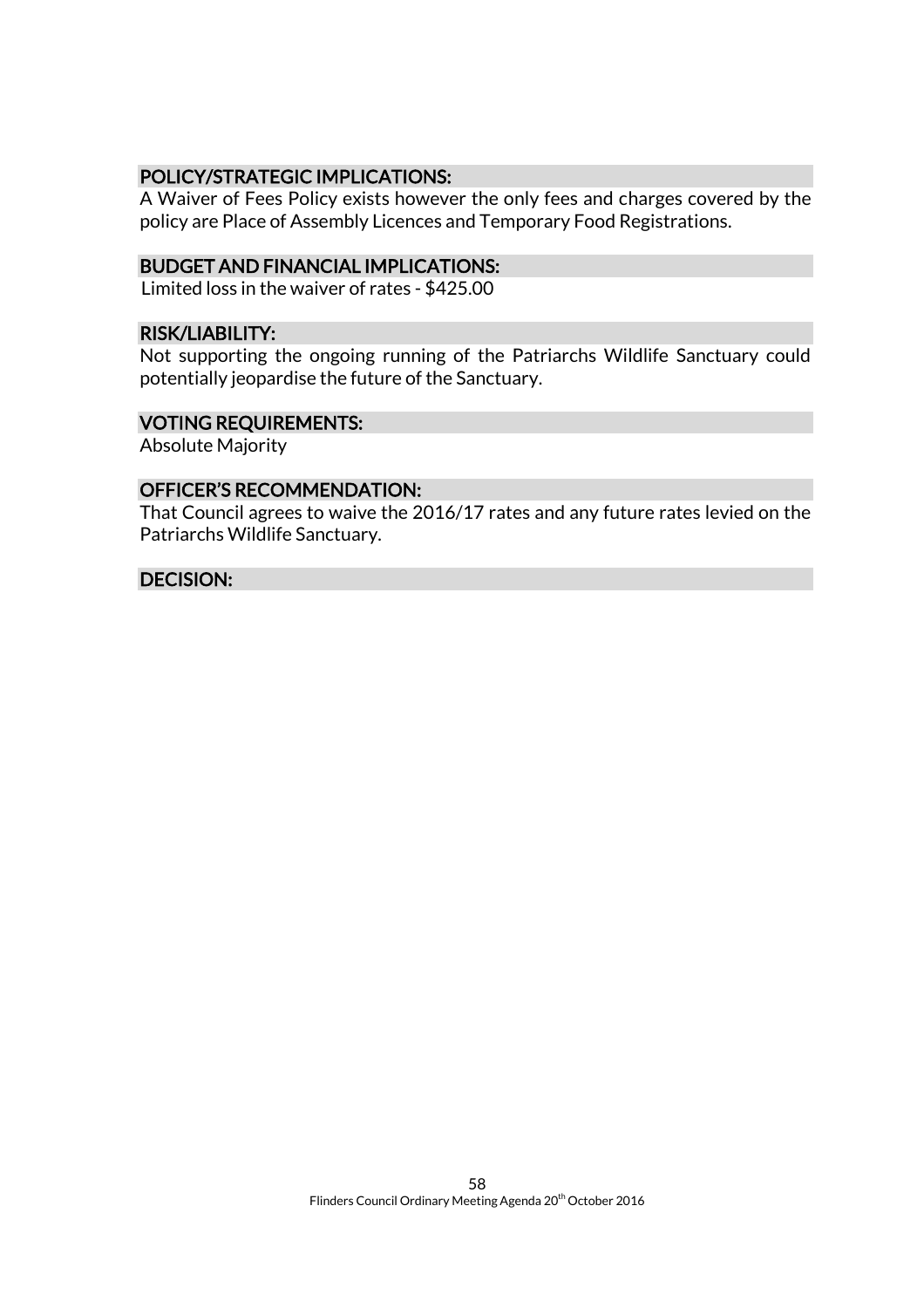#### Item F3: Council's 1<sup>st</sup> Quarterly Report

| <b>ACTION</b>            | Information                                                     |
|--------------------------|-----------------------------------------------------------------|
| <b>PROPONENT</b>         | <b>Council Officer</b>                                          |
| <b>OFFICER</b>           | Sophie Pitchford, Acting General Manager                        |
| <b>FILE REFERENCE</b>    | COU/0600                                                        |
| <b>ASSOCIATED PAPERS</b> | Annexure 21: Council's 1 <sup>st</sup> Quarterly Report (July - |
|                          | September 2016)                                                 |

#### INTRODUCTION:

The purpose of this report is to provide Councillors with an update of the various actions taken by the whole of Council for the first quarter of the financial year.

#### PREVIOUS COUNCIL CONSIDERATION:

Previously provided as a departmental monthly reports then departmental quarterly reports.

#### OFFICER'S REPORT:

Please read Annexure 21 - Council's 1<sup>st</sup> Quarterly Report (July - September 2016).

#### VOTING REQUIREMENTS:

Simple Majority

#### OFFICER'S RECOMMENDATION:

That the Council's  $1^\text{st}$  Quarterly Report (July - September 2016) be received and accepted by Council.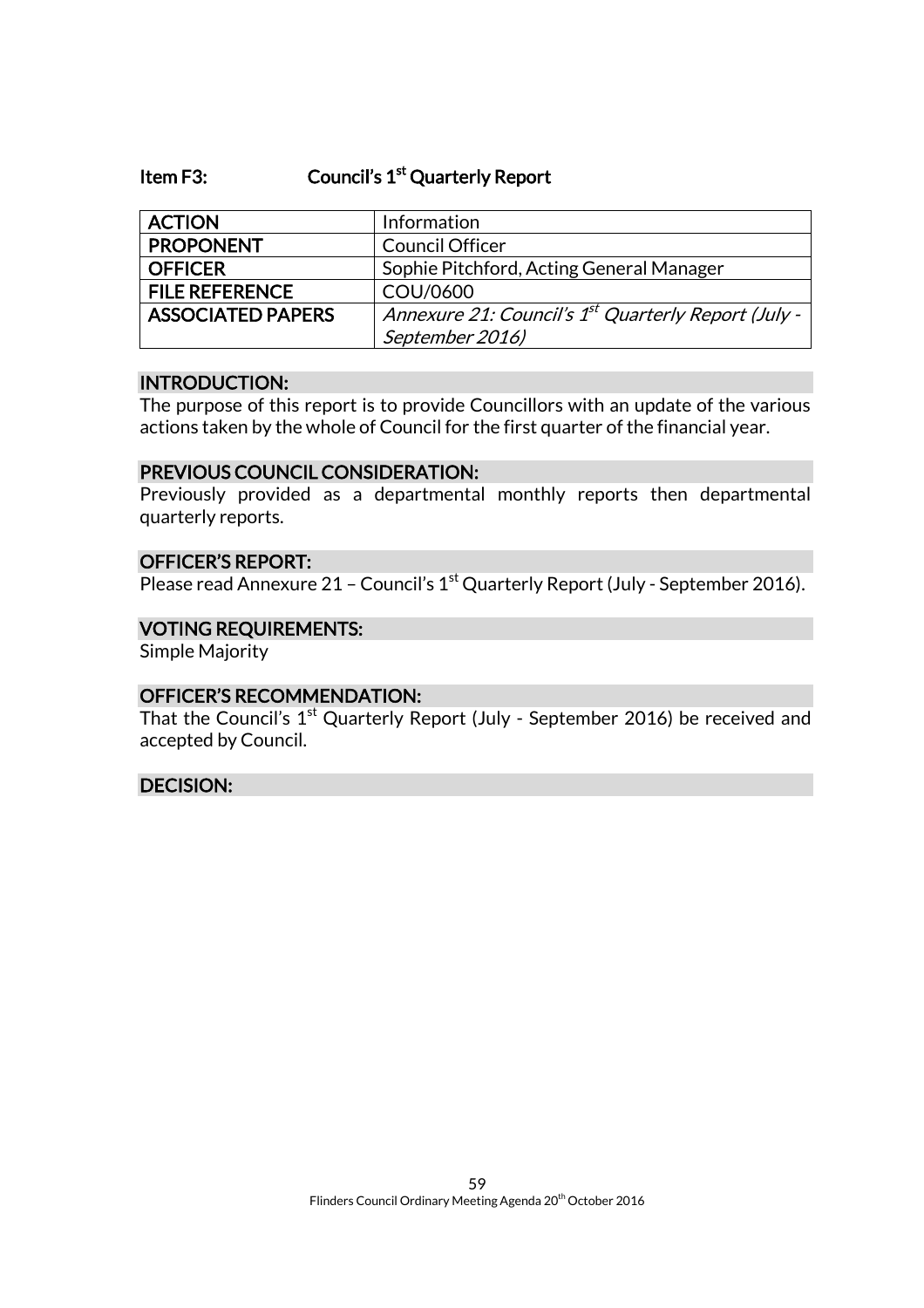#### Item F5: Councillor Resolution Report

| <b>ACTION</b>            | Information                                               |
|--------------------------|-----------------------------------------------------------|
| <b>PROPONENT</b>         | <b>Council Officer</b>                                    |
| <b>OFFICER</b>           | Sophie Pitchford, Acting General Manager                  |
| <b>FILE REFERENCE</b>    | COU/0600                                                  |
| <b>ASSOCIATED PAPERS</b> | Annexure 22: Councillor Resolution Report<br>October 2016 |

#### INTRODUCTION:

This report identifies the actions taken and actual costs associated with implementing resolutions passed by elected members up to October 2016.

#### PREVIOUS COUNCIL CONSIDERATION:

The report is presented on a monthly basis.

#### OFFICER'S REPORT:

Please read Annexure 22 – Councillor Resolution Report October 2016.

#### VOTING REQUIREMENTS:

Simple Majority

#### OFFICER'S RECOMMENDATION:

That the Councillor Resolution Report October 2016 be noted.